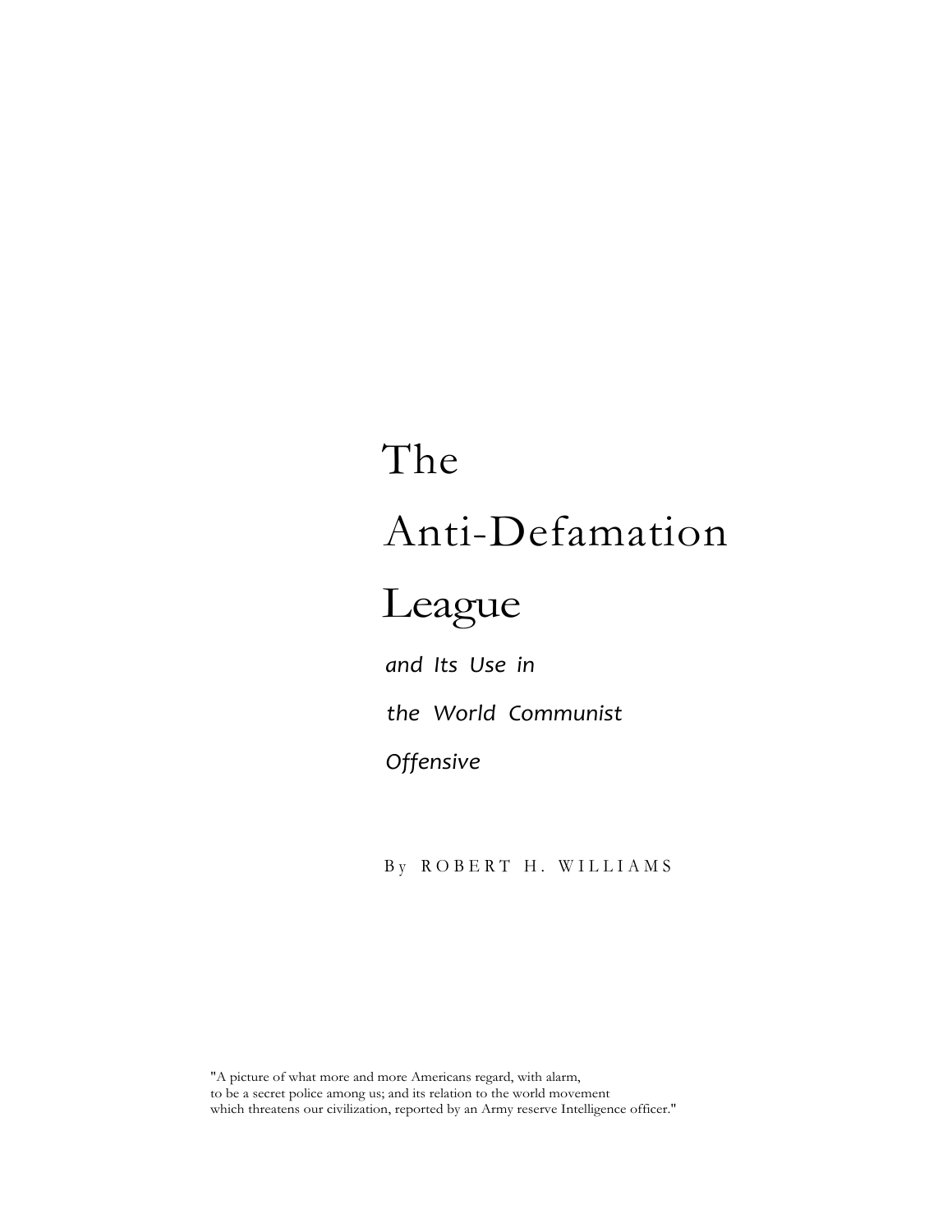#### **INTRODUCTION**

Many persons have come to, or written to, CLOSER-UPS for an answer to the question: "What is the Anti-Defamation League?" They number United States Congressmen, military and civil officials, Jews, Gentiles, Catholics, Protestants, workers, professors, excited persons, collected persons, "crackpots", responsible and weighty persons.

On the lips of too many people of all kinds today is the whisper: "Look out! — Shh! —The Anti-Defamation League! Deservedly or not, it has achieved in the minds of too many Jewish and Gentile Americans alike a fear-inspiring quality and a status above the law such as attached to the private secret police organizations of upcoming directors in unfortunate European countries.

Some persons have come with apprehensions that their telephones have been tapped, their mail opened, their names referred to smear sheets and their intimate associations intruded upon, their professional standing attacked, their business boycotted, their employers or customers alienated by a mysterious network organization with vast funds and agents available to follow cases anywhere. Some have suffered legal persecution. Some American citizens of Jewish ancestry have come to confide that their own feelings and better judgment were ruthlessly over-ridden in the process of campaigning and collecting funds for the purposes of "fighting anti-Semitic defamation."

It is high time, therefore, to reveal this organization and its money raising and money-spending activities. It is time to discover its place in American life and its part in Jewish world community trends. If some sinister force is using the tremendous potentialities of this richly-financed staff, its own officials and representatives ought to be called to account, and its supporters ought to know such facts. The American people and American Congress ought to know them.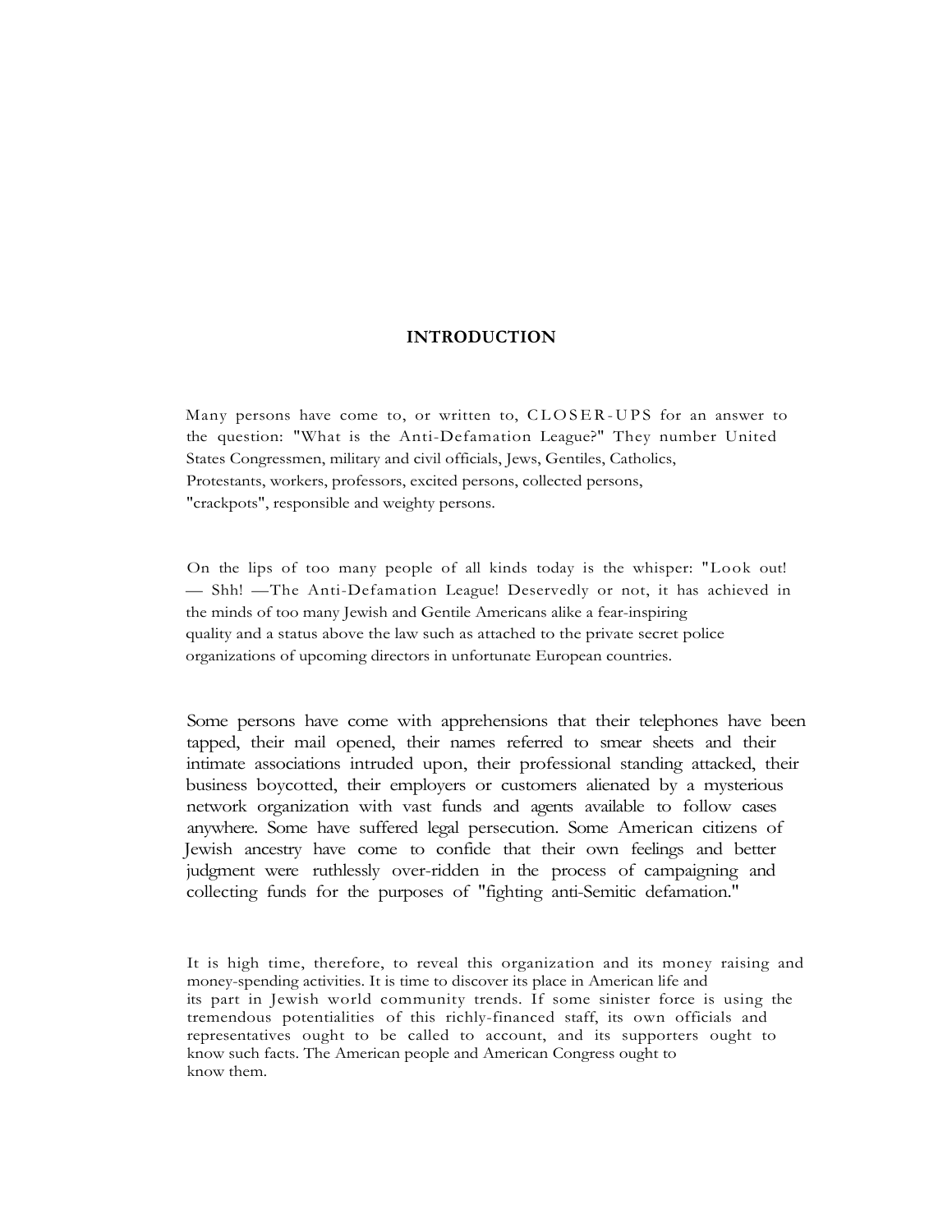With painstaking care, Major Robert H. Williams (Military Intelligence, Reserve)\*, counter-intelligence, as conscientious an officer as our military intelligence ever had, and a contributor to the Encyclopaedia Britannica supplement, "*Ten Eventful Years*", has prepared the following report. If there is further interest, a Congressional Committee should take up from here. To go further would require official investigative authority, unless the high command of the AD L itself should wish to throw open to the public its complete files and records of activities. If this study of the AD L is unfair or incorrect, a Congressional Committee and a public hearing are the League's proper recourse of which, in all honor, it should avail itself.

This is not a study of the Jewish question. It is purely an investigation into a specific organization and its relation to human rights and American procedures. It does pose the question of whether or not this specific organization, in final sum, is a help or a hindrance to good relations between our people of all racial and religious affiliations in the United States, or whether, under the guise of rendering rather costly aid, it is actually doing the work of an enemy.

Upton Close

\* Mr Williams is no longer connected with the military service. He was [honorably] discharged Dec. 21, 1950, on the day Anna Rosenberg was confirmed as Assistant Secretary of Defense in charge of military personnel, after he had exposed the Communist-aiding record of Mrs. Rosenberg.

> Reprinted by permission of the author. 1974 1990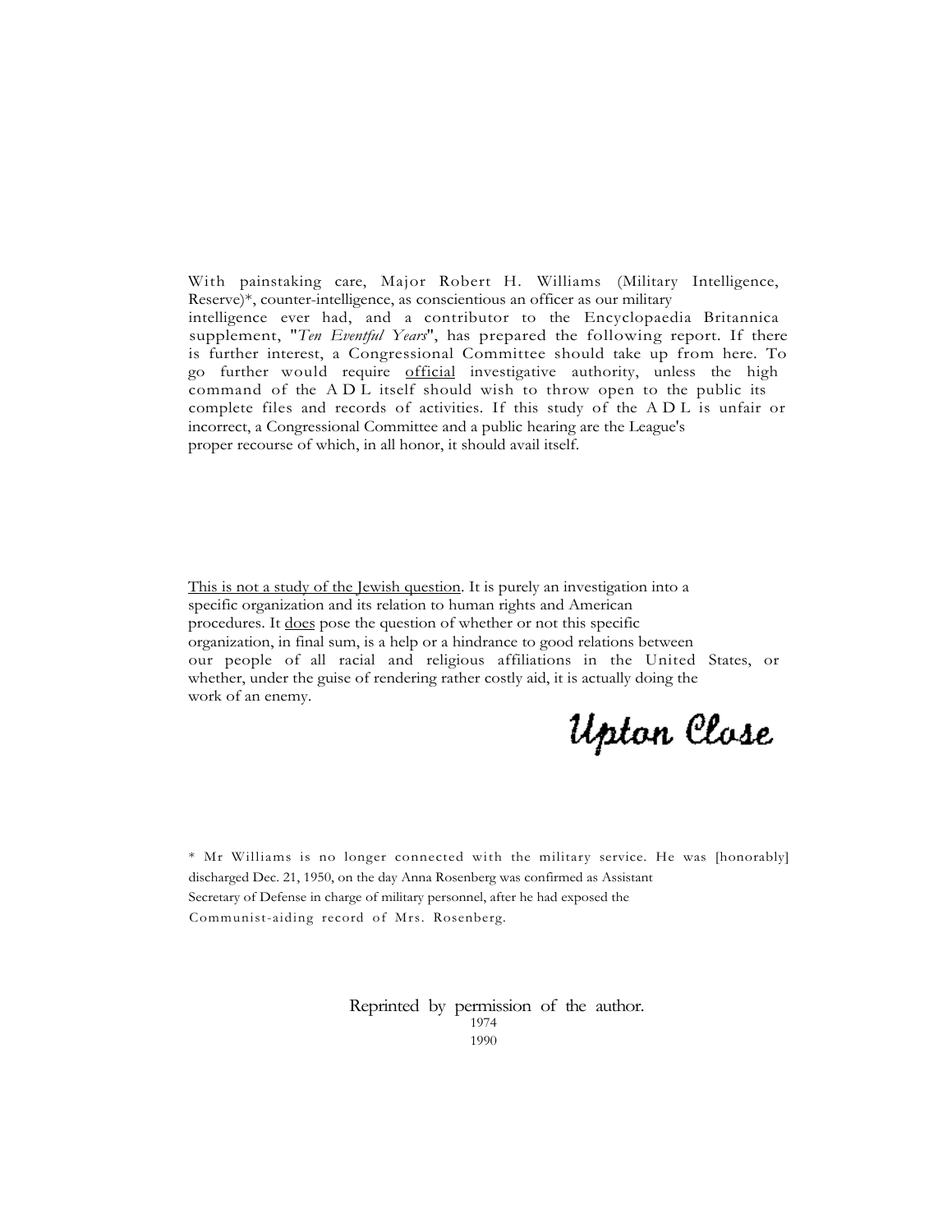#### PAR T I

## **WHAT IS THE "ANTI-DEFAMATION" LEAGUE?**

What *is* the Anti-Defamation League? *Who* is it? What does it do? These questions are heard with increasing frequency.

The full name of the group is "Anti-Defamation League of B'nai B'rith." To start at the end first, B'nai B'rith (Hebrew for "Children of the Covenant") is the oldest and largest American fraternal lodge for Jews only. It was founded in 1843, called "purely an American institution," although it has branches in many countries. ("B'nai B'rith represents Jewry throughout the world"—*B'nai B'rith* magazine, July, 1937, page 352, quoting Ludwig Lewisohn.) Many B'nai B'rith lodges sponsor forums or other active discussion groups on the problems of the day and cultural matters. B'nai B'rith claims to have, during its century of history (for the most part), resisted attempts from within and without to drag it into partisan politics and international controversial questions such as Zionism. But it has, at times, been flavored with strong partisanship. Leanings in its lodges were recently frankly interventionist and New Deal.

An organization of similar name and purpose to the Anti-Defamation League of B'nai B'rith existed in Germany and border European countries during the years following the First World War. Its stated purpose was to stop and prevent the growth of anti-Jewish feeling among the defeated German people, who tended to look for a scape-goat for their humiliation, and resented the activities of citizens of Jewish name and connections during these hard years. Its methods were such that it probably aggravated, instead of discouraged, ill-feeling. Some who are now American citizens (refugees from Hitler) say that for this reason they parted from the Anti-Defamation League of this period in Germany and Alsace-Lorraine. They report having suffered a degree of reprisal for their independent judgment.

The Anti-Defamation League of the B'nai B'rith was organized in 1913 in Chicago. Its heavily staffed national headquarters there knits together fifteen branches in large cities. I do not have accurate information as to the number of its executives, clerks, attorneys and informers. One spokesman said "Two hundred." This would mean a pro rata budget \$25,000 for each employee. However, according to the appeal of the national chairman for the 1945 Joint Defense Appeal Campaign for Four Million Dollars for the American Jewish Committee and the Anti-Defamation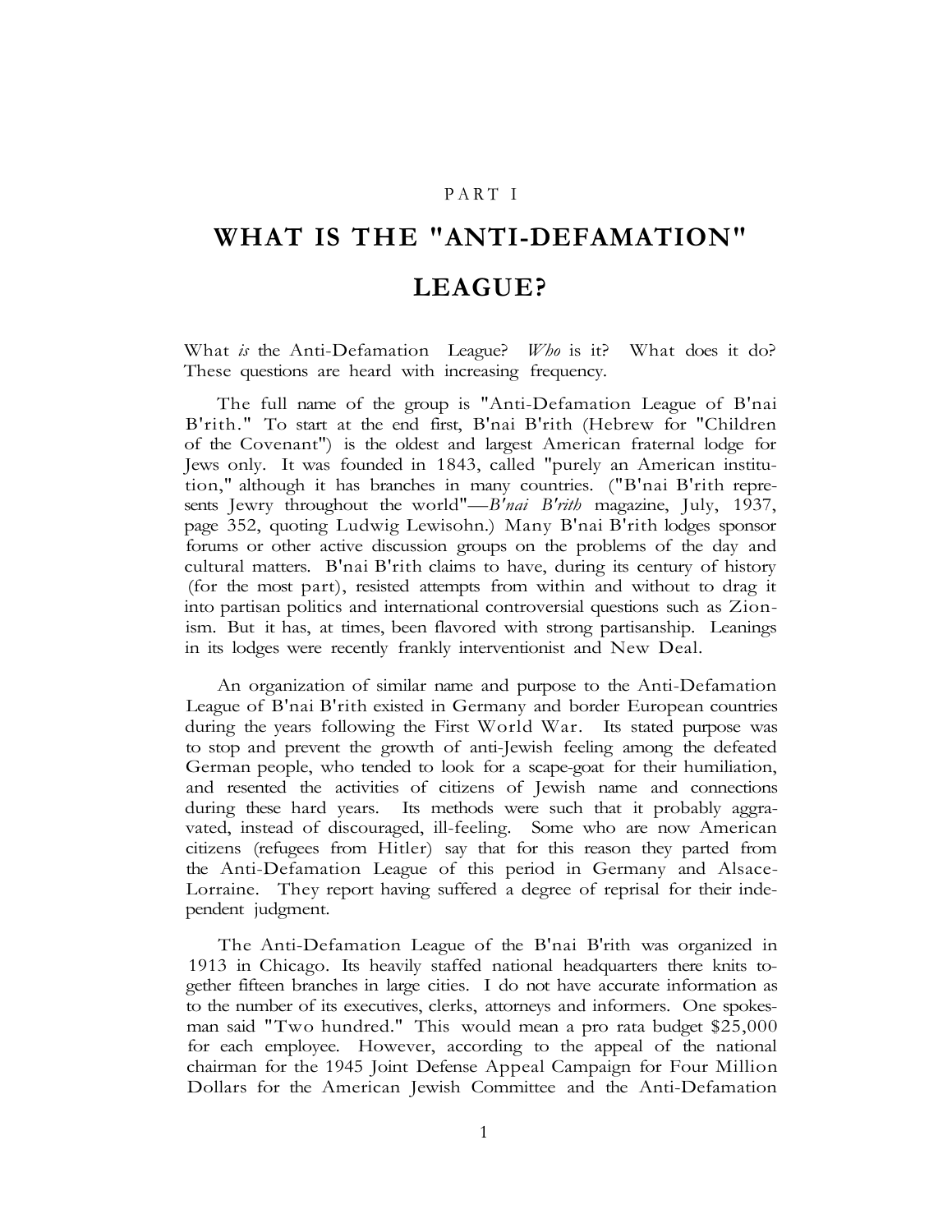League of B'nai B'rith. (commented on in *Closer-Ups* Volume I, Number 6, August 27, 1945), "The Community Service Division consists of a central staff, 150 public relations committees in as many cities, 14 (now 15) regional offices and 2,000 key men in 1,000 cities."

The AD L is said to receive a regular budget from the B'nai B'rith lodges. It augments this with campaigns that raise millions of dollars through public and private subscription. These fund-raising campaigns are conducted with great vigor and professional drive, aided by a degree of hysteria created by picturing some fearful invisible force rising to terrorize Jews in the United States. The campaign literature shows pictures of lynchings (although no American Jew has been lynched, to my knowledge. Lynchings of negroes are rare and fortunately growing rarer). The Nazi swastika is repeatedly shown on page after page of literature, the implication being that millions of non-Jewish Americans are transplanted Nazis, or in league with that evil movement.

The results are tremendous. The League reported raising \$4,000,000 in 1946. Its goal for 1947 is \$5,000,000.

Founder of the League in 1913 was Sigmund Livingston, who also served as perennial chairman till last October when he was succeeded by Meyer Steinbrink of Brooklyn, a member of the New York State Supreme Court. In honor of the retiring chairman ten fellowships were established to provide annual awards in colleges and universities for winners in essays on the study of group prejudice.

Richard E. Gutstadt is the guiding genius behind the legal and investigative staff.

But the power behind the secret organization is Henry Monsky, Omaha, Neb., attorney, head of B'nai B'rith since 1938. Monsky is active in a wide range of welfare and educational organizations, both Jewish and Gentile. He has been a member of the board of trustees of Father Flanagan's Boys' Home since 1925, was a member of the national board of the Community Chest in 1935, is a member of the national council, Boy Scouts of America, and served on the voluntary committee of the Office of Civilian Defense during the war. He is honorary chairman of the United Palestine Appeal and the United Jewish Appeal. Samuel I. Rosenman, adviser to the late Franklin D. Roosevelt, both at the governor's mansion in Albany, N. Y. , and later at the White House, writer of documents and speeches for both Roosevelt and Truman, was Monsky's New York state chairman of B'nai B'rith.

#### **SUPPRESSION OF SPEEC H**

The purpose of the remarkable fund and unusual staff engaged in administering it is generally given as: to combat racial and religious intolerance, specifically against Jews. This is done through: (1) a *negative*  or suppressive program against real and supposed opposition, and (2) a *positive* or propaganda program of great scope and power.

The negative, suppressive program sets up a self-constituted censorship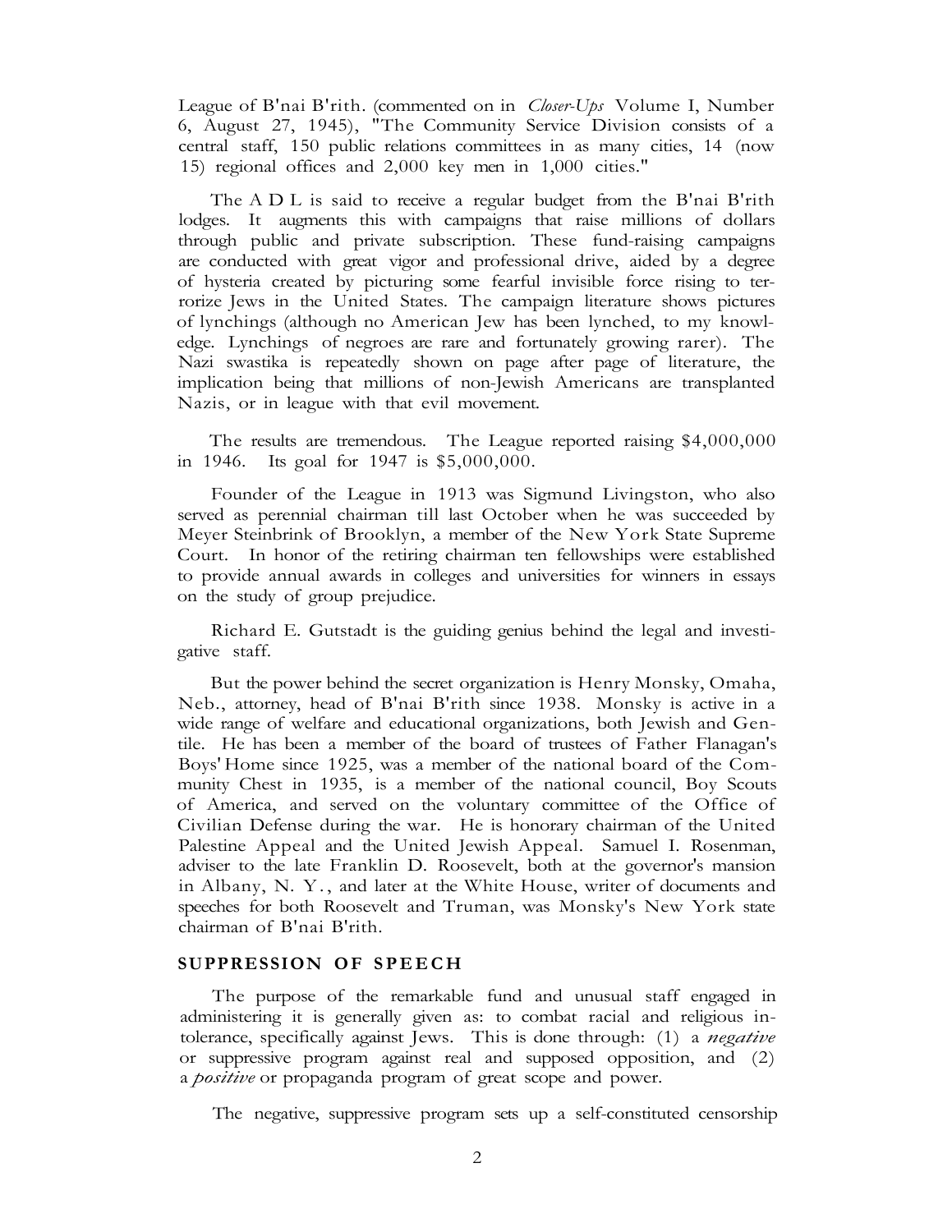over public speech, fixing a watchful eye on every radio, every lecture platform, every publisher, every movie film producer, every school teacher, every political party, every public official and every citizen who becomes conspicuous or influential.

The surveillance extends to private clubs and drawing rooms. The directors of an exclusive club in Miami, Florida, were told by two selfdesignated agents of the AD L *whom* their club should *not* permit to address it. These agents offered to provide the expenses of calling off the engagement. The same suppressive attempt has been made many times in many parts of the nation.

According to government officials in investigative duties, and to my own information when on duty as a counter-intelligence officer, the League maintains a large number of investigators who gather information on any individual marked for surveillance or public disgrace. Information goes to a central file. From there it is distributed to branches and to an interminable number of groups or individuals, either automatically or on request.

Representatives of the Anti-Defamation League, according to its own "confidential" letter of appeal in 1945, have called on thousands of editors and publishers to persuade them, or hint to them, not to publish material which would displease the League, such as speeches by persons on the A D L black list. The editor of one of America's great dailies told me that local AD L representatives called on him, bringing along an expert from the Chicago headquarters. Their request was that the newspaper should never mention certain men favorably. Beyond that they were vague as to demands. In this way they made it plain, I was told, that they were putting in their presence to alert the editor not to offend them; a kind of hooded censorship. The editor recognized that they could withhold enough advertising to cut deeply into the paper's revenues, perhaps bankrupt it, and that they could smear him till he would have to leave town.

A careful study shows that the persons singled out as AD L victims are seldom anti-Semitic but are always anti-Communist.

Here is an illustration of how the smear works. A lecturer, John Blank, talking against Communists and upholding Jeffersonian principles of our Constitution, but never having said a disparaging word against a Jew as a Jew, is booked to lecture at a convention, a forum or club—perhaps a Republican club. As soon as the lecture engagement is announced, some prominent citizens—Jewish or Gentile or both—call on the booking committee to urge cancellation of the lecture. In a confidential manner they "inform" the committee that John Blank is anti-Semitic. Anti-Semitism is an ugly word in America. It is apt to frighten the men or women of the program committee who booked the lecture. Likely they are handed some typed or printed material, nearly always anonymous but in some instances bearing the stamp of the Anti-Defamation League or group friendly to it, which is cleverly put together to show what a vicious, un-American character is this man Blank. The club can see that it is going to be intimi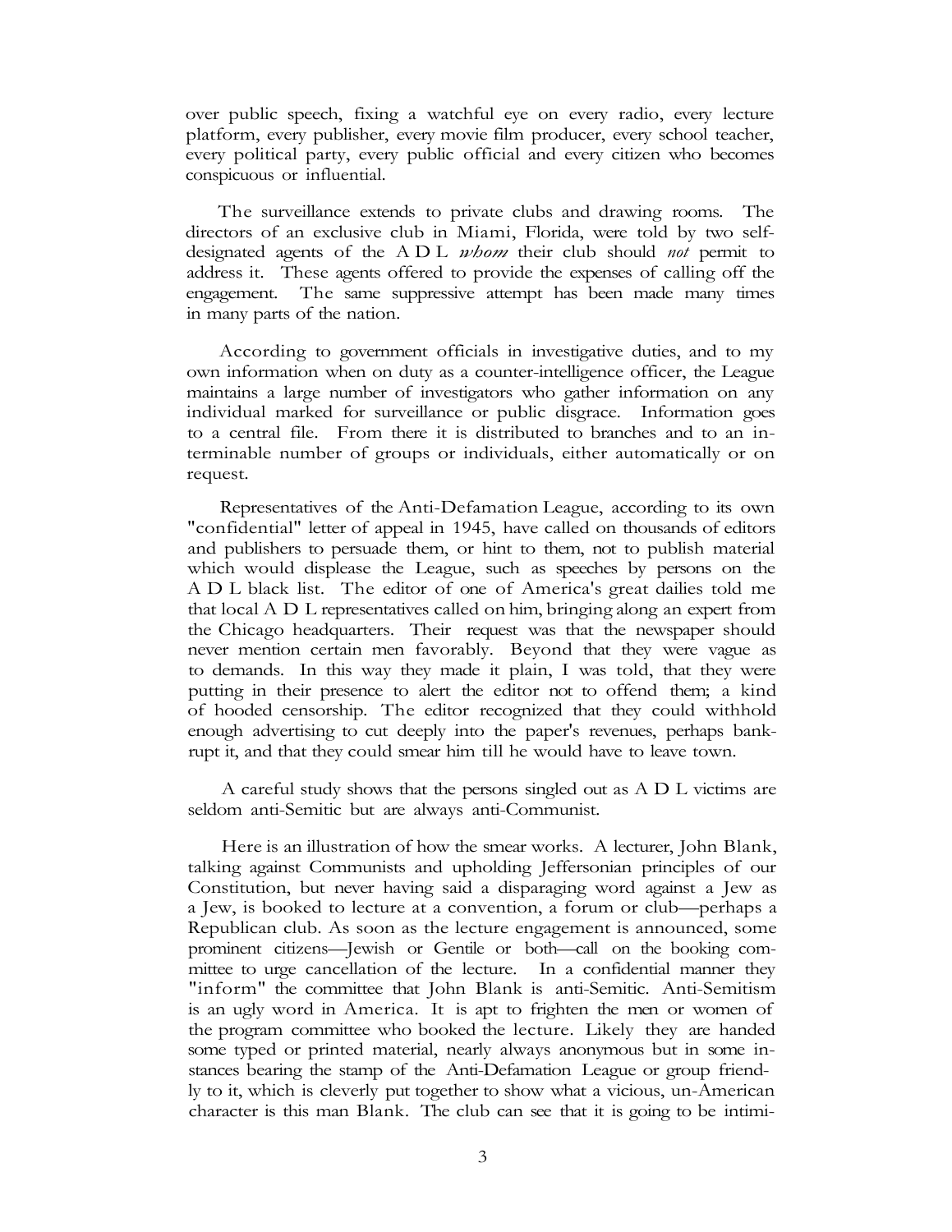dated and harassed locally and, if it is a political club, that it may lose some support for its candidates at the polls and *Jewish financial support for election campaigns* if it refuses to cancel the scheduled lecture.

Often the local citizens who make the contact with the club officers are gullible innocents. They have been approached by unseen figures who have sold them a bill of goods. They do not always think to demand proof. The club officers likewise may not think of that. They do not always investigate to learn what John Blank is really saying. They may not examine the smear literature closely to see that it is a clever fraud. Blank is never given a chance to face his original accusers and demand to see their defamatory evidence; he is never given the chance to defend himself.

The press carries a sensational story that Blank's engagement was cancelled, due to something mysterious in his past or present connections; the public does not understand, and Blank's reputation is injured. The word goes around that he is "a Fascist or anti-Semite or something." His chance to continue earning a living in his profession is damaged, as is his opportunity to serve his country.

Big names often are used further to condemn the anti-Communist speaker. For example, when a certain lecturer in a Pennsylvania city last year revealed that Communists are plotting to throw Jew against Gentile, he was reported instead as having delivered an anti-Jewish speech and a newspaper asked the Governor to comment. The Governor condemned anti-Semitism, as was proper; but when he learned the true text instead of distorted version of the lecture he had not himself heard, he issued another statement correcting the erroneous impression made by his former statement. The defamation press was loath to carry the correction or played it down so that it was not widely read, until the governor became insistent.

The following is a typical example of the way private secret police are working: A young man placed in the files of the AD L for his intense opposition to intervention in the war, but in no way guilty of attacking persons as Jews, returned from the service to find himself the object of a smear campaign. Pressure was put on his employer to get rid of him. The manager said he liked the man's work and saw no justification for firing him. But the firm had many Jewish customers who could be made to believe it was their enemy. The threat of great loss of business was too much. "With regrets" the ex-GI was cut off from his source of livelihood.

Such an act is a violation of Section 51, Title 18 of the U. S. Criminal code, being a conspiracy to bar a citizen from the full enjoyment of his Constitutional rights. Maximum penalty is \$5,000 fine and ten years imprisonment. But the victim may not have had sufficient proof of the identity of the guilty organization or individual. Perhaps his employer would be threatened with bankruptcy if he should testify in court on behalf of the victim. Perhaps the prosecuting attorney would feel it politically unwise to take up the case, or perhaps the court itself could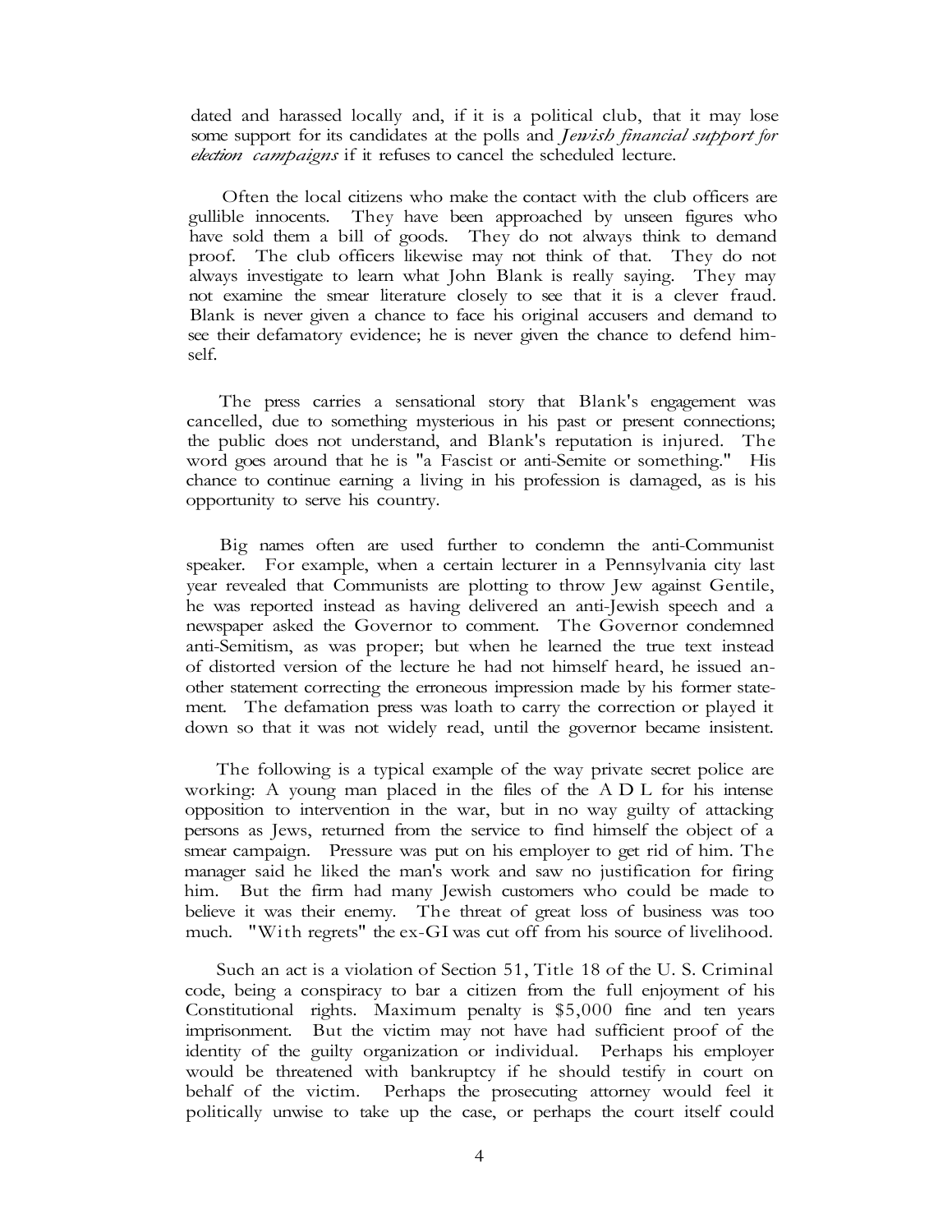be influenced or selected for its known friendliness. There are indications that these things have happened. There seems to be evidence that some courts are favorable to certain organisations which operate in the manner of Hitler's early secret police.

I do not accuse the Anti-Defamation League of having inspired this particular act, but I am sure that as long as the AD L works in secret and commits such acts of defamation as are well known, it is going to be suspect.

#### **QUALITY OF ADL INFORMATION**

Some files made available to government agencies by AD L representatives during the war were helpful in checking on the activities and records of certain pro-Nazi suspects. However, I am informed, and I think reliably, that much of the material collected shows a lack of understanding —or willful ignoring—of what constitutes treason and other crime, under the Constitution and laws of the United States. Much of the information deals with the question of whether or not the individual loves all of his neighbors or just some of them. I do not know that it is ever stated in any of these files whether or not the accused may have been given reason to dislike or suspect or fear some of his neighbors. The tenor of much of the reports, I believe, is based on the assumption that anti-Semitism is a crime and should be severely punished, and on the further assumption that opposition to the aims and purposes of the AD L itself constitutes anti-Semitism. That is, that anyone opposed or believed to be opposed to the aims and activities of the Anti-Defamation League should be punished. Which puts the  $ADL$ —in its own private interpretation of what is punishable—above the law.

It is the intent to "improve" the law, in order to take the prejudice out of people by law—to make them love others through fear. If you do not believe that men in this free America can spend millions of dollars pursuing such an idea, let me remind you that Russia and all its puppet guillotine regimes have made anti-Semitism a crime, subject to severe punishment.

But this subject will be dealt with more at length in the second section.

The Anti-Defamation League urges a so-called Fair Employment Practices Commission (FEPC), which as finally established by law in New York state (with the active help of Governor Thomas E. Dewey) and as proposed in many another state, requires an employer to hire and promote personnel according to the dictates of an appointive board which may fine and imprison any employer. The employer must hire and promote negroes, Jews and other minorities as the board may direct—which amounts to forcing the employer to discriminate racially and religiously according to another's preference or prejudice.

Let me quote for you a statement from a Jewish publication, *The Day,*  on the advantage the Jews are told they may expect wherever an FEP C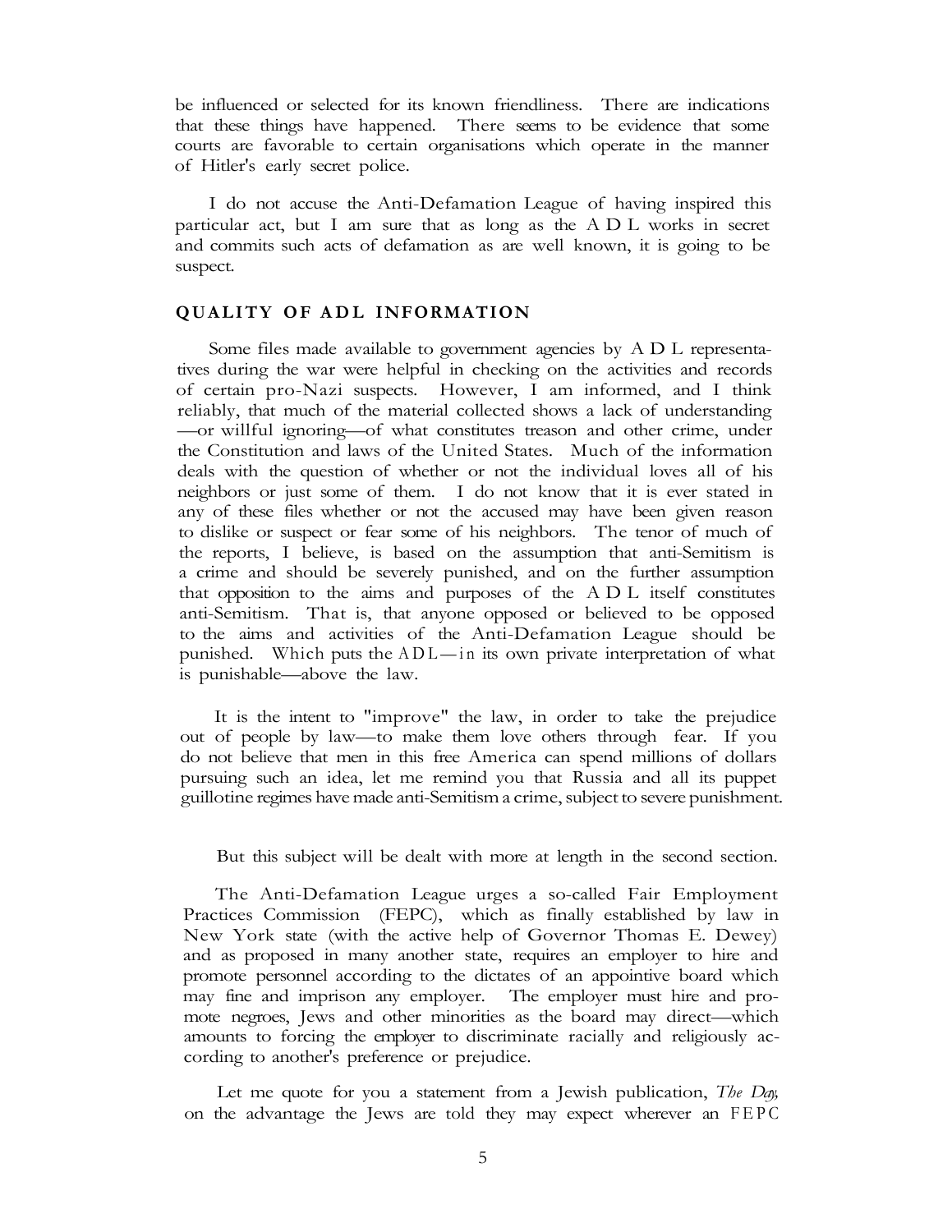law is enacted. Dr. S. Margoshes, in his regular column in that publication, issue of July 11, 1946, said: "FEP C is as much a Jewish issue as anyone can think of. . . . It must be evident that the sooner we get such agency established and in working order the sooner we shall be ready to stand the impact of the economic depression." I cannot believe this represents the true sentiments of the wiser Jewish leaders, but the fact remains that few Jews have raised their voices against this measure which would be a sure way to set in motion a wave of anti-Semitism.

There is another law closely associated with the FEPC in political circles, championed by many people who support the FEPC, which should be mentioned here to show the direction in which the FEPC would lead. That is a law to make any derogatory reference to a Jew a criminal offense. This would give much immunity to criminals and schemers willing to hide behind it. It would tempt Communists and the criminal underworld to go into the Jewish community *en masse!* 

Yet a Congressman had the supreme stupidity to introduce such a proposal into Congress last June. Ordinances thus discriminating racially between citizens have been proposed to city councils to accomplish the same anti-Constitutional ends. It was former Representative Patterson of Los Angeles who introduced the bill in the House. The Bill mentioned only Jews—"Jews as a nation, people or religious group." It did not offer equal protection to negroes, Swedes, Danes, Spanish, Russian, German, Polish or British Americans. Under its provisions you could be jailed for defending yourself against viciousness on the part of one or more members of the Jewish community. The Communist Party championed it with daily headlines in its press, and would make dastardly use of it. In the section of this article dealing with Russia you will see to what use this law has been put there.

As stated, this is a companion piece to the FEPC . At the time being the Communist Party is letting the New York state FEP C law alone except perhaps for subtle planting of their agents in desired positions by the ruse of demanding racial "fairness." They need not be expected seriously to abuse this law till they have "sold" it to many other states and the federal government. Then we may look out.

The suppressive program of the Anti-Defamation League appears to have wide ramifications. The League is generally accused of cooperating with many other groups. We should be given the full facts. It certainly is known to have had a hand in defaming certain persons who opposed the New Deal, some whose only "sin" was to fight to keep America from becoming embroiled in war, some whose "crime" has been that of attacking Communism and trying to preserve Americanism.

An organization such as the League, set up to spy on the whole country and unhampered for funds, naturally would become a prime objective for Communist infiltration. And Communists have not overlooked the opportunity.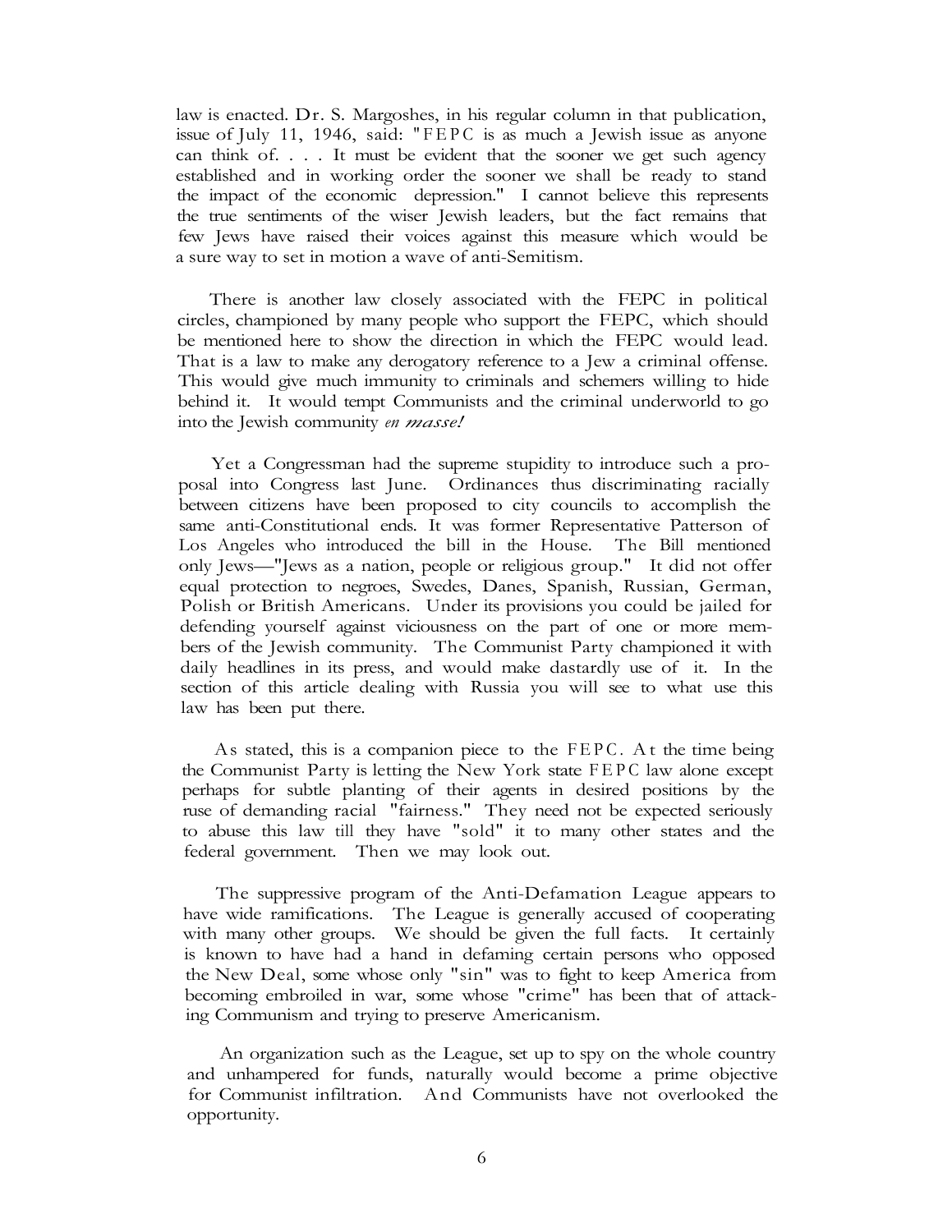#### **LEAGUE LIKED LIBELER**

Officials of the League must be given credit for recognizing the likelihood of Marxist infiltration. A League official recently admitted they had failed to prevent it, but said they were trying to keep Reds out. At the same time he said the League could not enter a campaign against Communism—that would be "taking political sides." League officials point to several self-proclaimed Republicans among their officials. Yet some of the literature they send out is written by men long identified with pro-Communist activities, such men as Carey McWilliams.

The League does not appear shame-faced that it hired, as an undercover man to snoop on honorable American citizens for nearly two years, the now convicted defamer and dealer in trash, untruth and "twaddle," John Roy Carlson, whose real name is Avedis Boghos Derounian. This Armenian by race, born in Greece, helped to crush the anti-Communists of his own race. He now mildly disavows Communism, but he passes ammunition to the Reds who fire the guns, and therefore must share their guilt. He was, in fact—despite his cheapness of method or perhaps because of it—one of the most valuable contributors to Communism during the war years, because he successfully smeared for a time a number of prominent American leaders exposing Communism.

I confess, not without chagrin, that—though I was engaged in Intelligence work at this time—when the Derounian smear volume *Undercover*  came out, I thought perhaps Derounian really had something on the victims. His method was to associate in one way or another an honorable man with one or two persons either in disgrace or suspected of being pro-Nazi. It now is clear that many of the victims, if not in fact all, were innocent of any connection with Nazi bund activities and with the persons with whom Derounian cleverly contrived to associate them. A federal court has so ruled, shaming the would-be prosecutors. The men chosen for this character assassination, I eventually became convinced, were so attacked solely because they opposed Communism, the war and the devices of the New Deal which were tending to involve us in war. I am not debating here the wisdom of our having so involved ourselves; I am frank to defend, however, the right of an honorable and loyal American citizen to speak up whenever he thinks we are heading in the wrong direction.

As you perhaps know by now, three federal court verdicts have found Derounian guilty of libel, and Federal Judge Barnes of Chicago said of *Undercover,* after many days of hearings, "I find this book 500 pages of twaddle—mere twaddle. . . . I would not believe this author if he were on oath. . . . I believe he would do anything for a dollar."

The *Chicago Tribune* reported that a libel suit for \$1,000,000 damages against Walter Winchell was filed in the same federal court, charging this keyhole reporter with having plugged the smear book over his network. Derounian—who has operated under fifteen aliases and who was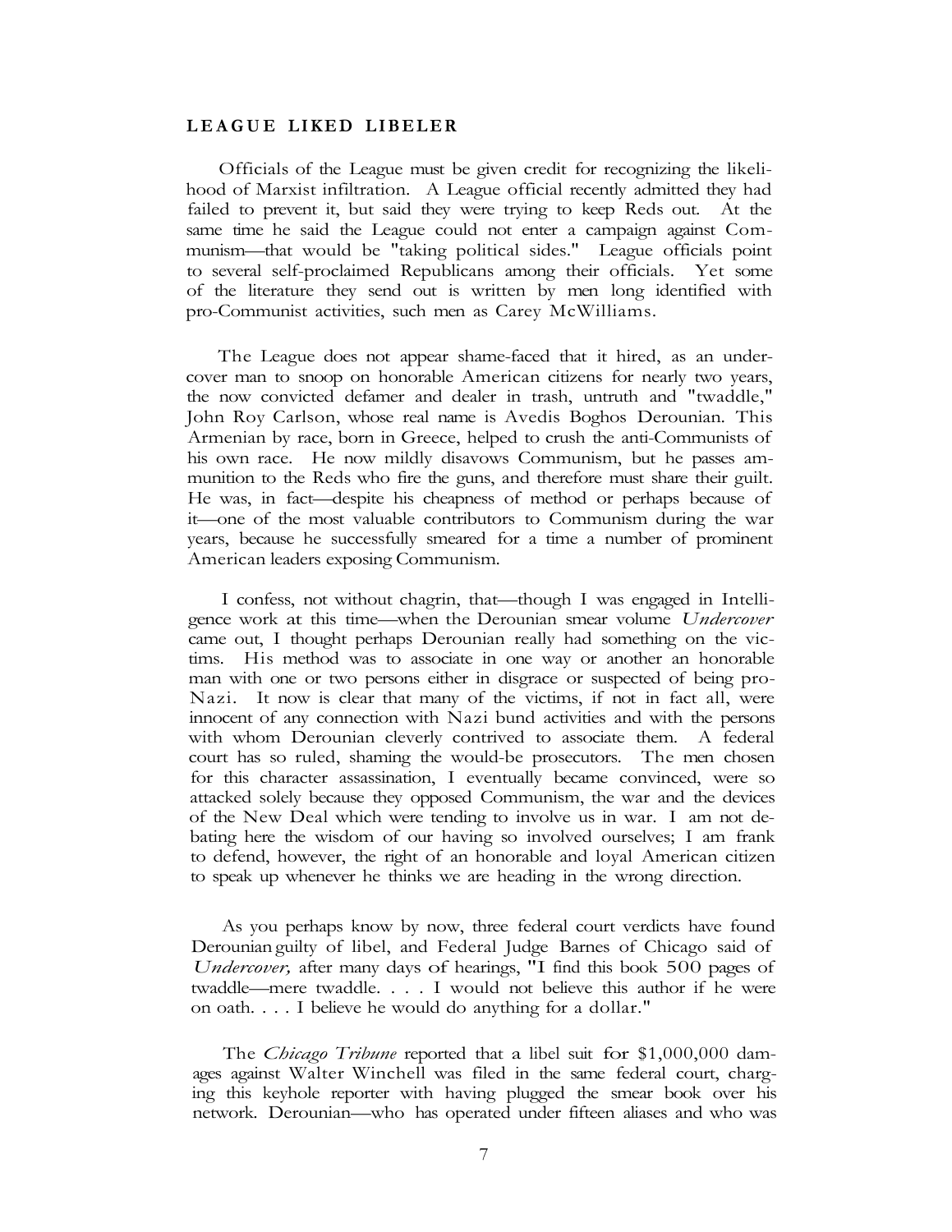accused by Judge Barnes of having distributed anti-Semitic literature himself at one time for particular purposes and who boasts of duplicity and lying—now has a book on sale called *The Plotters,* attempting to continue his money-making graft at the expense of reputations of men promoting Americanism and fighting Communism.

Such is the man the Anti-Defamation League hired for nearly two years as investigator. The League now says Derounian was satisfactory -or its purposes. I quote from the *Chicago Tribune* of January 16, 1947: "A spokesman for the Anti-Defamation League said today that services of Avedis Boghos Derounian had been found 'satisfactory and reliable' while he was in the League's employ between 1939 and 1941." If the Derounian standard is the standard for the "Anti-Defamation" League in its work of defamation, and its self-designated job of educating our children, I should say a Congressional investigation of the League is urgently needed.

One of the most active operations of Communism in America is that of attacking anti-Communists on the charge, often false, of anti-Semitism. For many years the Communist interpretation of anti-Semitic, however, has been *anti-Communist*. The purpose of this device is to frighten Jews into the Party (and to have them bring along the friends they have created among other minorities by their sympathetic activities). In this vastly significant activity—that of attacking anti-Communists as anti-Semitic—the A D L is extremely active. The similarity to the work of the Communists on this theme is inescapable.

New York's largest pro-Marxist daily, *PM*, issue of August 21, 1946, carried an article quoting a spokesman of the AD L demanding that the Federal Communications Commission investigate a certain radio commentator accused of being anti-Semitic. (The accusation is false, I am prepared to say, since I know the accused intimately.) Specifically he was charged with being "a transmission belt for nationalist propaganda." The implication is plain, and it is important that more Americans understand it: That if you are for "nationalism" (which I have always understood to mean loyalty to country), you are anti-Semitic. According to this reasoning, anybody for his own country first instead of for the International, is anti-Semitic. Meaning to say that all Jews are Internationalists.

By this logic the AD L places itself in the position of siding with the Communist-Internationalist. This is *self-accusation,* not my accusation. It is my belief that you cannot be loyal to country and also to some outside power which would dominate your country.

This spokesman may have thought his organisation still had power enough over the FCC to get the accused radio commentator ruled off the air—because many a pro-American commentator has suffered that discrimination. The FCC could not oblige, for it is itself under Congressional suspicion and the face of the FCC itself is a guilty Red. But even an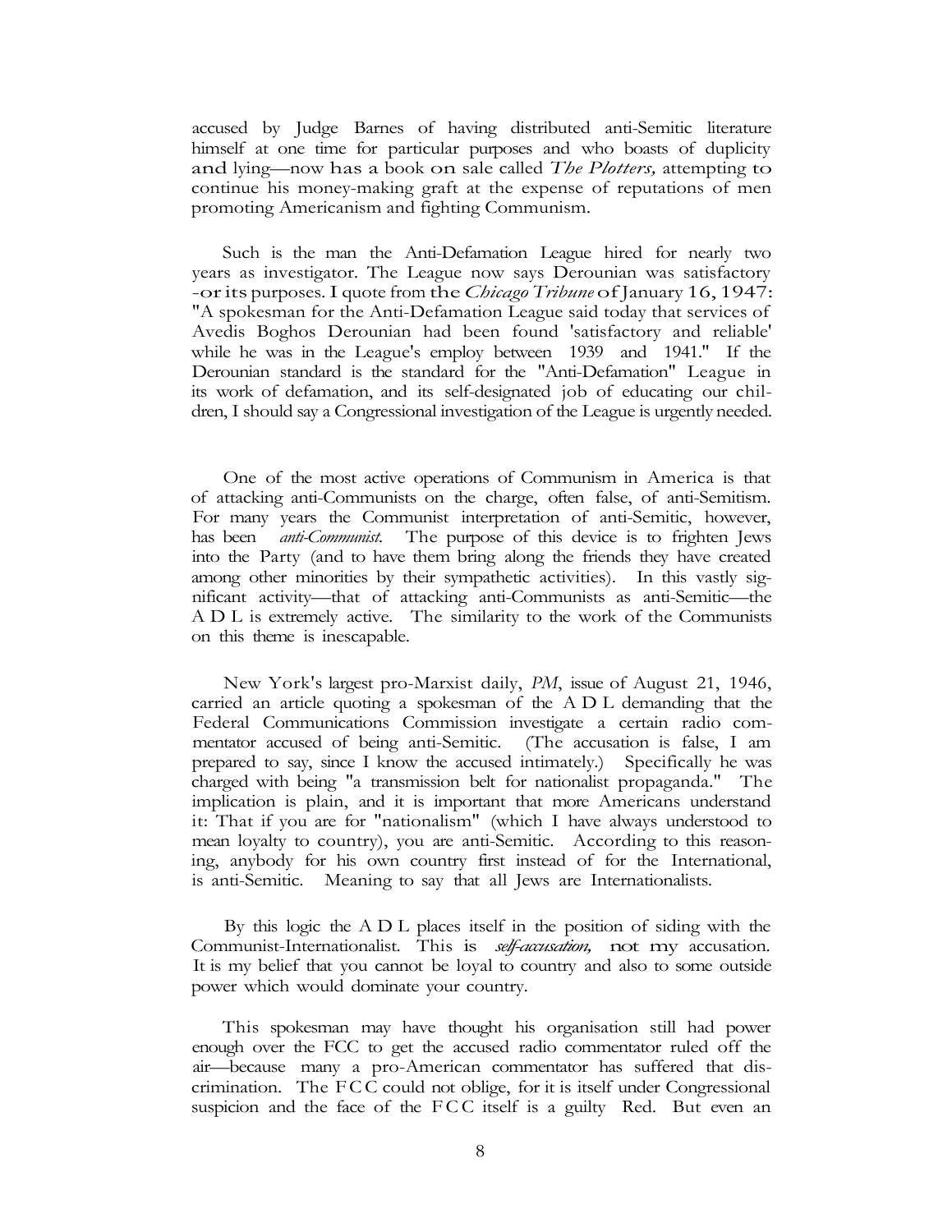investigation of the accused commentator would have served (as *PM* and Marxist publications would have played it up) to discredit him.

#### **PARASITES OR OFFSPRING?**

The League's activities are largely behind the scenes. More open in "checking up" and making charges and interfering with citizens' rights are groups officially described as Communist-fronts. Some of these have made use of AD L literature, but we naturally suspect that a great deal of this kind of activity has been accomplished without the League's identity becoming known to the public or the victims.

"Check-up" and secret-police activities parallel to those of the AD L are carried on widely by the Non-Sectarian Anti-Nazi League and the "Friends of Democracy," recently dragged out into the light of day by John T. Flynn in his historic pamphlet, "*The Smear Terror*," (published by the author at 15 East 40th St., New York 16, New York.)

In many cities throughout the country the American Veterans Committee, well known for its heavy Communist infiltration and its championing of Communist legislative objectives, sends out goon squads to harass and intimidate speakers and to intimidate audiences to prevent them from hearing speakers who oppose Communism.

The national commander of the Jewish War Veterans of America last year stated in a press conference before several newsmen that his organization was "fighting Fascism." Specifically, he told of an instance in Chicago where his squads had caused a near riot in order to deny a speaker the right to speak and an audience the right to hear its own privately chosen speaker.

These are a few of the groups which cluster about the ADL—either through community of interest and method or in spite of its lack—interfering with the right of free speech and peaceful assembly. They bear a striking resemblance in technique and objectives to Communist gangs wherever the scourge of Marxism has risen. Their methods are not unlike those employed by Hitler's underground before he took over in Germany.

Americans have a right to know what relationship these groups have to each other. After all, probably a good hundred million Americans are nationalists, and proud of it, though this fact has been too often scorned these fifteen years.

It is asked, also, what connection, if any, the League has with some extremely loud, but effective, Sunday afternoon and evening radio propagandists. It is asked whether or not any of the League's funds have aided periodicals which stir animosity between Protestant and Catholic as an aid to the Communist attack on Christianity. It is suggested that if the League is such a good thing that it deserves five million dollars from the public to spend in one year—to augment four million dollars' worth of free propaganda—why cannot its operations and books be thrown wide open to every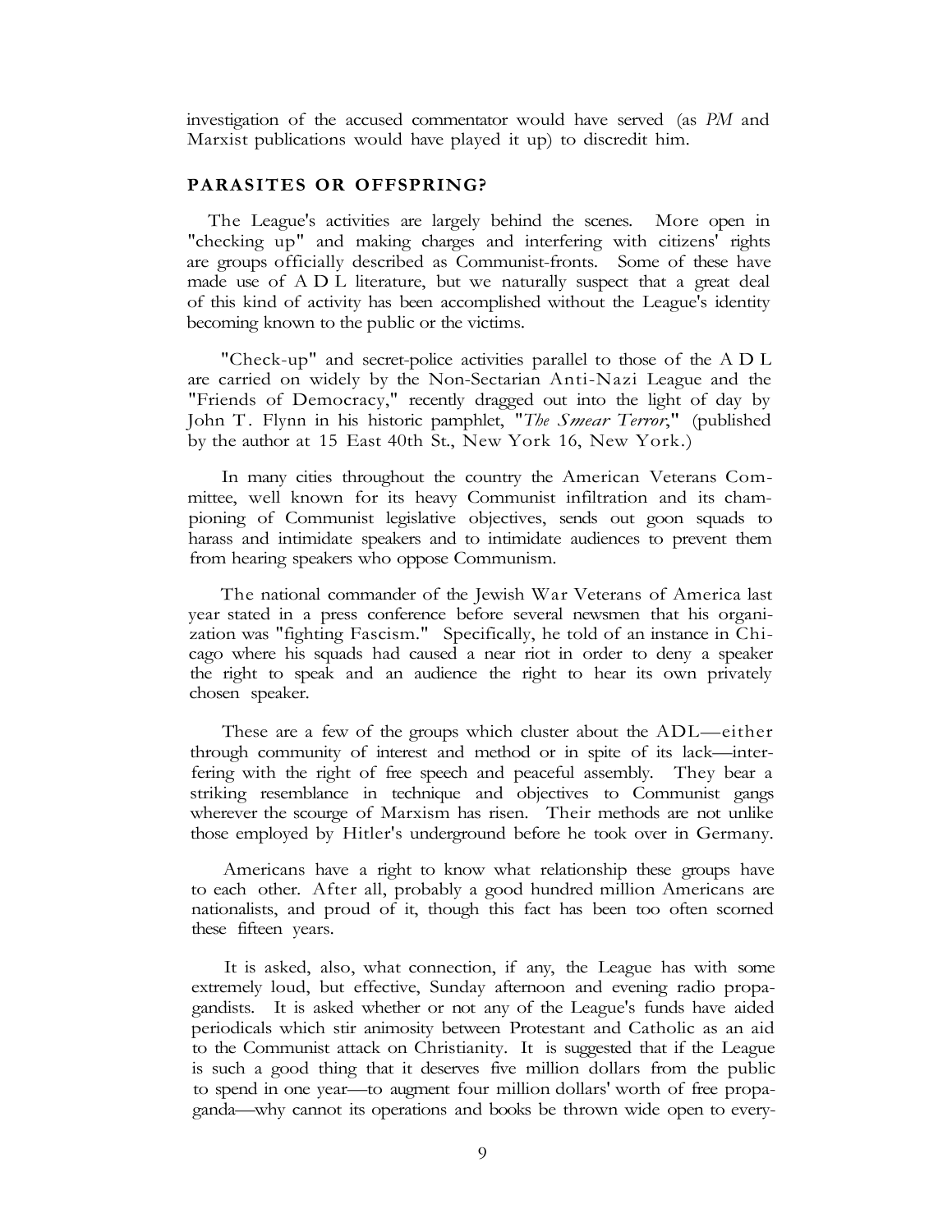body? Why does it work secretly, and why must its reports be confidential? What is it hiding, and why?

#### **A DL IN POLITICS**

The charge of anti-Semitism has become perhaps the most potent weapon in the Communist arsenal as well as in League operations. It has been used with telling effect by individuals and groups in political campaigns, in the internal politics of organizations and even in connection with religion in public schools. Senator Ives of New York was viciously attacked as anti-Semitic by the Communist press and also by some Jewish organs in his campaign last fall, although actually Ives has gone so far toward favoring special privilege for minorities as to champion an FEPC. Apparently the purpose of the smear in this instance was not so much to defeat Ives as to elect his Jewish opponent, former Governor Lehman.

Congressman Stratton of Illinois suffered a similar smear attack.

One of the most vicious and unjustified smears of our political history, of course, was that which defeated veteran Senator Burton K. Wheeler for re-election in the 1946 campaign. Much of the filth thrown at Sen. Wheeler cannot be printed here, but it included anti-Semitism — despite Wheeler's record of friendliness toward the Jewish community and his support of legislation favorable to that community. Wheeler opposed our entry into the war, and therefore was an enemy of the Left. He also once dared to urge that such activities as the Anti-Defamation League be abandoned, pointing out that they create more anti-Semitism than does the output of all the crackpots and bigots of the American scene, filling Gentiles with suspicion and fear, making the Jew super-sensitive and perhaps bitter.

Among the revealed contributors to Wheeler's defamation were: Arthur J. Goldsmith, Albert Lasker and Edmund Waterman, all New Yorkers, the last named being "a leader of the Anti-Defamation League," as revealed by George E. Sokolsky in his column in the *Washington Times-Herald* of October 11, 1946. Sokolsky also exposed the Anti-Defamation League and the American Jewish Congress for having attacked Wheeler as an anti-Semite, saying, "I was ashamed of their infamy and called upon him (Wheeler) to tell him so. I found that he was deeply hurt by the unfairness and untruthfulness of the charge."

The columnist commented, "It is growing increasingly difficult for outstanding men to run for public office and to debate important issues because of the smear tactics employed by the vicious groups centering in New York and operating out of Hollywood and Chicago."

Smear activities may have played a part in the defeat last fall of Congressman Dean Gillespie of Denver, who lost his seat to a Democrat in a year of Republican landslides. Gillespie covered up local pressure and intimidation which, exposed to his electorate, might have returned him to Washington.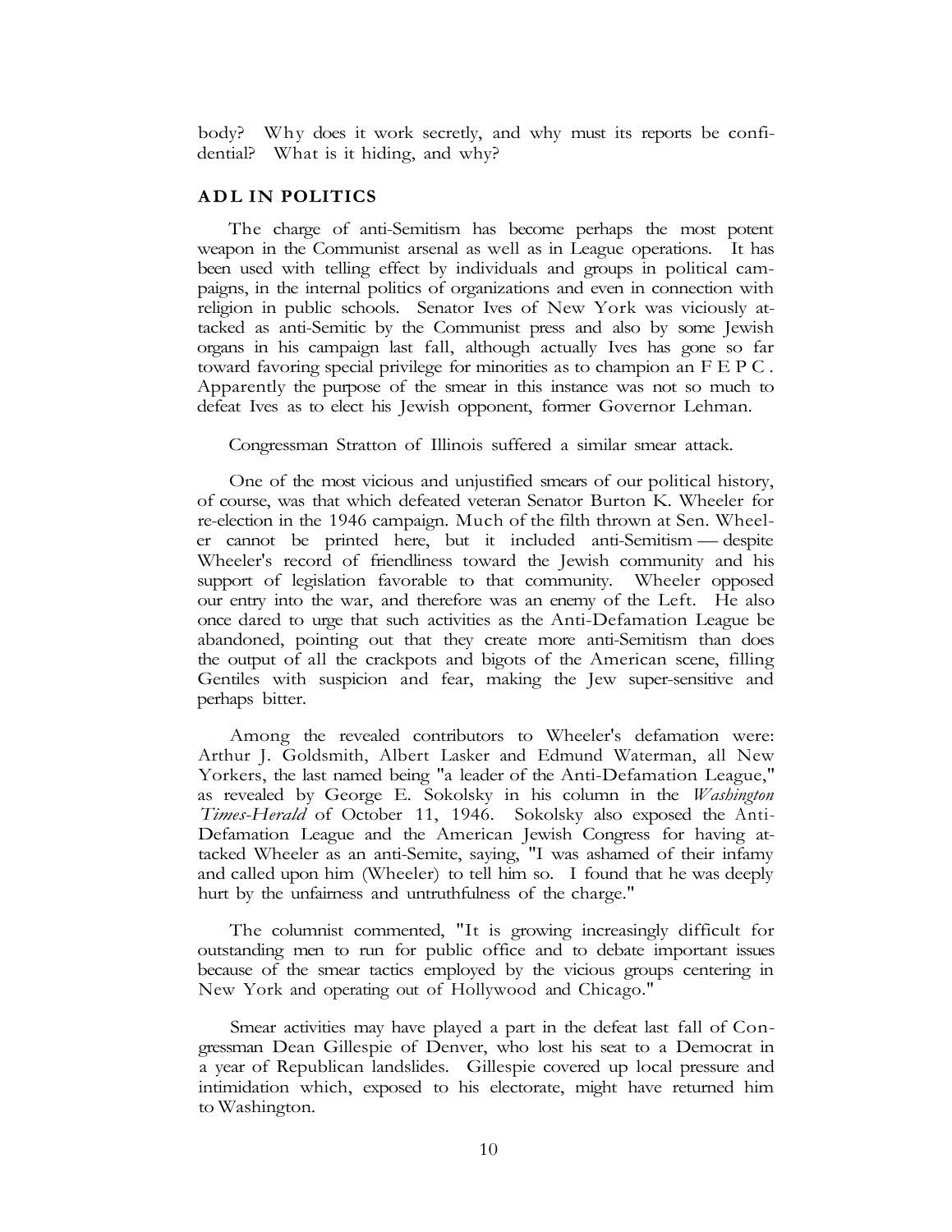How many times a Senator or Congressman or other public servant has been pressured or intimidated, how much support has been forced for political measures under threat or fear of intimidation, we will never know; but it is safe to say that many public officials would like to have done with the League and other secretly operating groups which always carry the implied threat of defamation.

The accusation of anti-Semitism, accompanied by the dissemination of "information sheets" from the files of the AD L and kindred groups becomes a racket in the politics of private organizations for selfish purposes. It also gets into national, state, county and district school politics.

A recent incident is significant: A woman lawyer who had rendered signal service in obtaining woman's rights and other anti-discrimination accomplishments in some states was in line for election to the presidency of the Woman's Bar Association at the recent National Bar Association convention at Atlantic City. Suddenly a delegation supporting a dark horse candidate of their own background arrived on the scene from New York City, making the utterly false charge that the prominent candidate was anti-Semitic. They distributed surreptitiously some so-called information sheets. The intimidation frightened even some of the main candidate's intimate friends, including a prominent Jewish woman attorney, who told the now falsely maligned woman that they could do nothing in the face of such charges—since that would bring down the smear on them also!

The dark horse candidate who used, or permitted to be used, such tactics won by five votes, but hundreds of delegates, influential persons in their communities, went back to every part of the United States to spread their resentment of the smear conspiracy.

It should be well understood that Communism makes Christianity its number one enemy (though some of my Protestant denomination do not appear to understand this fully) and that it wants Jews also to attack the Christian religion. Many Jewish leaders make it plain that they understand this false leadership. Nevertheless, the Reds make progress. The *New York Times* of January 15, 1947, carried a dispatch under a Davenport, Iowa, date line, revealing that Jewish protests had stopped a religious society from giving New Testaments to school children, even though the donations were purely on a voluntary basis. The dispatch quoted Rabbi Abram Vossen Goodman as saying:

"Subsequent to the distribution of these New Testaments many Jewish parents—members of Temple Emanuel—approached me concerning the propriety of this innovation. I have brought the matter before the board of the congregation which, after obtaining legal advice, has authorized me to protest."

The Rabbi's protest was successful. The school board of Davenport, Iowa, permitted one religious sect to intimidate it and prevent the children of Davenport schools from accepting New Testaments.

Rabbi Goodman may not have knows that this attack on Christianity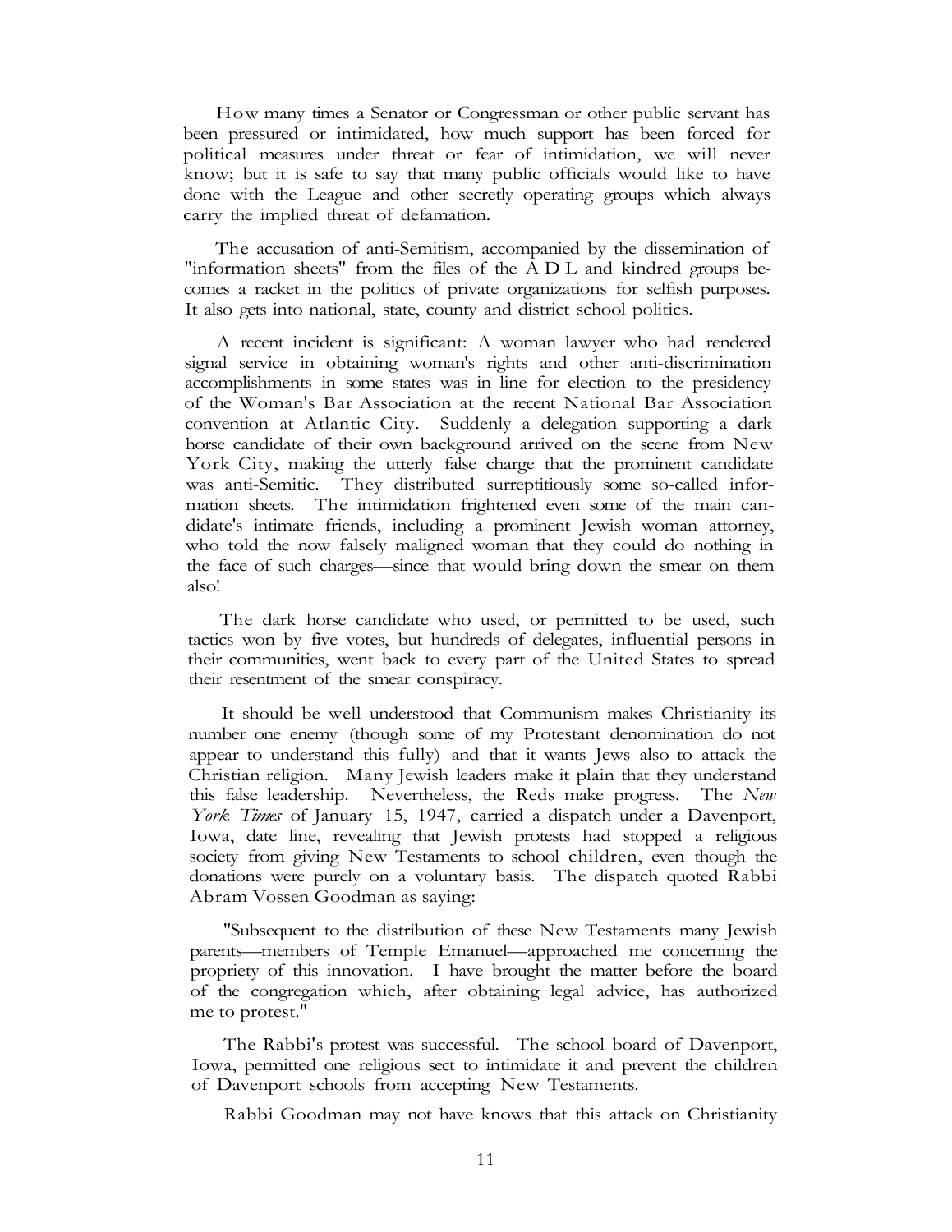was Communist-inspired, but a reliable informant has given me information which makes such inspiration seem highly probable.

#### **T H E POSITIVE APPROACH OF TH E AD L**

The *positive* program of the Anti-Defamation League is described by one of its own officials as follows: "To send literature to various groups, work through the radio, the motion picture industry and other media; to subsidize speakers' bureaus and suggest speakers to schools, forums and clubs; to subsidize and publish periodicals, pamphlets and books (from comic strip books to literature) fostering good will and condemning discrimination, whether social, political or economic, to encourage movements, meetings, programs of all kinds, use every advertising media from newspaper ads to billboards."

The solicitation letter of the National Chairman for the 1945 appeal claims: 'This is a high-powered educational program geared *to reach every man, woman and child every day of the year*—through the press over the radio—through advertising—*comic books—schools*—speakers information—community service—*movies*—*churches*—labor—and special groups." *It claimed* 216 *individual station broadcasts a day in* 1945 *and a goal of* 65,000 *for* 1946. (For this it received a special award from *Variety*, notoriously left-wing paper of the amusement trade). It listed *Variety*, notoriously left-wing paper of the amusement trade). 26 full page ads run in 397 newspapers, 2,000 insertions reaching 100,- 000,000 readers (space free), a series of 12 posters displayed on 1,000 billboards in 130 cities costing a quarter million dollars, 16,000 cards in 24 cities, space on payroll envelopes, blotters and millions of match covers. *It claimed to influence* 1,900 *daily newspapers with* 43,000,000 *circulation, plus the rural press, the foreign language press, the negro press, and the labor press with* 10,000,000 *readers. It recorded* 330,000 *books placed in libraries during the year,* 9,000,000 pamphlets "tailored to fit the audiences," and 40,000,000 *propaganda-laden books of comic strips to children and men in the armed forces.* It "presented the most noted names on the lecture platform" *to more than* 30,000,000 *people by subsidized lecture bureaus. It arranged for and aided special movie shorts and radio programs by stars in the amusement world.* 

The *Jewish Year Book* for 1945-46, page 700, says, in a chapter on Domestic Public Relations Activities in 1944: *"Our message has been included in every variety of radio program from 'soap operas' to news and sports commentaries. The value of commercial rates of the radio time available to us without cost in* 1944 *is estimated at close to four million dollars."* 

A special project is the production and circulation of "educational" films and comic strips, to various audiences including labor unions and school children.

An example of the ADL-indoctrinated motion picture film, one of the A D L officials stated, is a picture called *Till the End of Time.* A typical scene from the usual indoctrinated motion picture is one in which a hand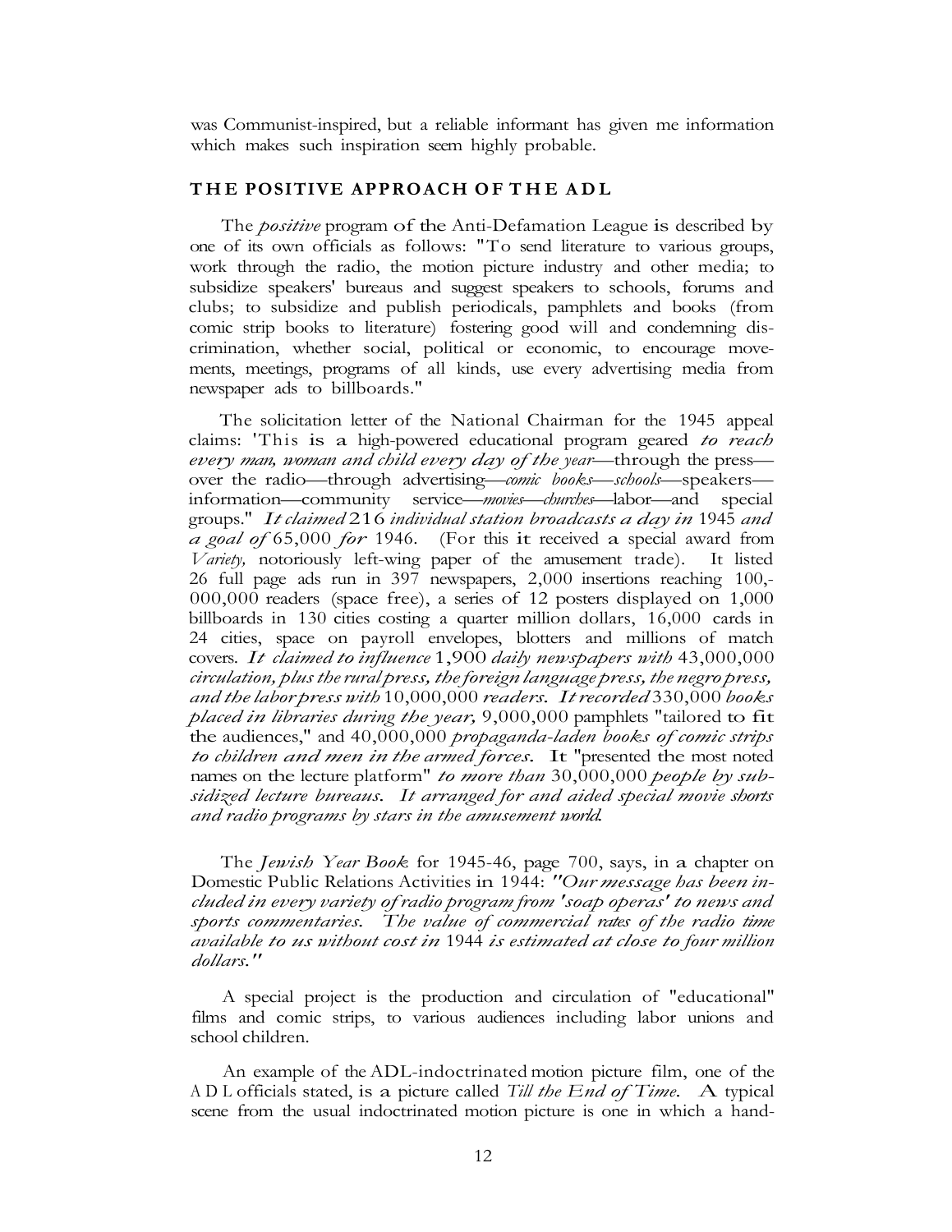some young ex-service man knocks down another (who is cast as a "pug ugly" to be instantly disliked) because the second veteran invites the first to join a veterans group which accepts only Christian Gentiles.

#### **SOME EFFECTS OF THE POSITIVE PROGRAM**

Such movies, however well meant, create race consciousness, suspicion and eventually hatred. The movie goer begins to wonder why this grossly exaggerated theme is being thrown at him week after week. He would resent with nausea a picture which reversed the situation: In which, for instance, one Jew knocked down another because the second invited the first to join the exclusive Jewish War Veterans of America or the equally exclusive Young Men's Hebrew Association. He begins to notice that the Jews have hundreds of clubs which he, as a Gentile, could not get into or in which he would not be wanted. I am sure he does not begrudge them their exclusiveness, and would actively oppose any imposition on the rights of Jews as American citizens.

#### *But he wonders more and more why all the one-sided propaganda.*

The example of violence over the race question is a dangerous preachment. It is precisely the method of the Communists, who organize violence on a wide scale, sponsor gang warfare and eternally pit one race against another. Violence on the race issue also was encouraged by the Ku Klux Klan in its heyday.

The AO L program makes the Jew frightfully race conscious, jumpy at the slightest shadow (or appearance of a shadow) of feeling against his race. Marxists take advantage, stimulating his fear. The cry of "anti-Semitism" hurled against men whose only public activity has been to oppose Communism, is the same cry the Communists raise. *It is well known in investigative offices that Communists are instructed to brand all opposition as anti-Semitic. This frightens the Jews and tends to make them run to the Communist-fronts for protection.* 

Who are the speakers the AD L sends to talk to our children in the schools? And by what right does the Anti-Defamation League presume to "educate" our children?

In Denver last year one of their speakers. Dr. Carl Herman Voss, a paid executive of the American Jewish Committee which jointly with the A D L raises and spends the Joint Defense Fund, was strongly pro-Soviet. He said, for example: "My only fear is that the Russians will withdraw their troops from the Balkans too soon—*before those people become democratized."* The statement was quoted in the *Denver Post.* Dr. Voss addressed every high school and junior high school in the city and county of Denver. In January, 1947, he told the Daytona Beach, Florida, Forum in the high school that, "Russia wants more buffer states for her security"; that he is not an "anti-Communist"; that certain anti-Communist radio commentators and Senator Wheeler—"all of these must go." I repeat: Dr. Voss is one of the prominent officials of the committee which helps the A D L raise and spend the funds.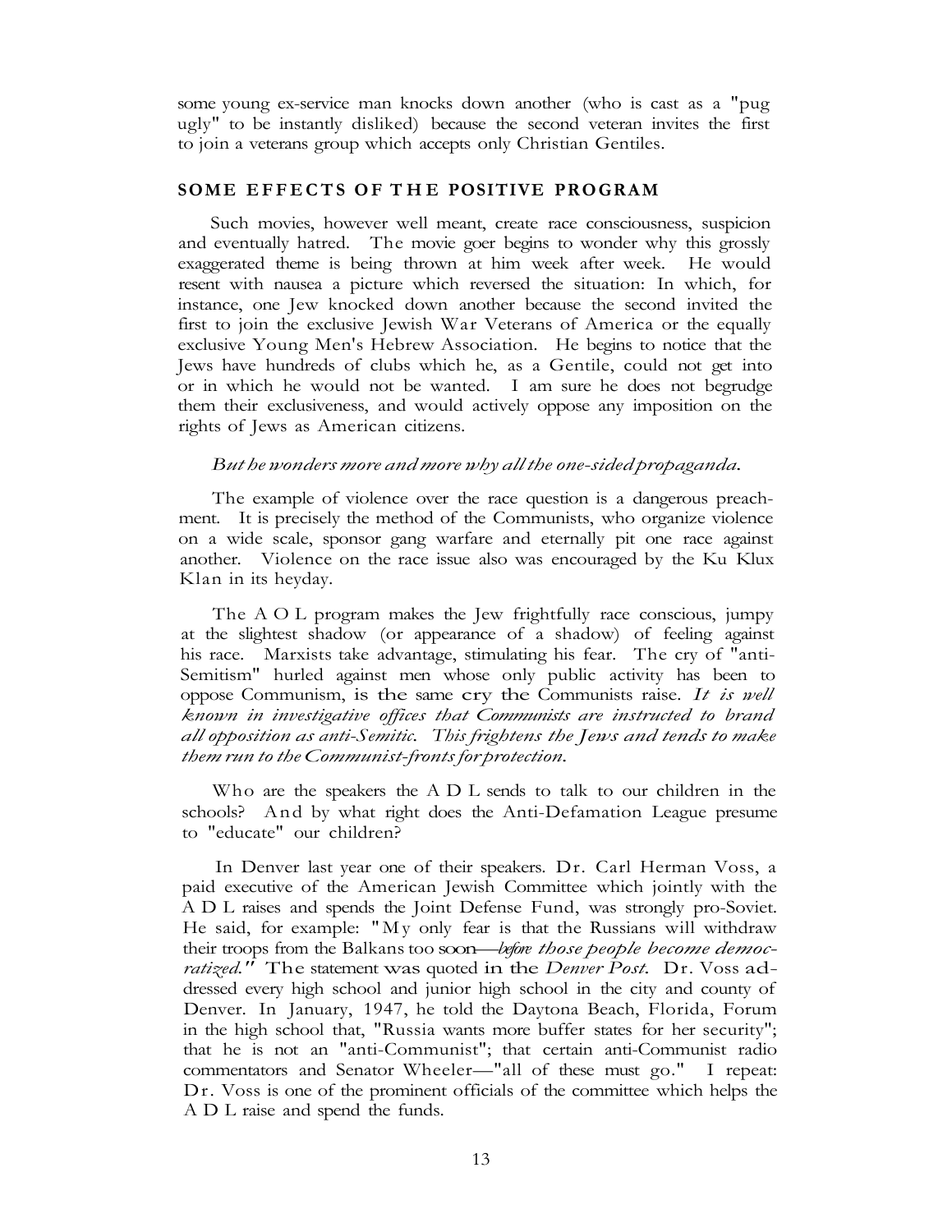Also addressing Denver and other public schools was Ethel Alpenfels, who openly ridicules Americanism and subtly undermines racial traditions and pride. Here is a quotation from a recent article of hers: "Ralph Linton has summarized the day of a '100 per cent. American.' Dawn finds him in pajamas, a garment of East Indian origin. He glances at the clock (medieval European invention) and goes into the bathroom (porcelain from China, toothbrush from 16-century Europe, soap from ancient Gaul, toilet from Roman original, razor an iron-carbon alloy from India). . . . Very likely as he scans the news of the day *he thanks God (a Hebrew deity)* in an Indo-European language that he is a 100 per cent. (decimal system invented by Greeks) American (named after Amerigo Vespucci, Italian geographer)."

You would dismiss this prattle with no more thought than brushing off a green fly if it were said once and in the spirit of fun. But when it is said viciously over and over, from school to school, by a paid lecturer, it is time to find out the aims and purposes of all organizations sponsoring her and her ilk.

Shortly after Hiroshima, Miss Alpenfels began urging, before school children and other audiences, that we give our atomic secrets to all nations, "not to Russia alone," she hastened to explain—but it is noted that Russia was one of the United Nations, the only one who really appeared to want the bomb.

Miss Alpenfels has written a book called *A Race with Time*—the title punning on the word "race," she says. Her contribution is to soften the foundations of Anglo-Saxon type tradition, the traditions on which Western civilization largely lifted itself out of serfdom. I observe that she is addressing *Gentile* audiences on the theme that in effect says we should be ashamed to think of race pride. I contend that people of any race surely should cherish the memory of its leaders who helped establish great ideals and traditions. Her words appear to apply to all minorities who may happen to be in the audience, shaming them too for pride in their ancestry and the efforts of their race to set up for itself ideals and patterns of conduct. But the effect of her line is unmistakably against the "majority" and, by maudlin crying on the shoulders of minorities, tends to sharpen their race consciousness and to make them suspicious, fearful and bitter toward the supposedly arrogant majority. Discrediting Nazilike *racial arrogance* is one thing, ridiculing and breaking down *racial pride*  is quite something else.

It cannot be overlooked that the same people who support such attacks on the Anglo-Saxons are at the same time stirring the Jew to extreme race pride.

#### **HOW TH E FLAM E I S FANNE D**

Here we come back to the very heart of the *positive* program of the Anti-Defamation League. The League pours a constant stream of this kind of propaganda into America, especially designed to influence children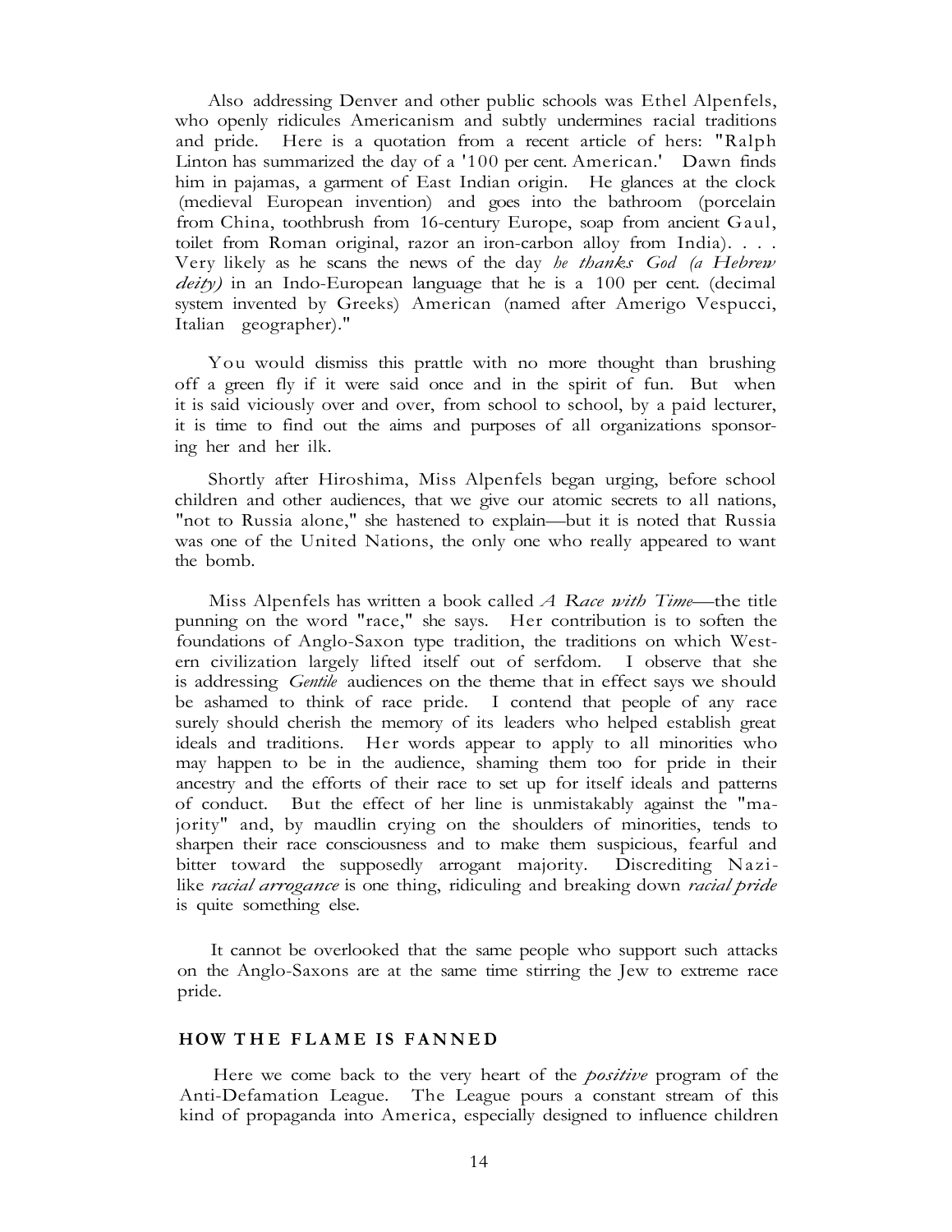and youth. The repetition of this theme makes it effective. If children repeatedly see pictures and hear stories which exaggerate cruelty to minorities at the expense of Anglo-Saxon traditions—the effect is to take advantage of our natural good-will and sympathy, to establish a feeling that we are vicious toward minorities.

Meanwhile, such activity drives older people to fear and suspect evil in this program of propaganda. This is a subtle campaign. It is hard to put your finger on any one item. But the effect is enormous on the school children. Some tend to identify themselves with the rabid, outspoken element among minorities, who get their inspiration from the Marxist movement. After the softening-up process by the delicate touch of the League, Communist Party propaganda—which champions precisely the same line and uses the same methods, only more violently—takes the "sympathetic" youngster and teaches him to hate opposition or supposed opposition and creates a preferential status for Jews. Presently some of these young men and women have become active in goon squads, underground gangs and Communist-fronts. And here again the status of the Jew is exalted above all others. A Communist can be violently anti-Anglo-Saxon, anti-Italian, anti-Spanish; but he will be crucified if he is anti-Jewish.

Meanwhile, those who become suspicious and wary of propaganda which seems conspicuous for its undue emphasis on the race theme, tend to react defensively. And thus begins the flame—enraging Gentile against Gentile, Jew against Gentile, Negro against Anglo-Saxon—which the Red strategists hope they can fan into a nation-wide conflagration at a time favorable to them.

*Whatever the motives of the men steering the Anti-Defamation League, it is apparent that they are ill-advised and that their millions of dollars are tending to soften up our youth for the march of Communism.* 

The race theme amounts to an attack on the Anglo-Saxon-type freedom, the idealism which has spearheaded the upward drive for freedom for many centuries, benefiting all peoples the world over. It is precisely this Anglo-Saxon idealism which the Communist International most violently hates and must destroy to succeed. This culture springs from the innate temperament of Western peoples—the sturdy individuals who will not be slaves.

In its championing Internationalism, the League again plays into the hands of the Communists. Internationalism is a One World philosophy which insists on giving up sovereignty to a super government, one that must —if it is to accomplish any of the things the Internationalists expect of it—be more powerful than our own government. Our President, then, and our Congress, would be subordinate to the One World administration. In such a government we would be only one nation among many; we would have only one vote among a dozen votes as to what is good for America and American people.  $\tilde{A}$  II the other nations could regularly day after day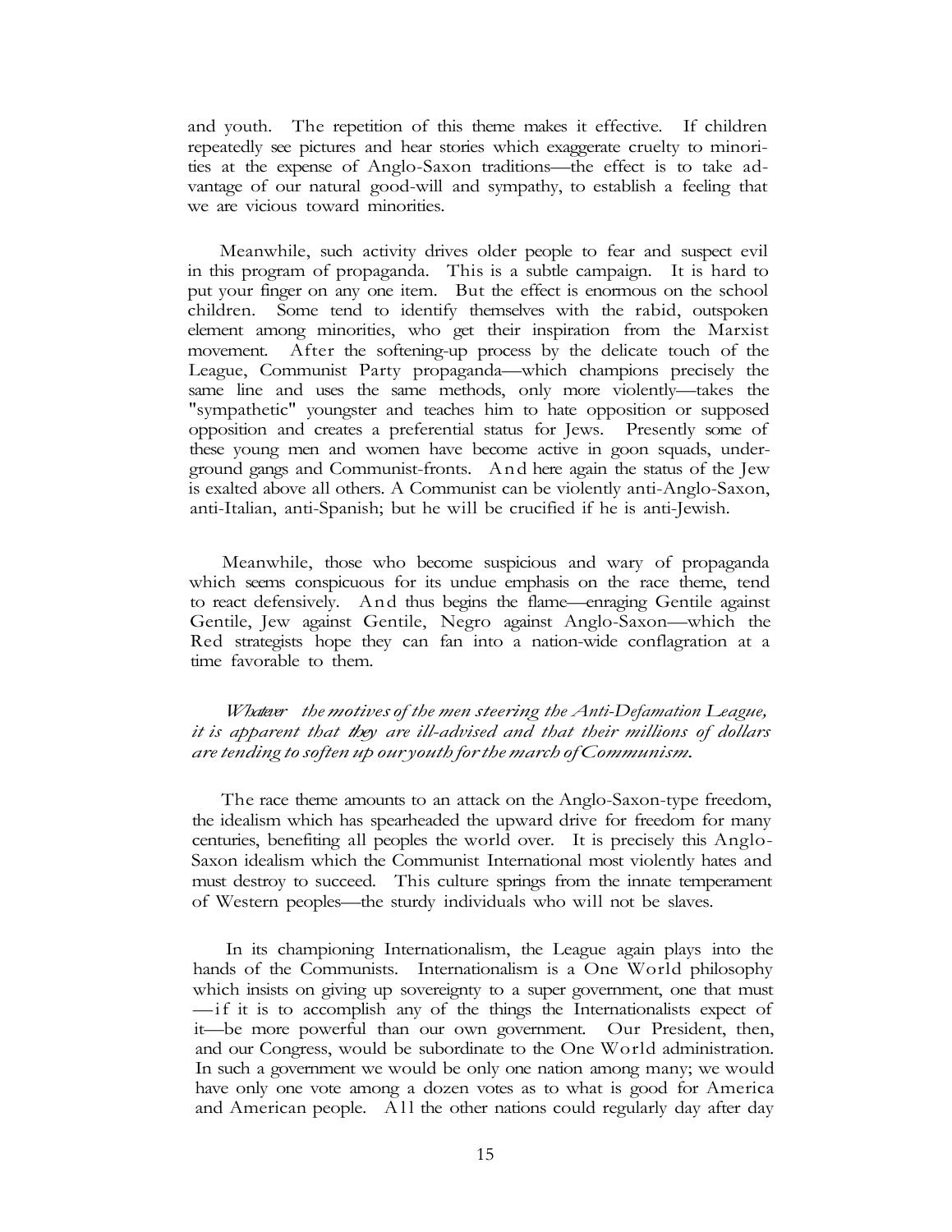combine to exploit us, to take our wealth and ship it to other countries through a super-UNRRA bureau. We are the "have" nation, of whom there is much jealousy and perhaps some fear. Our millions of free men have taken wealth out of the earth and made it useful. It is America which certain other nations want to whittle down. We would be helpless to check the spoliation. Our individual freedom would disappear like ice in a kettle. The curtain would come down on the age of the Constitution with its Bill of Rights.

But we must remember that certain people would stand to gain—people who control the One World power machine in the government behind the government of which Disraeli and many another political leader have spoken. In all countries, including America, friends of the invisible power group would stand to gain through exploitation. Men would presently have to work where and when so directed, or go without a job. Secret police would soon take care of them if they tried to make trouble.

This is the future the Internationalist champions, however badly he may be deceived about it. No doubt that most of our Internationalists have been sold this bill of goods by clever propagandists who appealed to their Utopian idealism. Some of our most hopelessly idealistic men and women have been the most dangerously taken in by the propagandists. These men and women ordinarily do not realize that behind the entire One World movement is the vast, world-wide "educational program" of the Communist International. You cannot separate Internationalism and Communism: both lead directly to the same thing—absolute dictatorship over the world and enslavement and exploitation of men and machines.

Now back to the Anti-Defamation League. It is safe to say that the majority of the men steering the League are Internationalists. It would be hard to find one who would admit he was a "nationalist." League spokesmen want you to think of a nationalist as something vicious, a Nazi or Fascist. Yet we are all nationalists who love our country and repudiate the totalitarian foreign "isms"—Nazism, Fascism, Communism and Internationalism. The League, as you have seen, attacks men as "anti-Semitic" on the grounds that they are nationalists. This is another selfaccusation of the League that it is siding with the pro-Communist movement. Their logic, which says that the nationalist is against all Jews ("anti-Semitic") is an arrogant and false assumption, accusing all Jews of being Internationalists.

A brief summary of the work of the Anti-Defamation League shows that—regardless of its intentions—it is of inestimable aid to the march of Communism, especially among our young people:

1. The League is Internationalist, violently anti-nationalist. It tends to condition the mind of youth for the program of the Communist International, in its various deceptive disguises.

2. The League is a secret-police. Communism always builds its operations through such machines.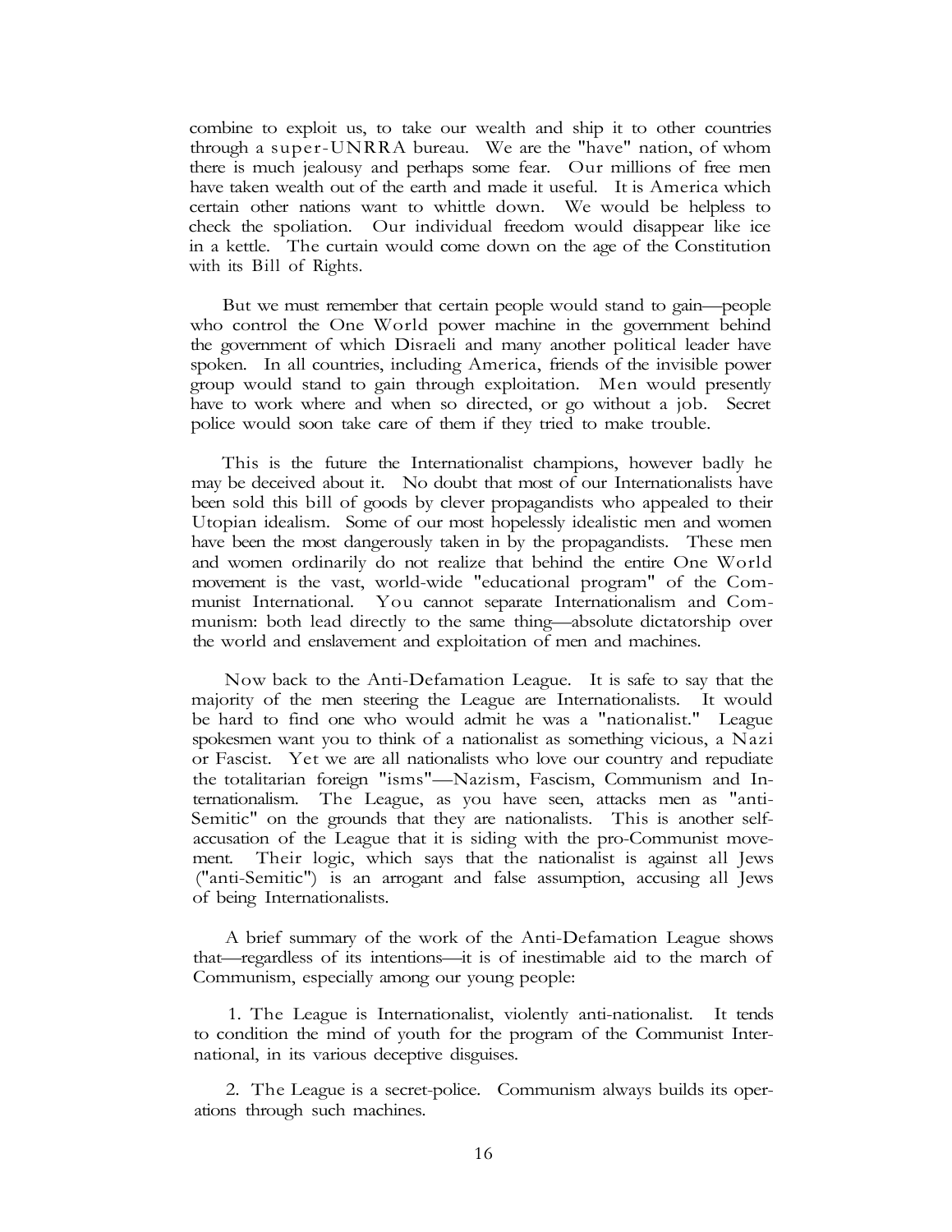3. The League defames all who actively and aggressively oppose Communism. I know of no instance of its defaming and trying to suppress a Communist.

4. The League makes use of pro-Communist writers and speakers.

5. The principal themes of the League's propaganda coincide with the principal themes of Communism. The League's program is a subtle, but continuous and effective undermining of our unity and traditions. The race propaganda lends strongly to divide the "majority" and to pit minorities against the majority. The Communist Party drives this wedge hard, obviously aiming at open warfare at the propitious moment. Also does not the League violate that section of the U. S. Criminal Code which provides a maximum fine of \$5,000 and ten years' imprisonment for conspiring to deprive any American citizen of his Constitutional rights?

6. The League indicates that it has a foreign program. What is this foreign program and by what right does a private, secret organization presume to carry on operations abroad?

7. The League uses techniques identical with those of the Communists in all countries. Character assassination, for instance, to keep down opposition to Internationalism and Communism.

8. The effect of the League's work is to set up Jews in a preferential status—a "chosen people" in this modern age when *all* people have equal rights. The League seeks to bring other minorities under its leadership in a race rivalry fanned by its propaganda. This is entirely parallel to one of the major activities of Communism. Both the League and the Communists champion FEP C and demand a law making anti-Semitism a crime.

Thus the Anti-Defamation League is an atom-powered Communistfront, whether it means to be so used or not.

A better way to prevent anti-Semitism would be, as former Senator Burton K. Wheeler implied, first to quit the exclusive secretive organizing and propagandizing on the race question, and its defaming of American citizens who happen to disagree. Doubtless in a society as in the human body, an organ is healthiest when we are least conscious of its existence. Many of us have Jewish friends with whom we got along normally until the propaganda flood gates were thrown open; now they and we often are self-conscious in our conversation and deals. For this miserable condition you can thank the Anti-Defamation League perhaps as much as the Communist Party.

Short of taking itself apart—which we would be naive to expect—the League should be quickly and thoroughly suppressed by Congress and the Chief Executive.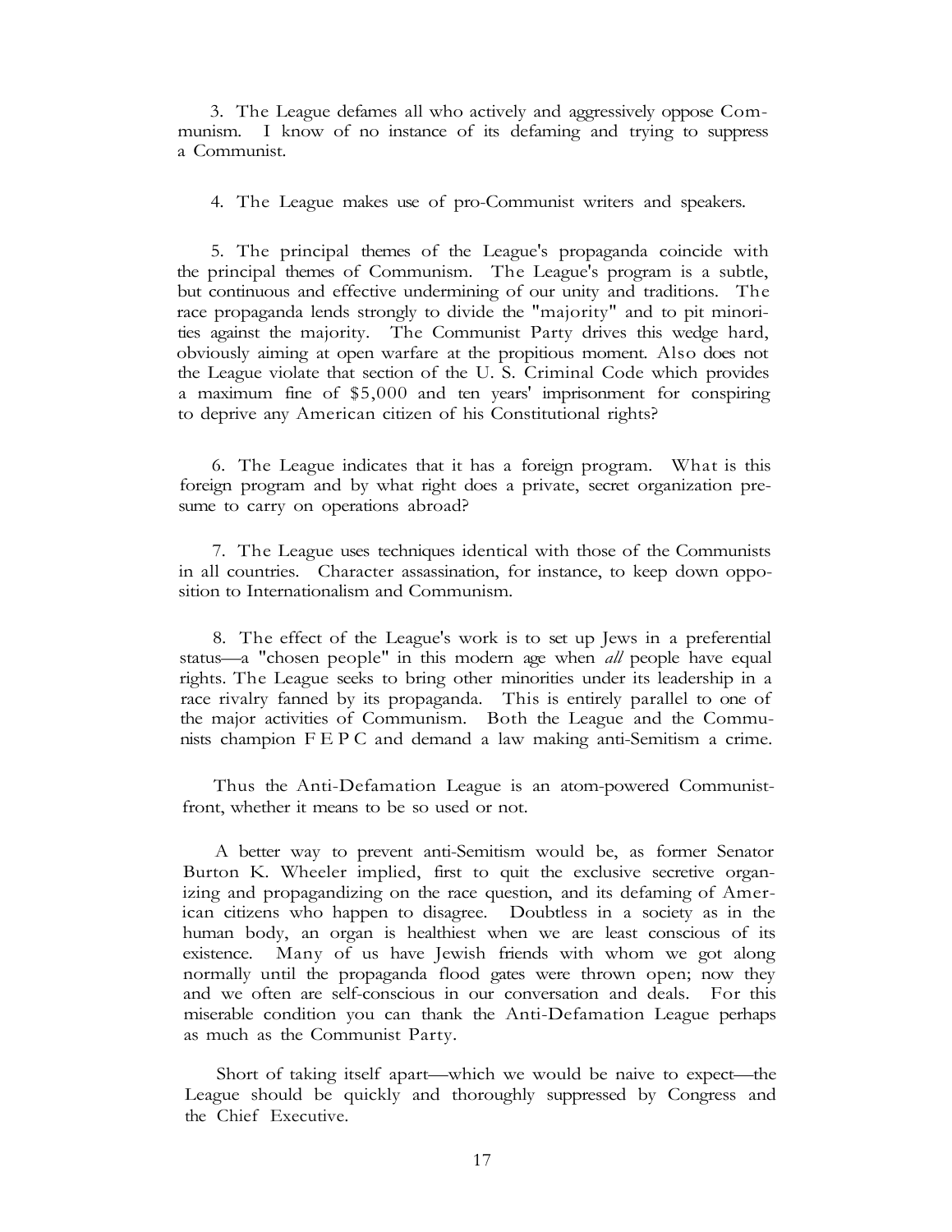#### PART II

### **THE ADL IN THE WORLD COMMUNIST OFFENSIVE**

I DO NOT WISH to condemn the Jewish community. The Anti-Defamation League is but a part of that community. I do not wish to condemn the Anti-Defamation League for activities for which it may not be responsible. I do know, however, that to get a true perspective of the results of the League's activities it is necessary to look at the whole disturbed world. It is necessary to read the Jewish press to see what is being put into the minds of the Jewish people, for whom the B'nai B'rith, the League's parent, claims wide representation in America. It is necessary to estimate how much of that press is frankly Marxist and Zionist and pro-Russian. It is necessary to see what foreign influences attract Jews in America, and what their more radical leaders are trying to do for and to them. Then you can form your own estimate of the activities of the ADL .

Such a survey reveals information of such extreme importance to America that it would be marked "Top Secret" in the files of the Army or the State Department if reported by one of its officials.

No thoughtful American can read the Jewish press today without becoming alarmed. Too many Jewish periodicals are pouring a stream of Pro-Communist, Marxist, pro-Russian sentiment into the Jewish people. I became aware of this shocking fact while on active duty at a counterintelligence officer in the Army. In that capacity I also was astounded to see that so many of our younger Jews had gone pro-Communist—that so many of our Communists were Jews. These facts may shock conservative American Jews who will pay heed as much as they shock non-Jews. The remark that "all Jews are Communists" is an irresponsible statement. This is the mistake more and more Americans are making today. The rigidly Orthodox Jew is likely to be a loyal American citizen, opposed to Fascism, Communism and Political Zionism, adhering only to religious Zionism, a spiritual concept. Jews who belong to, or agree with, the American Council for Judaism likewise acknowledge only one flag, the Stars and Stripes. They too, oppose being used by radicals in a revolutionary movement which they regard as certain to end in terror and bloodshed for Jew and Gentile alike.

In my own experience in Intelligence I found Jewish officers and soldiers whose Americanism could not be questioned. But I am forced to admit, not without foreboding, that those Jewish officers and enlisted men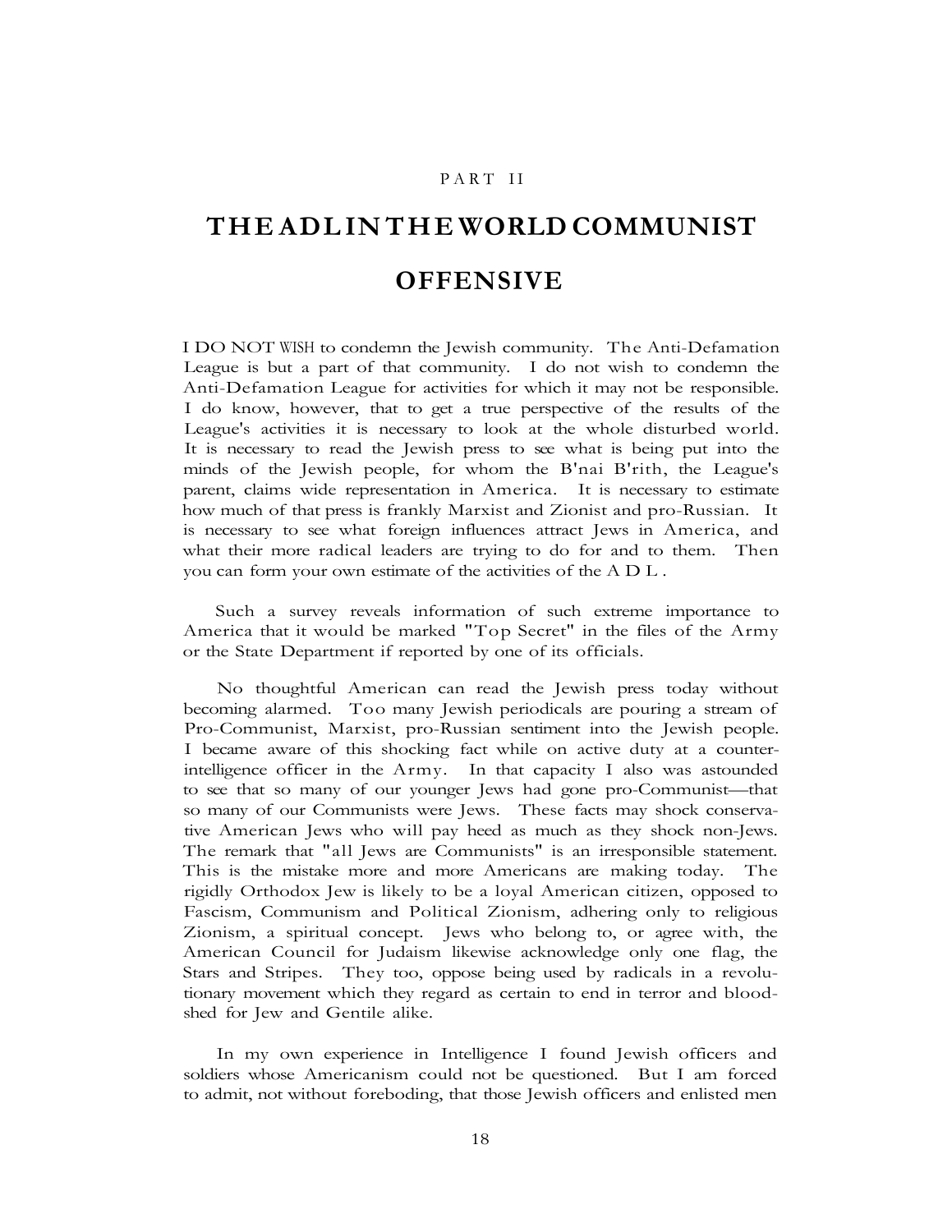who did not show a preference for Communism and who were not fanatically pro-Soviet were few in number. Among Intelligence officers and CIC investigators, it was a common saying—and I know Communist-fronts will denounce me as anti-Semitic and a Fascist for reporting this—that "seventy-five per cent. of the Jews in the army are pro-Communist."

This percentage may not hold true of the old people; but among those in their thirties and younger, I think it conservative.

An energetic young Jewish reporter on a leading American daily, with whom I have conversed many times, admits frankly his pro-Communist sentiments—for which I have tried to shame him. Asked if he knew any Jewish people who were anti-Communist, he said. "Sure. My old man jumps on me all the time, just as you do." Asked if he knew any Jewish young people who were not pro-Communist, he said, "Very few."

My own investigative staff and I in the army reviewed or processed thousands of pro-Communist cases. The percentage of Jews among them was disproportionately high. The "heat" is put on any person, Jew or Gentile, who mentions these facts. An official of the AD L said to a friend of mine, "Why talk about them? We want you not to mention them." I am not talking with the intent to create prejudice. I am reporting facts of the greatest importance to our future security, internal and external.

#### **ATTACK GROWS VICIOUS**

The responsibility for this strong Communist trend among the young Jews is squarely on the left-wing leaders in the Jewish community. These people have managed virtually to control the Jewish press—which I urge you to read.

Here are just a few quotations:

Dr. Louis G . Reynolds, in the July 5, 1946, issue of *California Jewish Voice:* "I cannot conceive of any Jew in the role of an enemy of the Soviet Union. To me, such a Jew is an unnatural monstrosity, a travesty on everything that is decent and right."

J . I. Fishbein in *The Sentinel* (sub-titled "Devoted to Unity in Jewish Life"), issue of June 20, 1946 (under caption, "The Editor Views the News"): "The fascist-minded scum and Naziphiles of this country are threatening Russia with everything from atom bombs to 'democratic elections.' . . . We recognize that in this country the 'Hate-Russia' element is also the 'Hate-the-Jews' element. . . . Did you ever hear of any anti-Semites anywhere in the world who were not also anti-Soviet? . . . We recognize our foes. Let us recognize our friends, the Soviet people."

The Jewish Opinion Publishing Company, as long ago as 1937, awarded prizes to six essayists on "How to Combat Anti-Semitism in America." All prize winners expressed sentiments hardly compatible with the American tradition of freedom, some of them attacking the Christian religion as causing anti-Semitism. Judges were George Gordon Battle,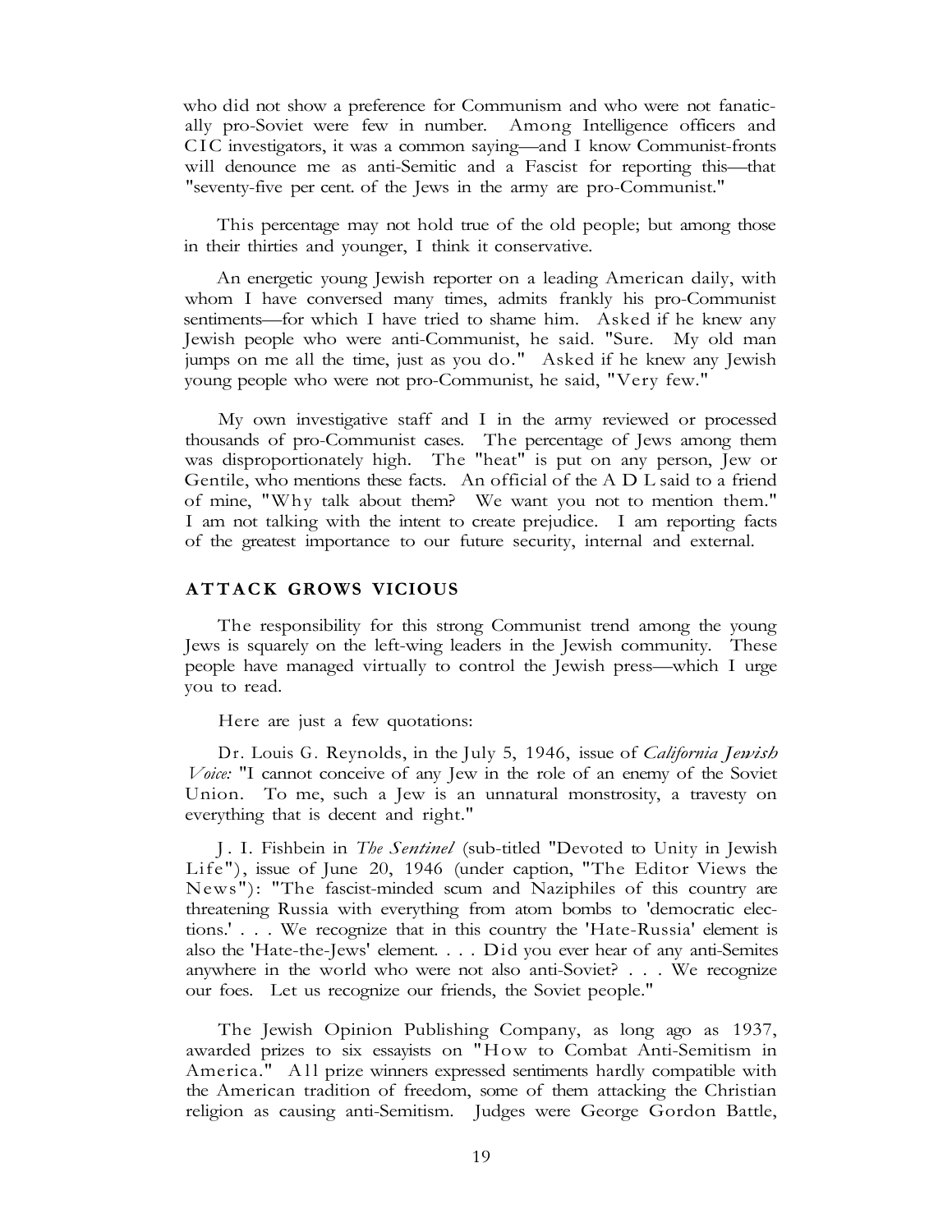John Haynes Holmes, Everett R. Clinchy, Ludwig Lewishon and Stephen S. Wise. Dr. Clinchy is the present director (non-Jewish) of the National Conference of Christians and Jews. Rabbi Stephen S. Wise is too well known as a leader of the Marxist Zionist movement to need introduction.

Here is a question from one of the prize winners, Joshua Trachtenberg, a Rabbi of Easton, Pennsylvania: "Were this essay entitled '*How to*  Eradicate *Anti-Semitism in America*' it should have to open with the grim admission: It can't be done! *Not short of demolishing the America we live in* and building a new one, at any rate. Even outside Marxist circles it is a commonplace that anti-Semitism . . . *is a disease indigenous to our economic system,* which goads the underprivileged . . . to exact payment of the eternal scapegoat, the Jew, for the iniquities of the system itself . . . Anti-Semitism is a potent buckler in the defensive armor of Capitalism. In the degree that the various secondary factors that make for the victimization of the Jew lose their force, the inchoate rebellion of the masses can be less readily diverted from the real oppressors and *the doom of the Capitalist system draws near."* This frank anti-Capitalist does add: "Nor is it politic to press an argument which might alienate a great many of those non-Jews who would come to our aid on less controversial ground."

It is the frequency of such sentiments which today makes Americans suspicious of all secretive organized movements. What, they ask, is the Anti-Defamation League up to, and why does it need to spend \$5,000,000 trying to persuade our children and young people to some end it has conceived to be to the best interests of the Jewish community? Why are so many of our own neighbors here in America highly organized and financed and saying the same things that the agents of the Communist Revolution are saying all over the world, while western civilization, the so-called Christian world, is crumbling nation by nation under the onslaught?

More and more intemperate language is used, as one writer stimulates another. Here is a statement, the sentiments of which are prominent in the Jewish press:

'Rabbi Leon Spitz, a sermon quoted in the *American Hebrew* of March 1, 1946: "Perhaps the time has come when roles should be changed. Let Esau whine and wail and protest to the civilized world, and let Jacob raise his hand to fight the good fight. The anti-Semite . . . understands but one language, and he must be dealt with on his own level. The Purim Jews stood up for their lives. (Note: Reference is to the Book of Esther in the Old Testament. "Esau" is used by modern Jews as a code name for the stupid gentile; "Jacob" for the crafty, deceptive Jew.) American Jews, too, must come to grips with our contemporary anti-Semites. *We must fill our jails with anti-Semitic gangsters. We must fill our insane asylums with anti-Semitic lunatics. We must combat every alien Jew-hater. We must harass and prosecute our Jew-baiters to the extreme limits of the laws. We must humble and shame our anti-Semitic hoodlums to such an extent that none will wish or dare to become* (their) *'fellow-travelers'."*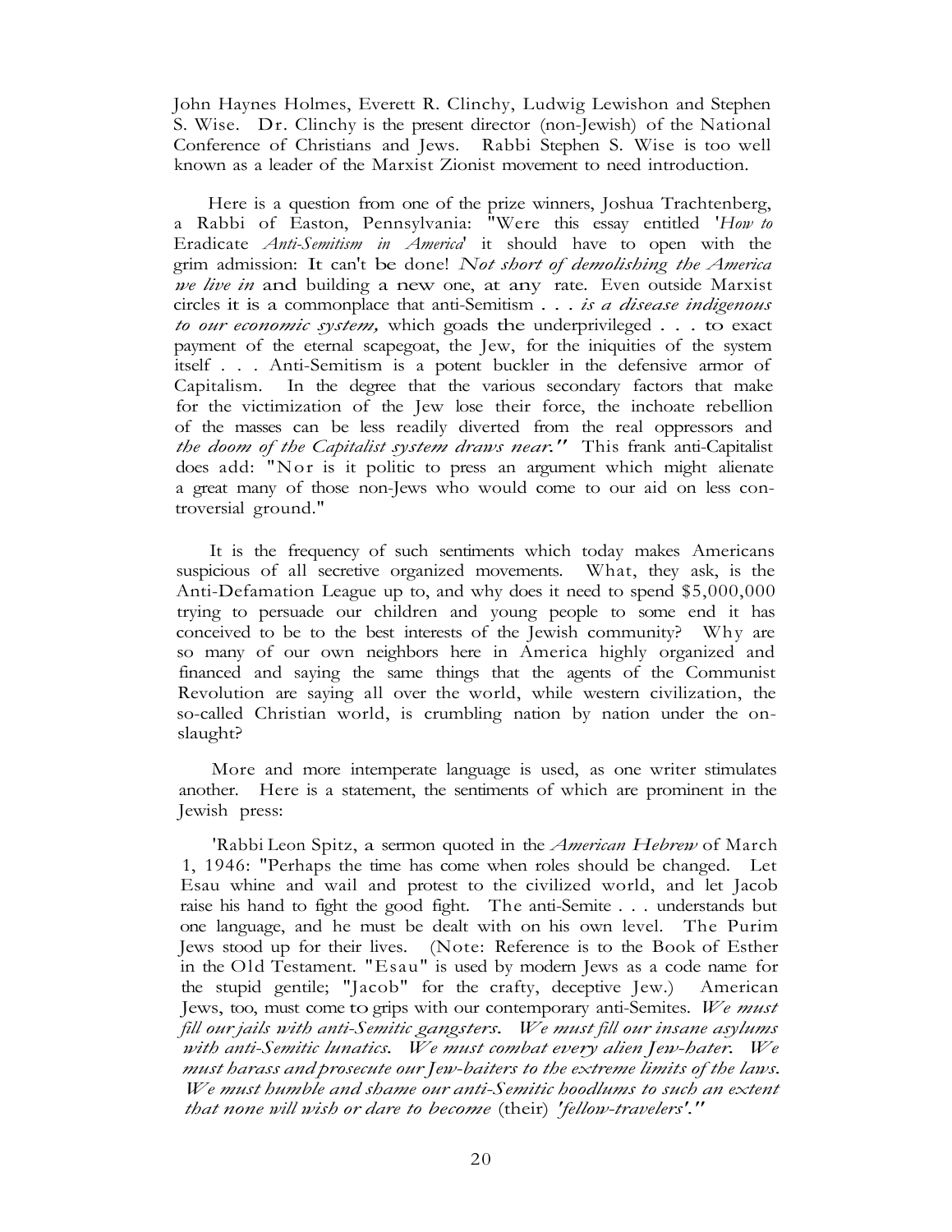This from a Rabbi to his flock! This in a land which has shown greater tolerance for all races, Jews included, than any in history!

To understand the full import of the above sermon by Rabbi Spitz it is necessary to remember that any man or woman who actively opposes Communism is immediately branded by Communist-fronts as anti-Semitic. If a law can be passed making "anti-Semitism" a crime, the Communists can hail their enemies into court—as in the infamous "Sedition Trial."

Who decides what citizens are "anti-Semitic" gangsters, lunatics and Jew-baiters? Courts recently have assessed libel judgments against selfappointed prosecutors of innocent victims of this fury. Derounian, for instance (alias Carlson), author of *Undercover* and *The Plotters,* has been found guilty on numerous counts of libeling American citizens with this false smear. A federal judge, presiding at one of the suits against Derounian, said he found no evidence of anti-Semitism in the speech, the writings and the activities of the libeled smear victim. Yet 700,000 copies of *Undercover* had been sold, with the assistance of Walter Winchell, spreading false defamation from coast to coast.

The above statement of the rabbi need not necessarily imply that he is himself pro-Communist. He may have been taken in by the fear hysteria spread by Communist leaders, including both Jews and Gentiles. But he is stirring his Jewish flock almost to the point of violent eruption.

I am sure there is no organized Fascist movement in America worth all the scare. Such a movement is not what the Reds are talking about. It is the anti-Communist movement they are fighting and they brand it Fascist—and anti-Semitic. It is the pro-Americanism "reaction" they are fighting. Of all times and places in history when a Jew could settle down to a normal relationship with his Gentile neighbors, the time is now, the place is America. I see signs that the activity of the Communist crusade to brand the opposition as anti-Semitic, coupled with the activity of many secret Gestapos, including the ADL , is setting in motion a wave of anti-Semitism. The burning of a fiery cross where never a Klansman is found, simply to frighten negroes and Jews, the writing of anti-Semitic phrases on a synagogue—these tricks, exposed in several places as done by young Communists to fan race friction, are beginning to take effect.

#### WHY DO SO MANY JEWS LOVE RUSSIA?

Many a Gentile is completely stumped by this question. He is confused because, knowing the extreme brutality of the Bolsheviks and their successors, sympathizing deeply with the enslaved Russian people, (for whom Victor Kravchenko appeals eloquently to us in his remarkable historic document, *I Chose Freedom)* he cannot understand why so many of his Jewish acquaintances are pro-Soviet. He has a right to ask the question, and he is entitled to an honest answer. We are in a precarious position today, our leaders and publishers afraid to tell the people the real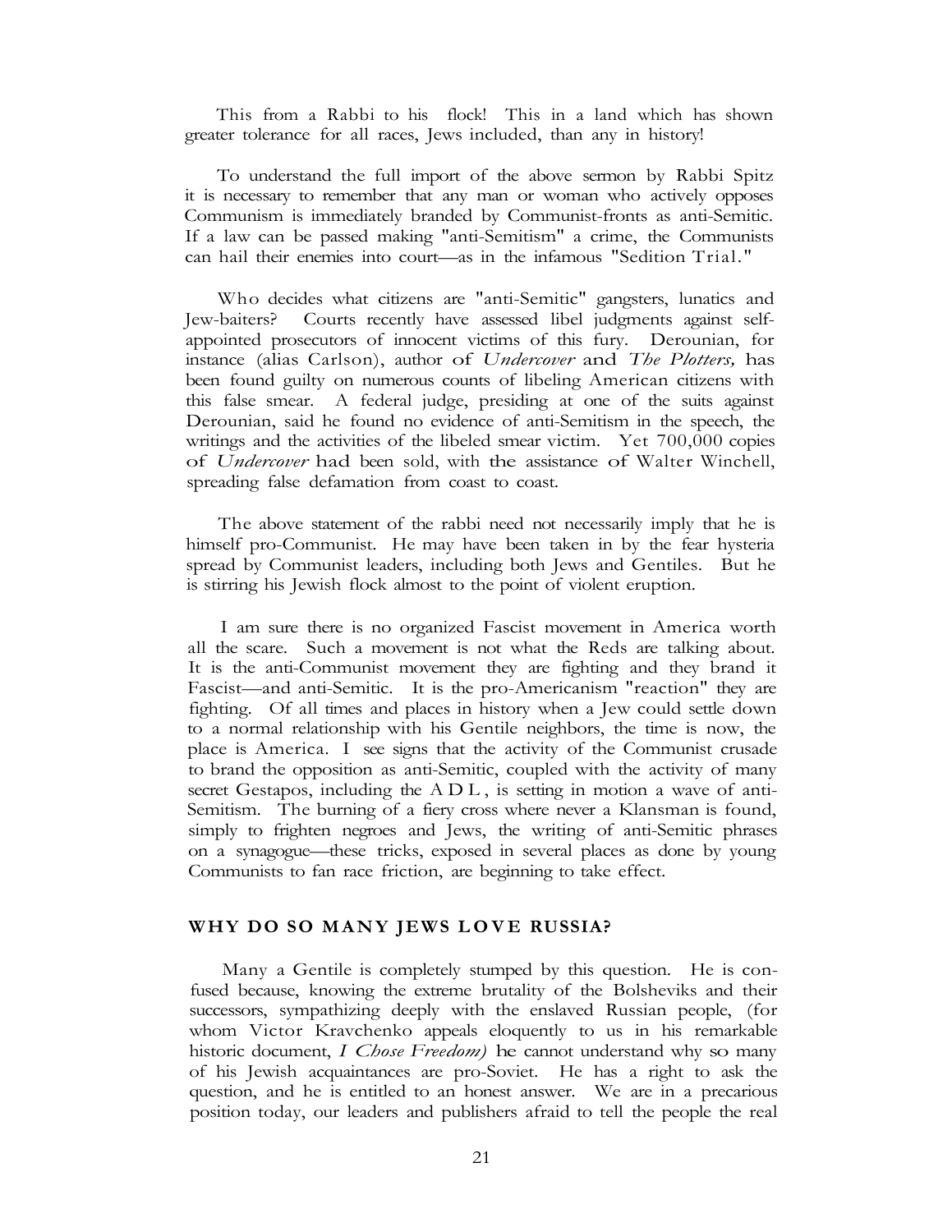answer, afraid of the smear or loss of business, because we have blacked it out of the news for thirty years. Our sin is catching up with us. *Many an editor himself now does not know the real secret behind the Iron Curtain.* 

Let Louis Levine, national chairman of the Jewish Council of Russian Relief, tell you. Levine paid an extended visit to Russia last summer and came back hysterical in his enthusiasm for the Soviet regime. He reported before an audience provided by, and I believe sponsored by, leading Jewish organizations and publicists of Chicago. The heart of these group gatherings appears to be the ADL . In an article in the November, 1946, issue of *Soviet Russia Today,* Levine (billed as "Outstanding leader of American Jewry") wrote: "Special concern for the Jewish people has characterized the Soviet Union since its birth in the 1917 Revolution. A week after tsarism was overthrown, the infant Socialist government, headed by Lenin, legally abolished national oppression, making it the first country in the world to declare anti-Semitism a crime. . . . Every manifestation of anti-Semitism was fought openly and sternly."

He makes the amazing statement, "Many American Jews did not quite believe that the anti-Semitic scourge of several thousand years could be *wiped out* within one generation and certainly not in a country in which it had been an official part of the state apparatus for many hundred years."

I don't know where in all literature I have read such an appalling statement. Considering that there must have been millions of Russians adjudged anti-Semitic, especially by Communist standards, it does not seem possible that "anti-Semitism" could have been *wiped out* in one generation short of killing and exiling countless hordes of Gentile Russians. Was it, then, the suspicion of anti-Semitism as much as property considerations which caused the Communist regime to destroy 20,000,000 Russians? Levine continues: "An d there were some (American Jews) who believed the 'miracle' had taken place, but frankly wondered whether it was accomplished at the cost of a loss of a distinct Jewish life, of a decline in religious observances and of a deterioration of Jewish culture."

Levine then describes expansively his 6,000-mile trip inside the Soviet Union, going wherever and whenever he pleased without surveillance a rare concession, made not even to our ambassadors. And everywhere, he says, he encountered a Jewish culture. He tells that "more than in any other country in the world, Jewish literature, theater, poetry is considered *basic* to a full cultural life. I met many non-Jews who had read *Sholem Aleichem* in the original Yiddish. Many non-Jews, *including the Ukrainian leader, Dmitri Manuilsky, were brought up in Jewish surroundings, and retain great interest and pride in their background."* (Manuilsky is often mentioned as a possible successor to Stalin.) He says that the "center of Jewish life in the Soviet Union is the extremely active and influential Jewish Anti-Fascist Committee. . . . *When I spoke to government officials about the Jewish Council or the Soviet Jews, I was generally asked, 'What*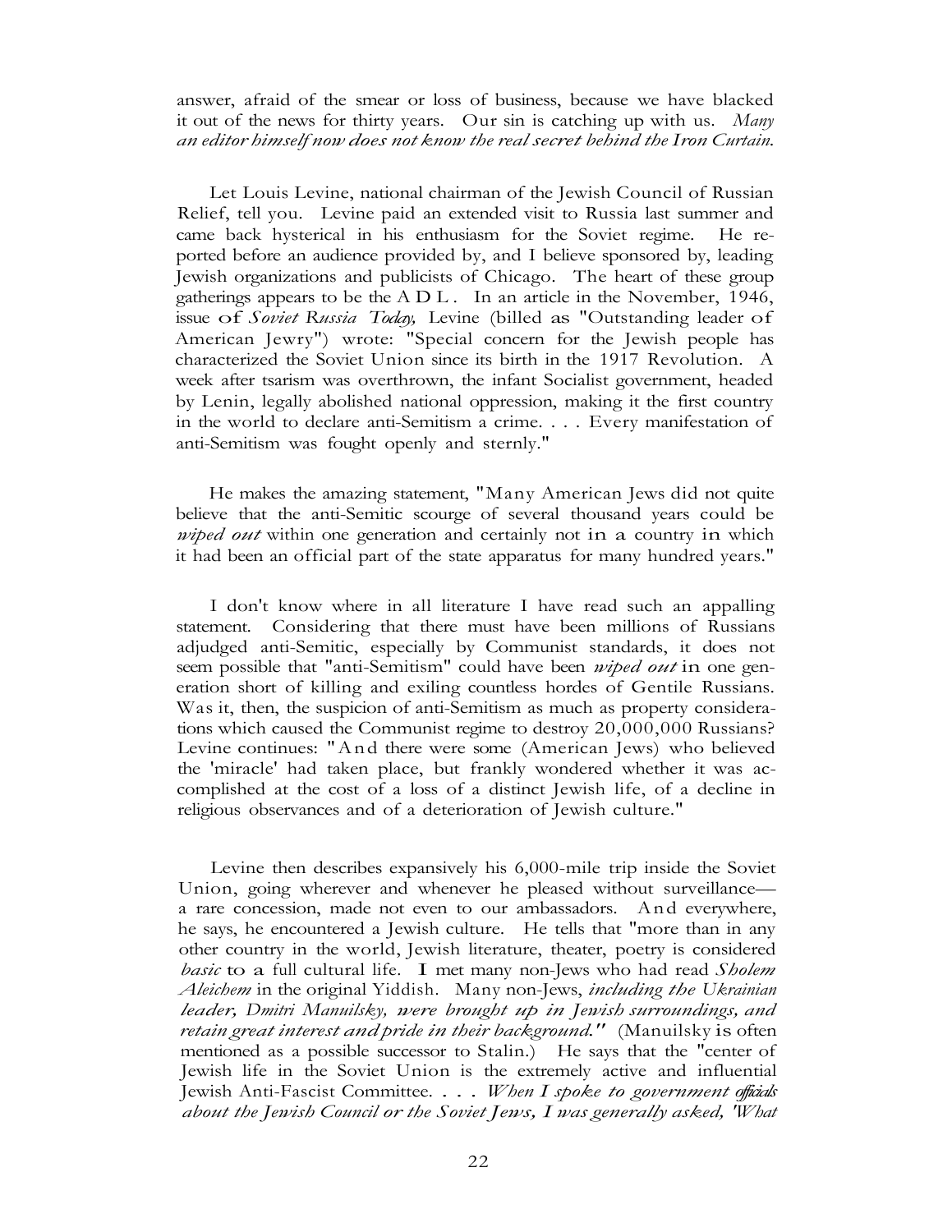#### *does Mikhoels* (head of the Committee) *think about it' or I was told that 'If it is OK with the Committee, it is OK with us'."*

In my Intelligence research I had learned from documents and authentic excerpts from documents gathered from numerous sources, that the Russian Communist government was still under powerful Jewish influence; also Jewish soldiers from Russia and Poland in the U. S. Army told me something of this power. (I don't think they themselves realized its magnitude.) But here it is again, from one who ought to know.

Levine wrote of meeting world-famous Jewish surgeons, a Jewish general, and many other high government officials of Jewish origin. "It was apparent—and even the sketchiest of observations would have disclosed it —that the Soviet Jews participate fully and freely on every level of government activity."

He went much stronger than that in Chicago, (on the 12th floor at 32 West Randolph Street) on the night of October 30, 1946, saying that many of the high ranking government officials were Jewish, and explaining one of the devices which, I believe, has kept the Russian people themselves much in the dark as to the extent of Jewish control over them: *Many of the Jewish officials "did not look Jewish, but they spoke to me privately in Hebrew or Yiddish."* 

He implied what we find confirmed from other sources, that the "miracle" by which all anti-Semitism had been "wiped out" in Russia in one generation was the weapon of Liquidation or exile to Siberia. "One does not *dare* be anti-Semitic in Russia," he wrote.

This undoubtedly is the real secret behind the iron curtain—the power of the highly organized, utterly ruthless Marxist wing of Russian Jewry. It terrorized anti-Communist Jews, the same as anti-Communist Gentiles, for a time: but Levine, in the article previously quoted, relates how they have opened their synagogues again and the Jewish people again enjoy complete religious freedom. Now that the Christian church has been virtually exterminated, it may be the intent of the Russian government to permit religious freedom. How can we know for sure?

#### **T H E PRIVILEGED CLAS S**

This reminds me of Kravchenko's pitiful story of the complete and utter degradation of the Russian family, the closing of their Christian churches, the killing and deporting of the kulaks—the farmers. Nowhere in all the articles and reports I have read of the Russian scene have I found any indication that the non-Jewish people enjoyed or now enjoy any such privileges as Levine reports for the Jewish people there. Kravchenko writes a pitiful chapter in *I Chose Freedom* on seeing the *privileged*  persons evacuated in Packard automobiles with their families or mistresses as the Hitler armies approached, and of how other people were forced at bayonet point to remain behind, to let the Nazi armies pass and then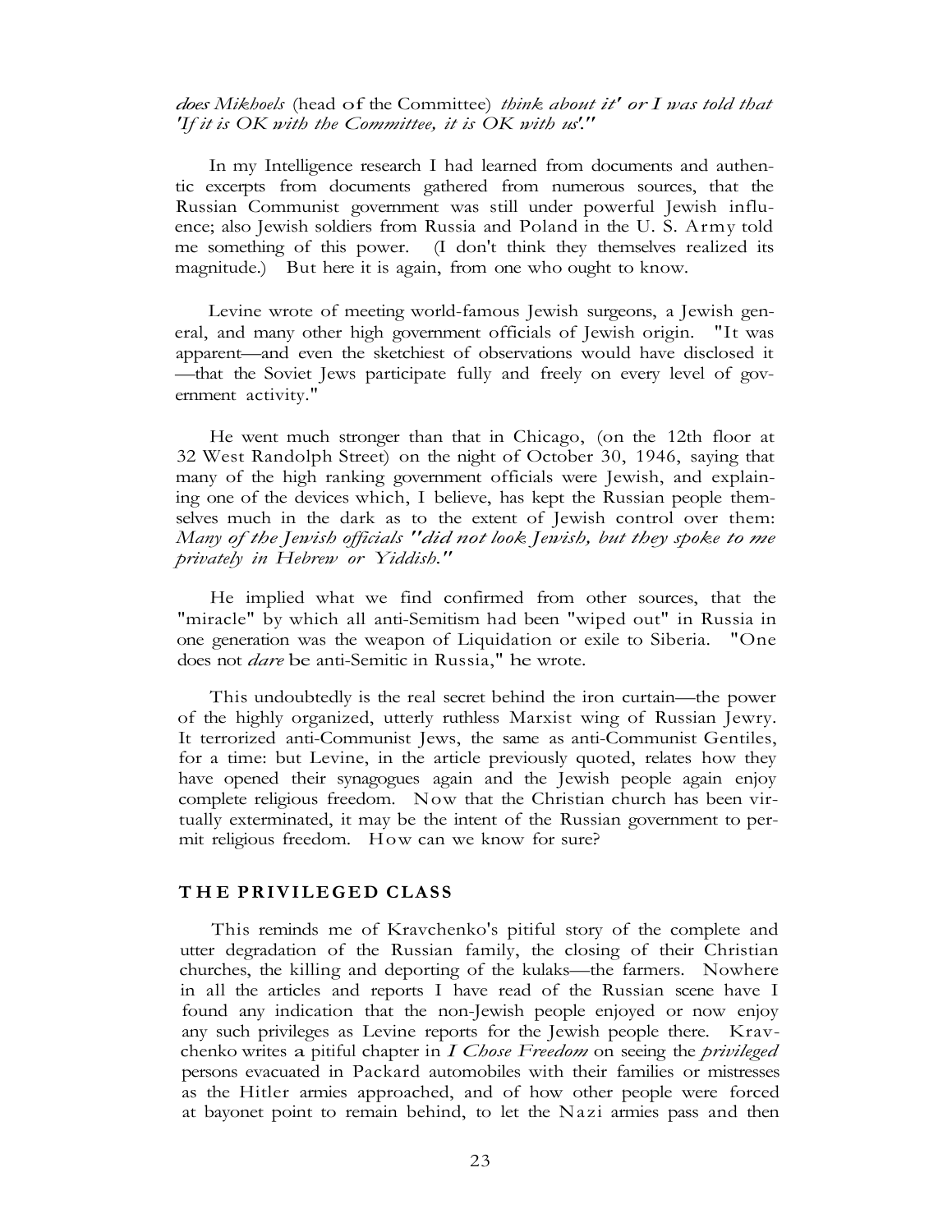harass them with underground activities at great personal risk. He describes the bitterness as intense.

Levine wrote, "And at the outset of the war, as we all know, Jews were among the first evacuated from the western regions threatened by the Hitlerite invaders, and shipped to safety east of the Urals." Thus Levine tells us the privileged persons saved from the Nazis were Jewish. He said 2,000,000 of them were thus saved. (Were the privileged class of whom Kravchenko wrote among these?)

Another observer writes of seeing Jews vacationing in luxury at resorts on the Black Sea, while Gentiles starved in Russian mills. This was just before the War.

Is it any wonder that Jews the world over are interested in the Soviet Union? Even if we had no other documentary evidence to substantiate Levine's report—even if he were manufacturing considerable of it to swing American Jewry into the Marxist movement—their inclination in that direction would be understandable—except those who were sickened at the mass killings.

W . L . White, in his new book, *Report on the Poles,* (condensed in the December, 1946, issue of *Reader's Digest)* estimates that only about 50 per cent. of the Polish Communist government are Jewish. An official representative of that government has told me that he believes White's estimate "conservative."

Sokolsky reports that anti-Semitism is raging in Poland worse than anywhere else at any time in history. The Poles understand Communism.

Reports on Roumania and Hungary indicate great bitterness among the Christians, the same as in Poland, because of their fathomless fear of the radical Jewish element in their government.

White states that many Jews in Poland, before Russia took over, opposed the march of Communism. He says that the Polish Communist Party was dominated by Jews, who comprised about 70 per cent. of the total Party membership; but the Party itself was small. I have reputable Jewish magazines and other publications issued during the war stating that many a Catholic and Protestant in Poland, including some Catholic priests, risked their lives to hide Jews from the Nazis. It may be there was much firm friendship and not very widespread Communism among the Polish peoples, Jews and Gentiles, before Russia look over. In the army I found very little pro-Communist sentiment among our Gentile Poles; I did find considerable among the Jewish Poles.

I have statements from trusted sources that many of the richest Jews in the Baltic states turned Communist overnight when the Red army came in. But this is not proof that they would have been Communist had the Baltics remained "free." They had little choice; embracing Communism for them was easy. Resistance meant punishment, while as converts they would expect favored treatment at the hands of the Russian government.

Eye witnesses say they immediately began helping the Reds liquidate Christians.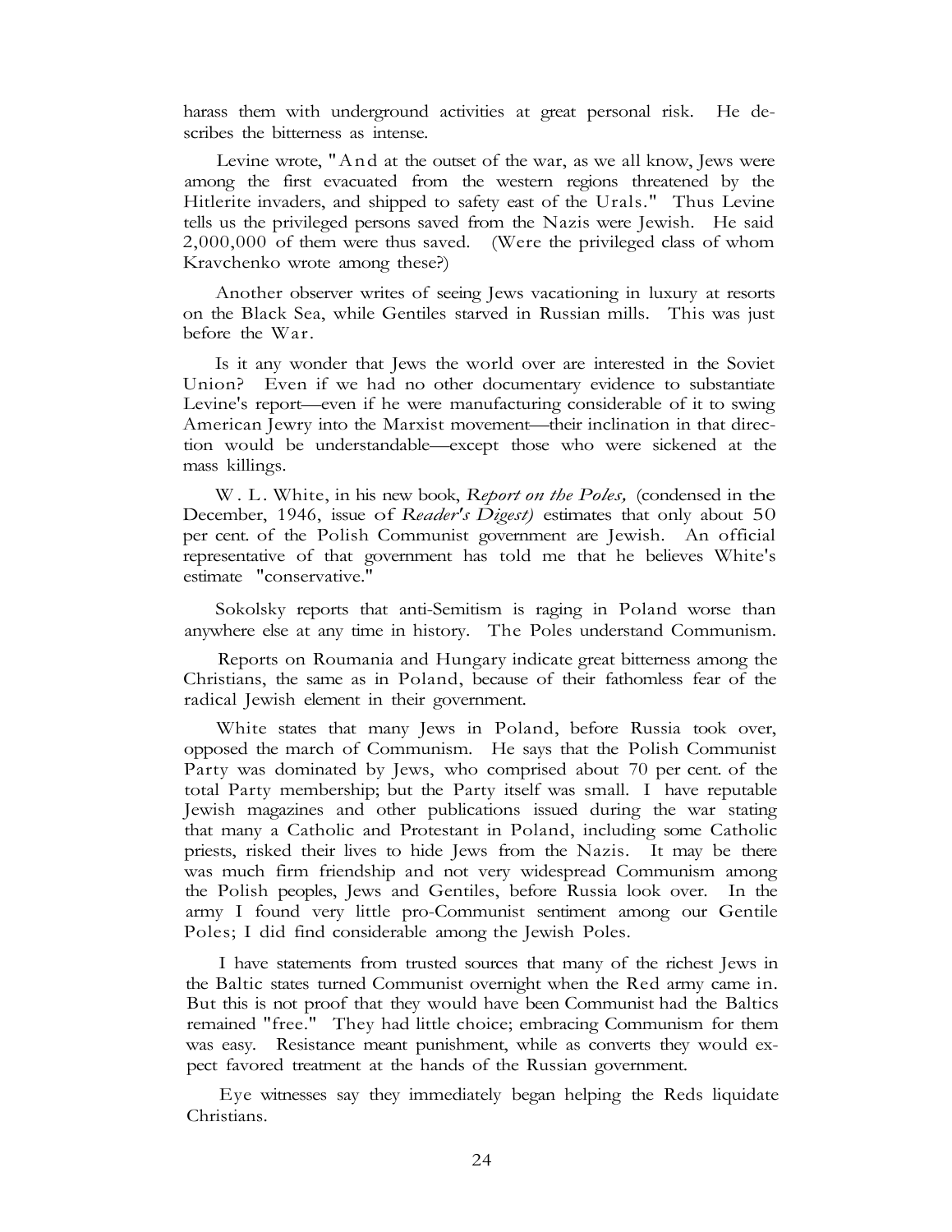Our own government and all governments understood that it was the Bolshevik element among the Jewish people who took over Russia in the October Revolution of 1917. A report by our own American Intelligence Service in 1919, never released in America but published in Paris (*Documentation Catholique*, issue of March 6, 1920), listed the names of the 25 leading Bolshevik officials, 24 of whom were shown as Jewish. The 25th, Lenin, married to a Jewess. (Some authorities insist that Lenin was half Jewish.) Heading the list of the 24 was, of course, L. Trotsky (Bronstein of New York).

Broadly, this report was confirmed in a British White Paper "*Presented to Parliament by Command of His Majesty, April, 1919*," now a rare document, a photographed copy of which I have in safe keeping. This document was suppressed almost immediately after it was presented to Parliament, and when it reappeared the entire reference to the Jewish influence had been deleted. I will presently have a copy of the censored edition also. Originals are in safekeeping in several English and Irish university libraries.

The *Jewish Transcript* of Seattle, Washington, of May 29, 1936, said: "The Communists are Jewish controlled."

Winston Churchill, in a speech on the floor of Parliament in 1919, reviewing the Revolution, also brought out the fact of Jewish Bolshevik domination. "*The Last Days of the Romanoffs*," by Robert Wilton, an Englishman who served as an officer in the Russian army and was in an excellent position to observe; official reports made to President Woodrow Wilson and to the British government, and many reports by individuals, substantiate the fact that the power was seized by Jewish elements of the Bolshevik Party in the October Revolution of 1917. The money which went from New York City to finance the Revolution was raised and sent by American Jewish bankers, some of them not likely Bolsheviks themselves but rather anxious for revenge against a Czarist government which had committed pogroms against the Jews of Russia. This money, nevertheless, was placed in the hands of the Jewish element of the Bolshevik Communist Party in Russia—not in the hands of Gentile Bolsheviks—and it made possible the buying of arms and ammunition, the printing and distribution of seditious revolutionary literature among soldiers of the Russian armies, the feeding and financing of Communist agents, the setting up of governmental machinery. It was supplemented, to be sure, by funds stolen and seized in Russia.

#### **THE Y CAPTURE D TH E NKV D**

Douglas Reed, in his *Insanity Fair,* published in 1938 in England, told of his official visit to Moscow accompanying Anthony Eden, and of finding the entire press censorship service in the hands of Jews. Other observers confirm his statements.

The terror, however, was more directly due, I think, to the fact that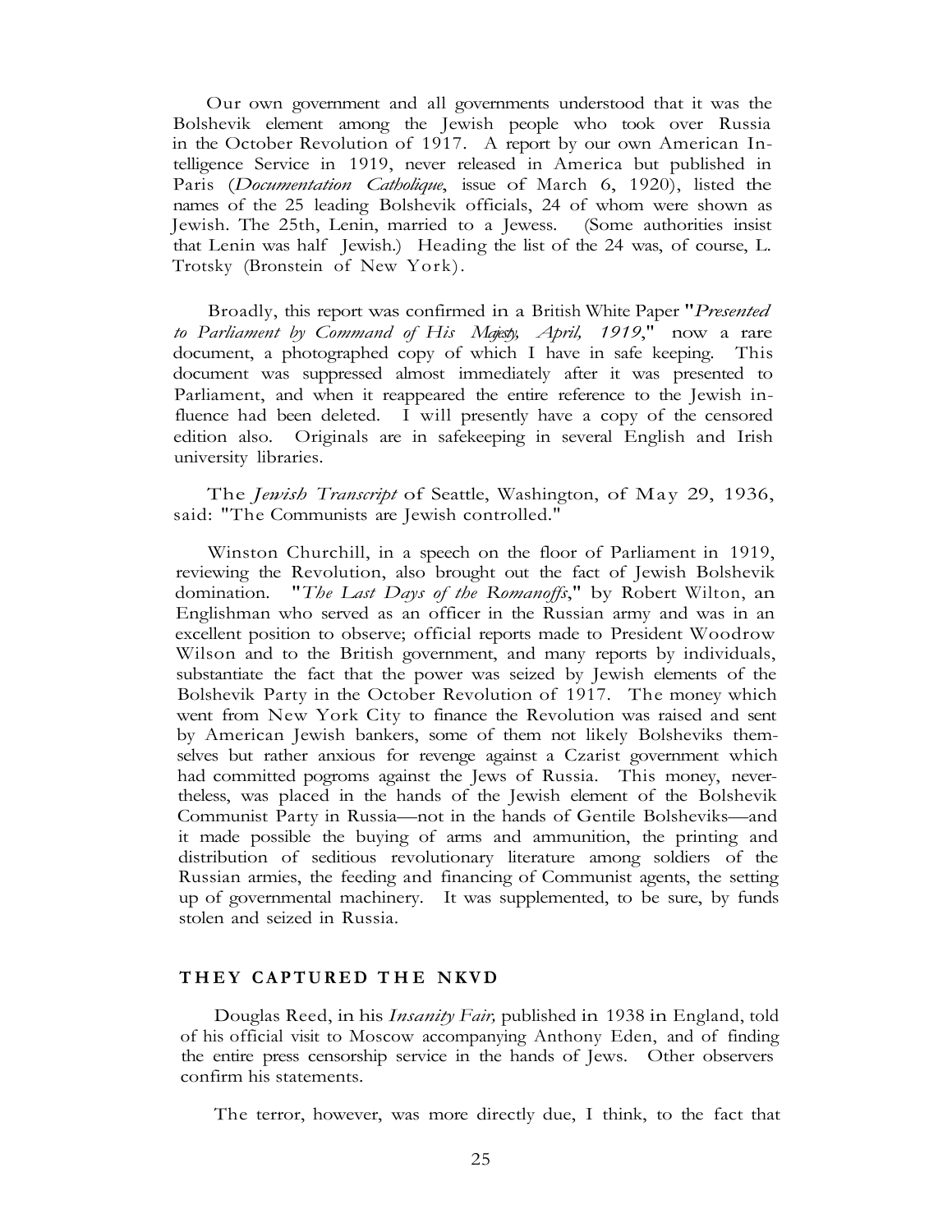much of the NKV D was staffed by Bolshevik Jews—cruel to all religious peoples, anti-Communist Jews and Gentiles alike, but particularly bent on annihilation of Christians. The GPU ( $N K V D$ ) and its successors have been virtually the government since the Revolution. This terroristic secret police throws fear into every man in Russia except possibly Stalin. It is now in command of an estimated 20,000,000 slaves in work and prison camps, and in recent years has developed all Russian heavy industry with slave labor. It apparently no longer waits for workers to commit offenses or even to be suspected of sabotage or anti-Semitism, but deliberately impresses workmen by the million. It is at last the full realization of Marx's dream of complete enslavement of "enemy" peoples.

Henry Jagoda (or Yagoda), "merciless head of the NKVD, " as Kravchenko described him, was a Jew. Succeeding Jagoda, after he himself was liquidated in 1937 for reasons we may never know—but most likely jealousy—Yezhov took over. He too was Jewish. The head of this machine for annihilation would have to be a prime hater of Christians and of all anti-Communists, and above all *of anyone accused of being anti-Semitic.* 

Beria, last head of the NKV D before its recent division into domestic and foreign branches of secret police, is reportedly an Armenian from Georgia; but his picture shows such pronounced Jewish features as to throw considerable doubt on his origin. The story that he is an Armenian or a Georgian may be a cover.

All through the great liquidation of the officers of the Red army, of the Old Bolsheviks (including the original, largely Jewish Politburo) and hundreds of thousands of others in Stalin's domain in the middle and late 1930's, we were mystified as to the reason for the purge. We have been told repeatedly that the accusations were false. Perhaps an anti-Semitic plot was suspected—though this reason would not answer for all cases, because many prominent Jews were liquidated too.

In the trials and brutal "investigations" as described by many a writer, seldom was it possible even for the accused to discover any cause for his persecution. Most often the charge was sabotage. It is clear, on reflection, that if the victim was suspected of being anti-Semitic, the NKV <sup>D</sup> could not afford to say so, because millions of liquidations on charges of anti-Semitism would breed more anti-Semitism. This is the only plausible explanation I have found. Our government could doubtless enlighten us on these facts of history. It is to its eternal discredit that it has not seen fit to do so; and for concealing a truth of such significance we may all suffer.

Some Jews have repudiated Marxism. The correspondent who got the first interview with Stalin, a second writer who was married to a lady assistant commissar, and a third who was pro-Communist and in Moscow during the Revolution, today are in the battle against Communism.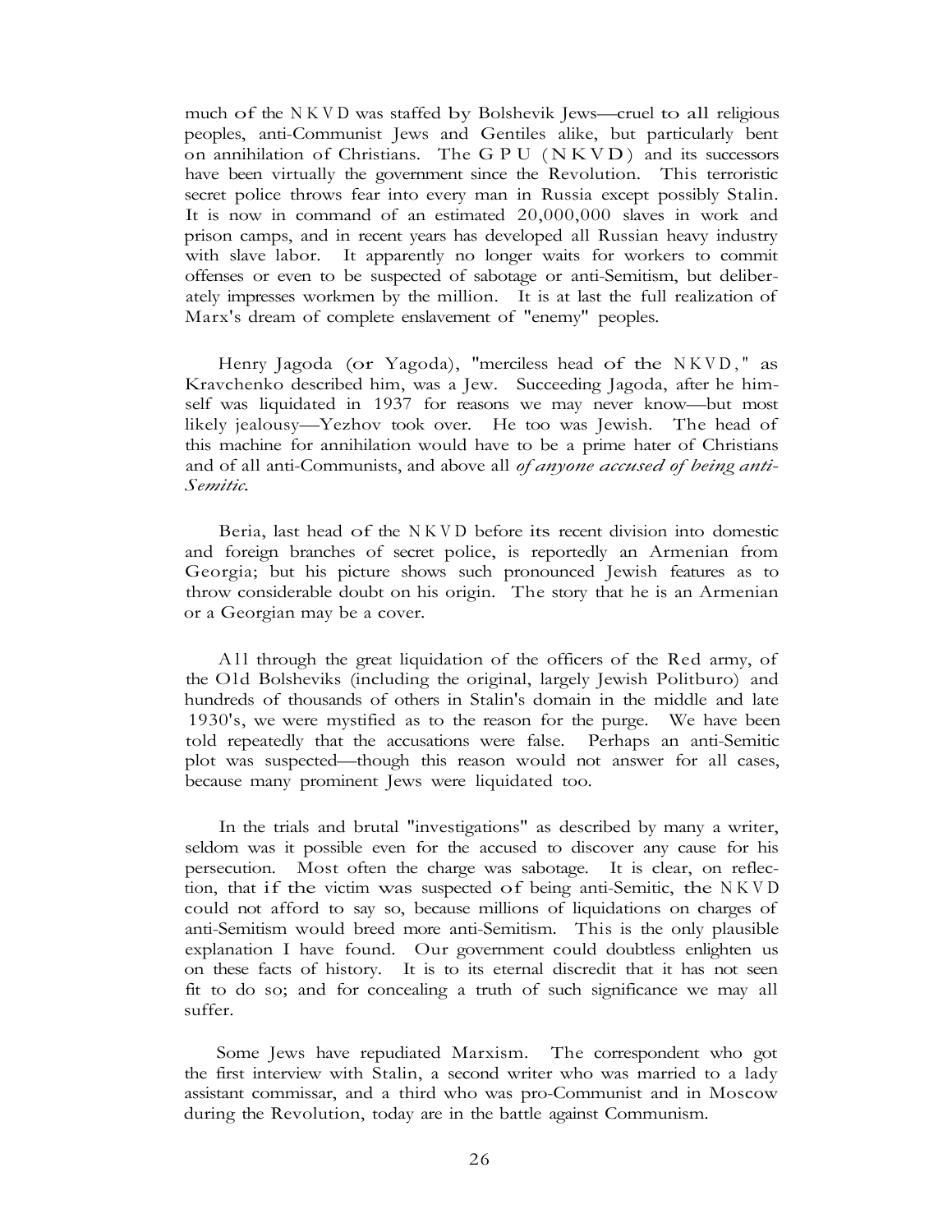Here is what Dr. Oscar Levy wrote in 1920 in a letter used as the preface to a book, *The World Significance of the Russian Revolution,* by G. Pitt Rivers:

"Jewish elements provide the driving force for both Communism and Capitalism for the material as well as the spiritual ruin of this world . . . to the intense idealism of the Jew." He pointed out, however, that not all Jews are financiers, Zionists or Bolsheviks. He continued, "We who have promised to lead you to a new Heaven, we have finally succeeded in landing you in a new Hell. . . . I look at this world and I shudder all the more as I know the spiritual authors of all this ghastliness. . . . But its authors themselves are unconscious in this as in all they are doing." I do not have a copy of this book but believe it still available in big libraries.

I am sure that if the average idealistic young American of any race who has become innoculated with the hate hypnosis, and therefore has become a captive and tool of these rulers of the Marxist world, could open his eyes and accept the facts he would abandon Communism. If he could look back into undeniable source books of facts and see that Communism from the very outset was invented as a vehicle to sell to gullible peoples, wrapped up in a package to appeal to both Jew and Gentile, for the one purpose of elevating the Marxist radicals to world power over their fellow men nobody but the power seekers themselves would be Marxists.

But the pitiable, misled petty Communist soon becomes so intense in his hatred of all anti-Communists and is so thoroughly grounded and goaded, he rejects historical facts as propaganda.

#### **WHAT IS COMMUNISM?**

In the matter of the history of Marxism, all of us can learn a valuable lesson if we will. We should remember the story: Jews were at the head of the revolutionary groups leading up to and during the Communist Revolution of Germany of 1848. They were too conspicuous. The revolution largely failed—for this and other reasons. And the people of Germany and Austria never forgot or forgave the Jewish people; they held all Jews responsible for Communism. They seemed to believe that all Jews hated Christianity. *Anti-Semitism never died in those countries thereafter. This fact should make American Jews repudiate the radicals who are trying to herd them into the Red camp.* 

No movement in history has been so successfully deceptive, so complete a fraud as Marxism. Americans do not understand it. I hear it said that not fifty of us really do understand it in its entirety. Marxist propaganda agents are well schooled and well financed; they create confusion; they deny all facts; and the average person will not think the movement through, even when equipped with a mass of factual information.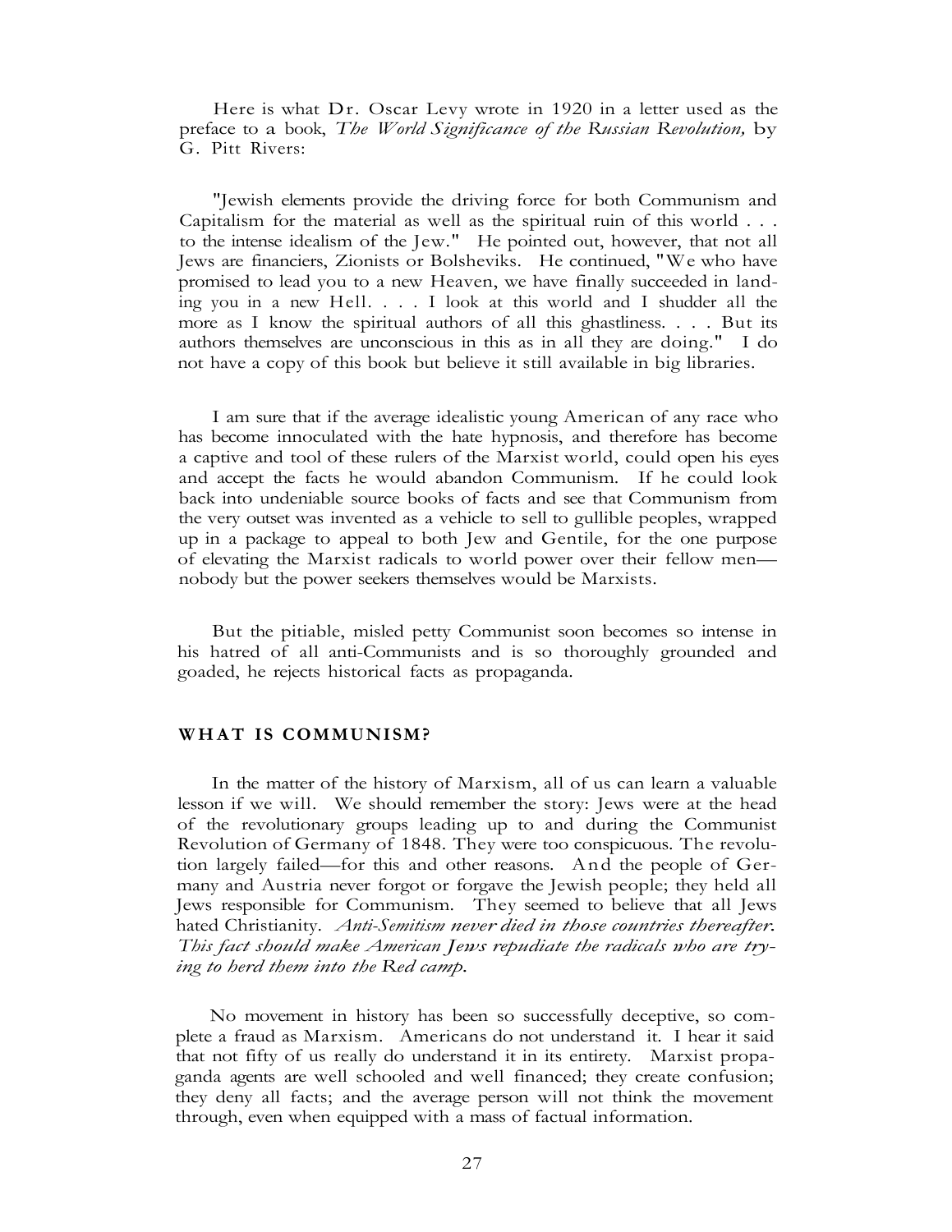The principal reason for this failure to understand the core of the movement is that we look at the means rather than the end. We are thinking of business instead of people. We think and speak of Communism as state ownership of all capital wealth. That is only a device which helps the planners accomplish their purpose. Destroy private ownership of property and every man, woman and child is at the mercy of the State by next meal time. The purpose for which Communism was perfected by Karl Marx and his associates, largely radical Jews, was *to place world political power in their hands*—to give people power over other people. If this sounds ridiculous, I agree with you; but I must remind you that  $Na$ poleon and Caesar and Alexander and Hitler and Stalin all have dreamed of world power—to the misery of mankind.

There is one history-making difference in the Marxist reach for world power and that of a Caesar. The men on horseback were *individuals*  grasping for power. Marxism (or Communism) is a *program.* It did not die with the power seekers who carried it to perfection. *It was perfected by a small group of haters and it is the doctrine of hate.* The greatest hater of all time was Marx. He was an atheist. He hated all religion, but above all, he hated Christianity. He even hated Judaism (the religion) as the parent of Christianity.

He and his circle believed they could elevate themselves to power principally by spreading hatred, and their main theme song, whispered among Jews ever since by Red agents, was to fan Jewish hatred of Christianity, and promise Jews that through Marxism they would triumph over their Biblical "enemies," the Gentiles. *From its outset, the movement was basically Marxism versus Christianity.* 

The Marx program was broader than may appear in the brief statement above. It would take a shelf of books to bring all its facets into focus. It offers the most beautiful idealism, such as world peace, but does not mention that the price of a Communist peace is slavery. It is a case of the spider and the fly. Marx and his radicals thought they could rouse to class hatred, race hatred, religious hatred, against the existing order, enough workers and minority groups in one country to seize power, especially to seize all industry and productive wealth—not for themselves, mind you, but for the little clique of Marxist conspirators, who made them extravagant promises.

Meanwhile his agents would be organizing secret police and other suppressive squads and propaganda machines and sabotage cells in other countries, especially industrial countries. They would organize the workers into what they termed trade unions, under strict discipline by dictatorial leaders. Once a victory in one country, that nation's men and machines would be hurled at other countries in combined operations with Fifth Columns. Soon the world would be a Marx apple.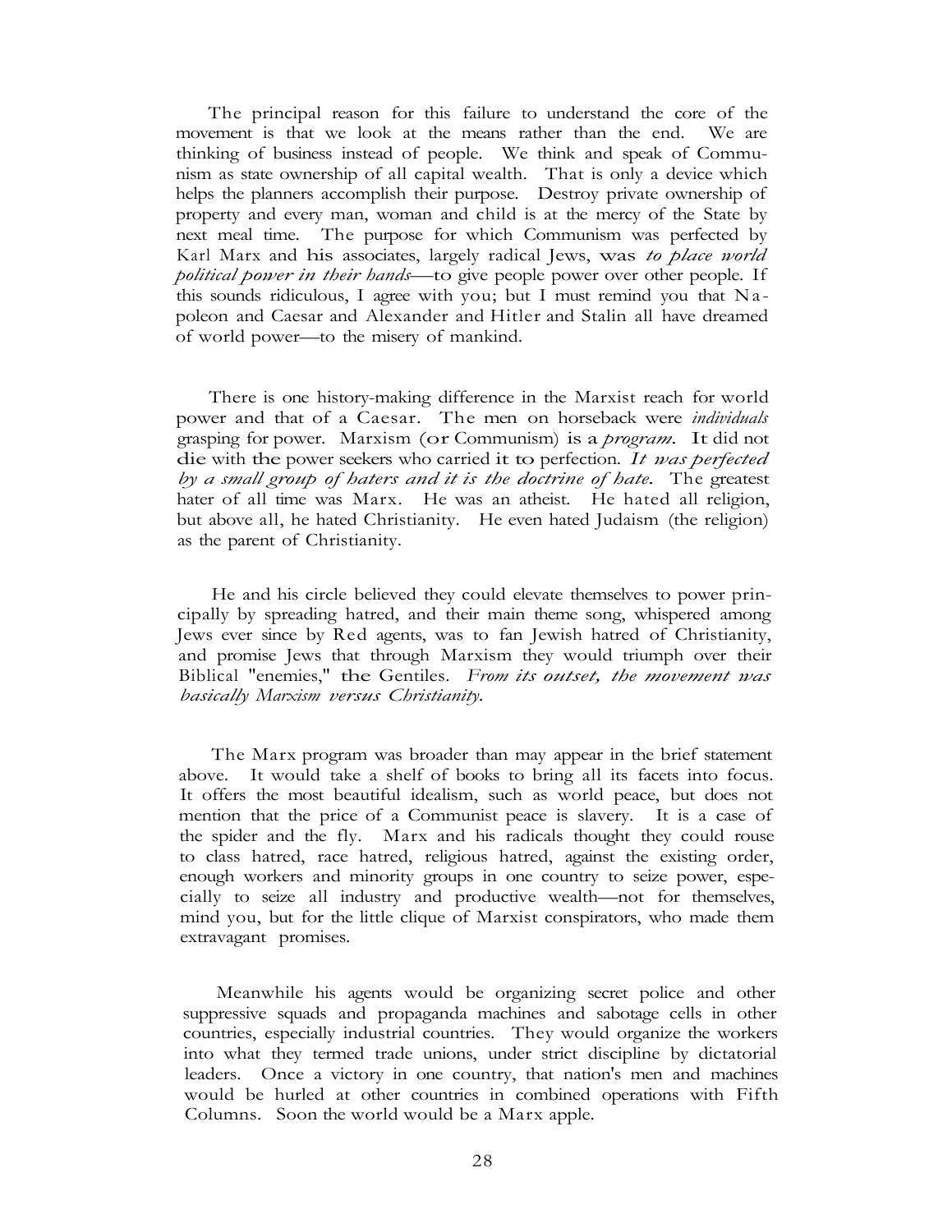The plan put Marx and his radical Jewish circle in command at the outset of the movement, and everywhere Communism has traveled, in Russia, in Poland, in the Baltics, the Balkans, France, Italy, England, the United States, Central and South America, Africa, and now into Japan, it has sought to deify the Jew.

Marx published his pamphlet, "Communist Manifesto," in 1848. He thought his crowd would win that year in Germany; but the Communist revolution there virtually failed and he fled to England, where, abusing privileges of freedom, he plotted for many years to destroy freedom.

Next year will end a century of Marxist agitation, labor union organizing for political power and building of Fifth Columns. Thirty years ago the Marxist crowd succeeded in seizing one potentially great military power. They can now hurl that against others. We shall soon see whether Communism will wipe out the age of freedom or shall be turned back.

Stalin is a Georgian, though some of our Jews have been made to believe him Jewish. He is, however, married to the sister of Kaganovich, Jewish commissar of heavy industry. Kaganovich long was considered Stalin's closest friend and second in influence in all the Russias. He still is powerful. Molotov's wife is Jewish, the sister of Samuel Carp of Bridgeport, Conn. Manuilsky, as Levine told us, was raised Jewish. Manuilsky is a power in the Soviet Union, often mentioned as a possible successor to Stalin. He is head of the government of the Ukraine and *head of the Communist International.* 

Of Stalin, Louis Levine had this to say in his article in "Soviet Russia Today":

"The Jewish people are unanimous in their love for Stalin. They regard him as the greatest friend of the Jewish people. They attribute to his understanding of national minorities and to his leadership *the new, exalted status of the Soviet Jews."* (Emphasis is mine.)

Levine also tells us that Stalin's daughter is to marry a Jew. "I need not add that the Soviet Jews greeted with joy the news that Stalin and the father of his prospective Jewish son-in-law drank 'lachaim' together in the Kremlin!"

Any supposition that Jews are fleeing from official Russian persecution should be quieted once and for all time by that single statement.

(The New York-Moscow Red Axis is moving Jews out of Eastern Europe into Palestine to increase the Communist-Zionist underground there, tightening the pressure on Britain.)

Elsewhere in the same article Levine said, "It is important to point out that the Soviet Jews, as the entire population, are one with the Soviet government. There is absolutely no distinction between themselves and the government, as some have tried to make out."

"Al l believed that the final solution to the Jewish problem lies in the victory of full *democracy* throughout the world, in the struggle for the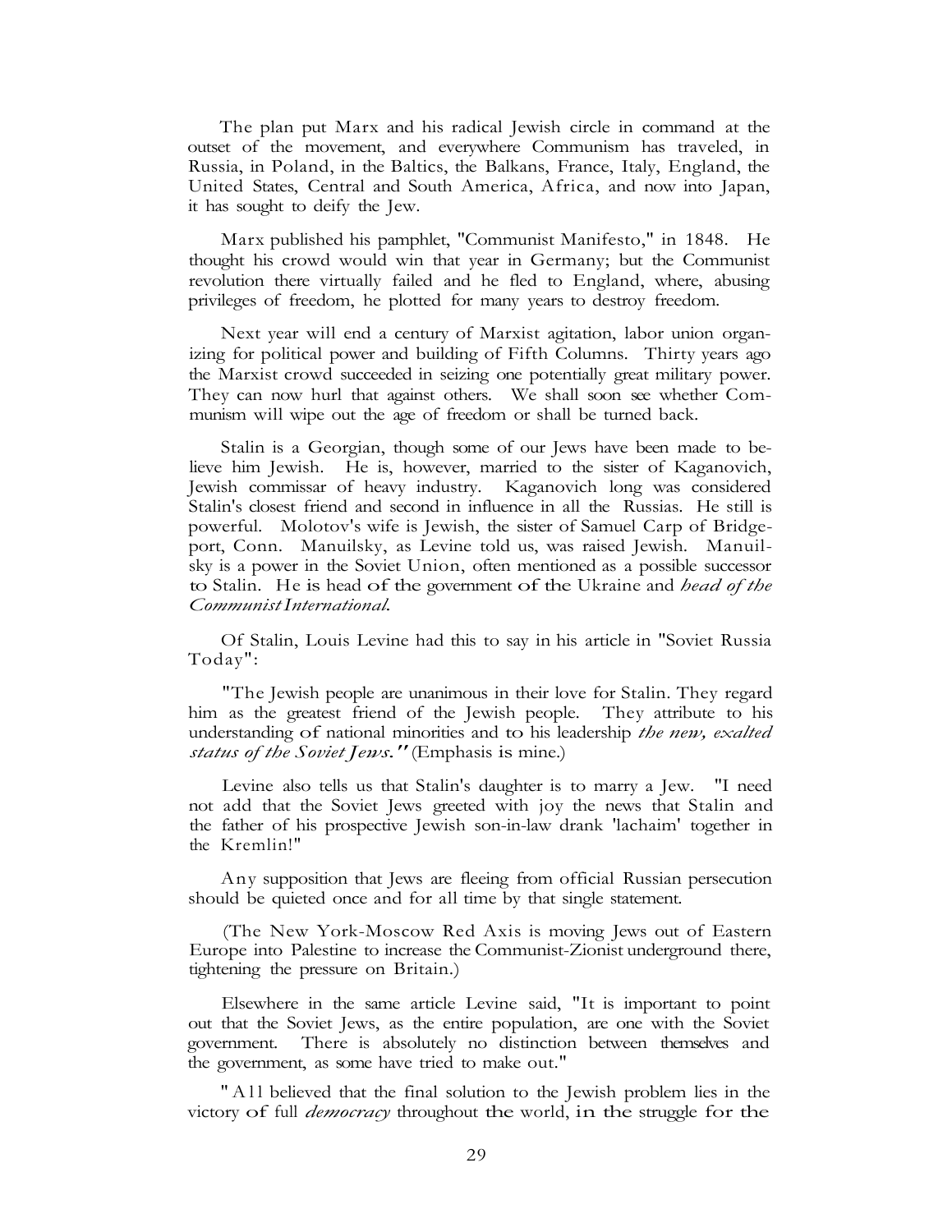complete eradication of fascism whenever it threatens or wherever it exists." To understand this statement you must use the word *democracy*  as Levine and the Soviet Communists use it: meaning Communism; and you must translate the word *fascism* as meaning simply all forces opposed to Communism. This makes the statement mean, clearly, that the Jewish people of Russia told Levine *the solution to the Jewish problem throughout the world lies in the world wide victory for Communism.* 

Rev. Denis Fahey of the Holy Ghost Missionary College, Dublin, Ireland, widely known historian, in his well documented booklet, "*The Rulers of Russia*," printed in 1940, reproduces excerpts from a number of rare documents, naming the leaders of Russia at various periods since the Revolution, contending that there has been no diminution of Jewish power in the government. Some of the lists of leaders can be cross-checked by other documents, or methods. For instance, one document shows that fourteen out of seventeen Soviet ambassadors to foreign capitals in 1935- 1936 were Jewish, two of the other three with Jewish staffs. Maisky, ambassador to Great Britain, headed the list. His real name is given in the International Who's Who for 1943-1944 as I. M. Layakhovetsky. I am sure it would not be difficult to verify the racial origin of all on this list, since each was well known in the country where he was stationed.

As previously stated, it is of the greatest importance to the successful radical Jews to keep the Gentile world, on both sides of the Iron Curtain, in the dark about their power.

My information is lamentably limited, but I have evidence of the use of the following devices to conceal their strength:

1. Influence by Jewish organizations (The Jewish Anti-Fascist Committee, for example, mentioned by Levine, operating with greater influence, no doubt, than the Political Action Committee behind the New Deal).

2. Promotion to important posts of Russians married to Jews.

3. Changing of names of Jewish officials.

4. Placing in high position Jews who "do not look Jewish."

5. The "hidden director" device whereby one who appears to be only a clerk or petty aide, occupying an inconspicuous office, is the real director of a bureau or commission (as, for instance, the Soviet Purchasing Commission to the United States at one time during the war. Kravchenko does not give any reason for the invention of this device, but he states that it is frequently used in the Soviet Union. Russia uses this device in directing the Communist Party of the U.S.A. Gerhardt Eisler, a German Jew, reportedly has been the invisible director—known to only the top Communists and therefore deceiving all the little Communist tools.)

6. Placing responsibility on men who were raised Jewish—as in the case of Manuilsky.

Kravchenko *(I Chose Freedom)* recorded that Mekhlis, the political commissar over all the Red armies, had to be removed because he was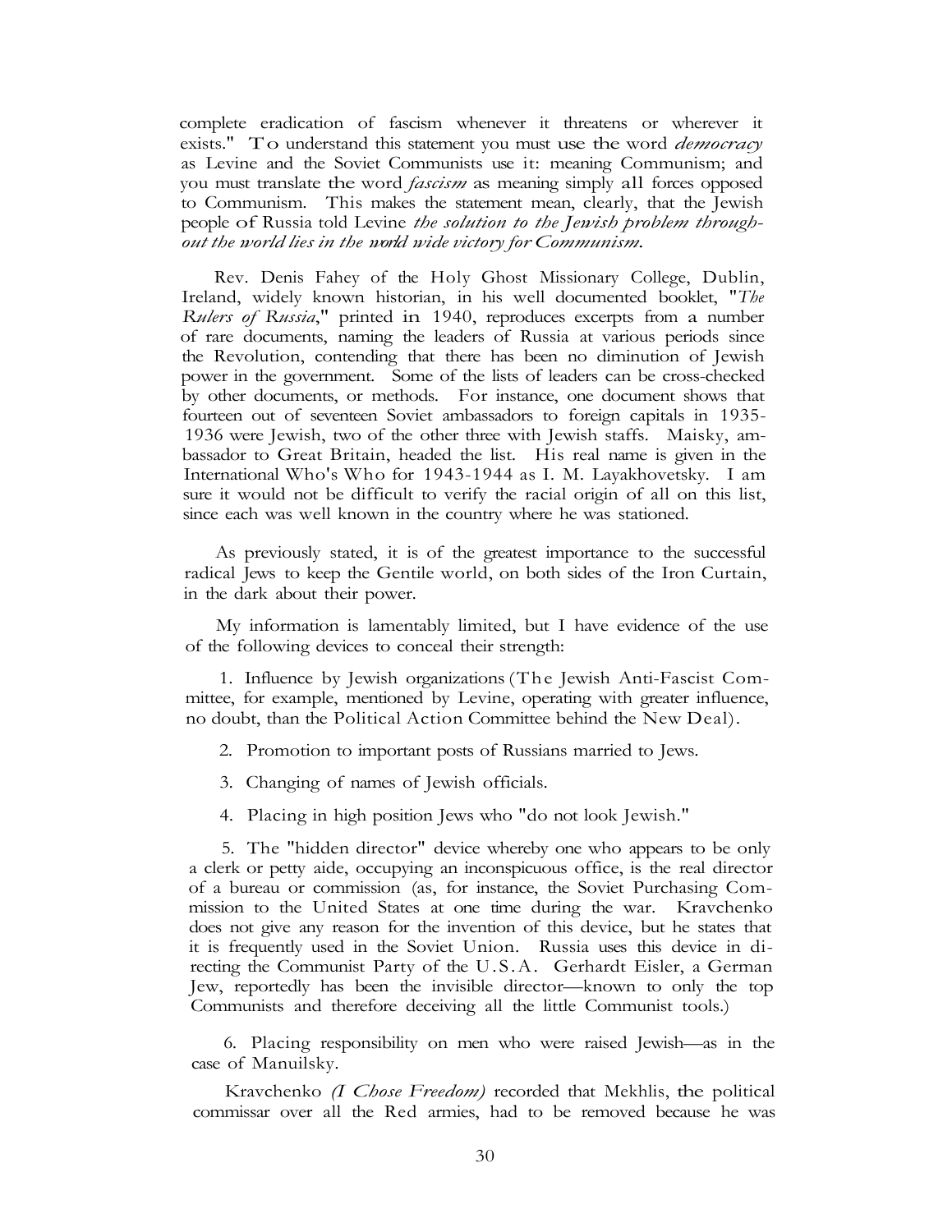Jewish and the Nazi propaganda machine was striking telling blows at the morale of the Russian soldiers by capitalizing on this fact.

The position of political director over all the Red armies is one of the most powerful positions in the Soviet government.

To summarize briefly the power of Jews in Soviet Russia . . . such power no longer is absolute, as it once was, in the sense of holding all the top flight positions. But the entire Communist regime is theirs. It is their mental offspring. The thinking of Stalin, Molotov and all Communists the world over is so conditioned as to exalt the Jew over the Gentile. If Stalin ordered the destruction of millions of hardy kulak land owners, 99 per cent of them Gentiles, and if he has destroyed millions of Christians, he is doing the bidding of Karl Marx and his heirs. The Communist administration, utterly unlike the non-conspiratorial Russian people, holds its strength largely from the mass of Jewish converts. Without them the Marxist regime would simply become another dictatorship, losing its racial ideology and its Internationalism. Communism has been a movement of the left wing of Jewry from its birth; it still is their instrument and their tool, in Russia as elsewhere.

Perhaps the secret is not too well kept. There are conflicting reports. Whereas Levine says there is no such thing as anti-Semitism in the Soviet Union, Rabbi Benjamin Schultz, in the Detroit *Times,* August 4, 1946, declared that racial feeling was running high there. He says that those Polish Jews who cherish democracy fear the slave camps of Siberia; they will not go to Russia. Perhaps they sense the probability of a counterrevolution in the land of the Soviets. Little can be known, however, by asking what the Polish Jews want, because they today are mercilessly herded and propagandized and torn by Jewish organizations in the United States, England and Palestine, and Moscow.

If anti-Semitism is rising again, after 20,000,000 Russians have been killed or shipped off to slave labor camps (Kravchenko's estimate)—the futility of the Revolution should speak eloquently to all peoples, including Jews, outside the blackout curtain.

The peoples of Eastern Europe all along have been better informed than we on the racial complexion of Communism. That's one reason why they have resisted it so desperately. They knew it would completely devastate their civilization. Spokesmen of several of these countries, men of influence and integrity, from Poland and the Baltics, have told me that their people, living against the Iron Curtain, were able to "see through holes in the Curtain" and understood what was going on inside Russia. The people of Hungary have not forgotten that it was the Jewish terrorist, Bela Kun, Communist revolutionary leader, who right after the first World War wrote his name across Eastern Europe in the blood of hundreds of thousands of Christians. Our diplomatic staffs in Finland, Poland, the Baltic states and Roumania likewise must have understood the racial theme. An official of the Swiss government has told me how much better informed are his people than we Americans on the Communist scourge.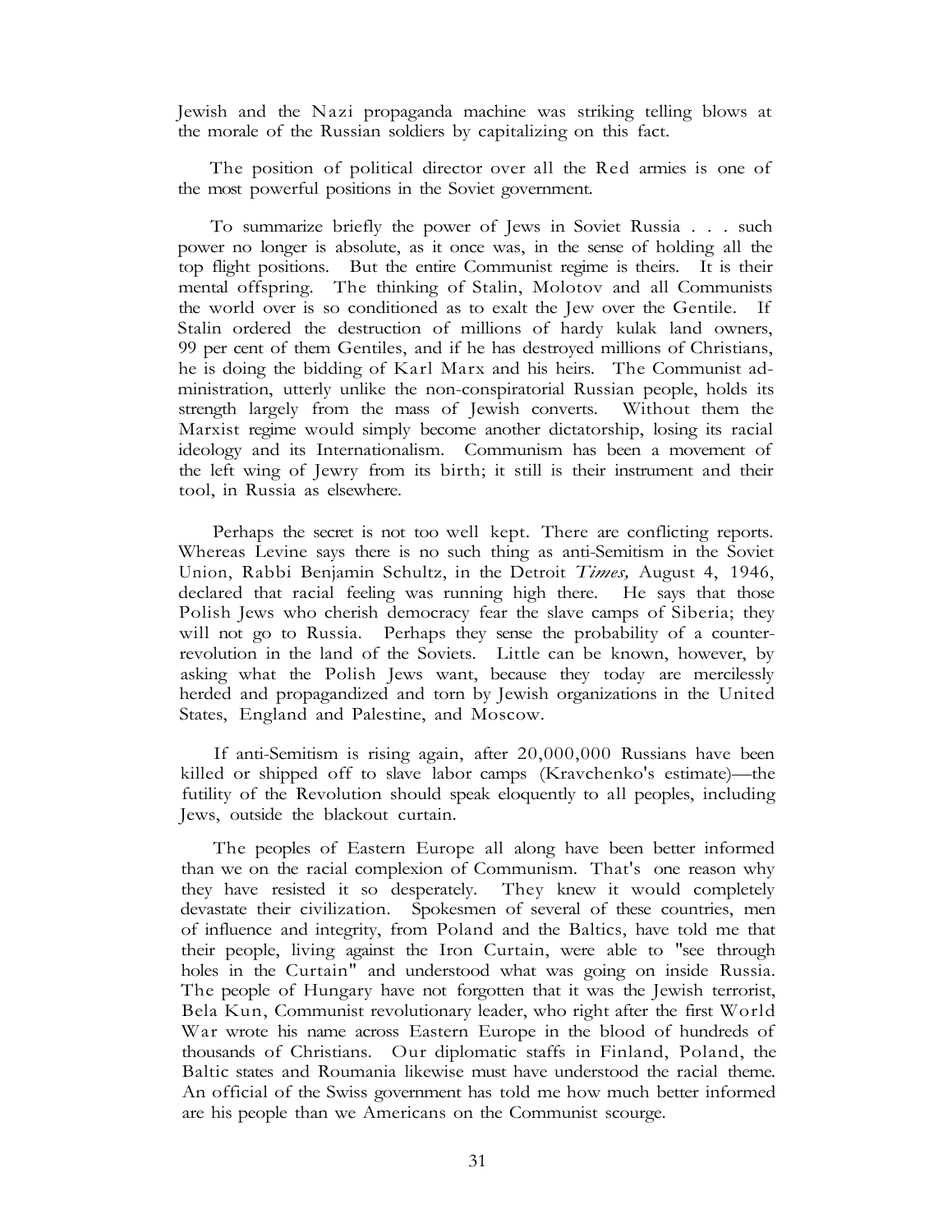There are several reasons why we have so little understood the basic principle behind the Red terror. Originally it was kindness on the part of our editors which deleted any reference to the fact that the conspirators in Russia were largely Jewish; it was kindness toward our own Jewish community. Who could foresee that such kindness would be so vastly taken advantage of by the Jewish wing of world Communism, propagandizing here among us to provide special immunities for the Jew in preparation for Jewish domination of the Revolution?

When, years ago, the Anti-Defamation League began working on our editors, including the wire services, it was only natural for the editors to yield as a matter of tolerance. As far back as the middle 1930s the League was boasting, in confidential communications not meant for Gentile readers, that it had been successful in "securing cooperation of the Associated Press in eliminating the word 'Jew' in connection with one accused of crime." (Photographic copy in my possession.) Under this agreement the Jewish origin of Louie (Lepke) Buchalter, genius behind Murder, Inc., was seldom if ever seen in the daily press. Under this agreement the fact that nearly all the conspirators behind the Red throne in Moscow were Jewish rarely has been seen in print here in America.

We would all be happy to forget these ugly facts; but because of the manner in which Communist agents have been able to impose on tolerance, it is now of the greatest importance that we understand the true nature of the Communist organization and the true purpose of the movement.

One other condition has contributed widely to our ignorance of the racial involvement in the Soviet regime: the fact that since the first world war we have received most of our "news" from Northeastern Europe along the path of Moscow—from correspondents who were almost universally pro-Communist Jews. They were not Americans. Few of them ever saw America. And seldom was there an *American* correspondent on the scene to verify or correct or deny the nature of the dispatches. The local correspondents sold their dispatches, often fabricated or colored, to London and New York for good pounds and dollars; while in Moscow proper only pro-Communist dispatches were permitted.

Today, after this long blackout of truth and against the present power of intimidation of the Anti-Defamation League, it is difficult indeed to get the full facts before the American public. The writer or Intelligence officer who reports them immediately becomes the target of the smear fury. He is discredited so thoroughly that his neighbors may refuse to believe him.

#### **T H E FREIHEIT PLA N**

The glimpse behind the Soviet blackout curtain does not complete the scene of activities and plans of the ambitious, ruthless left-wing of the Jewish world community. Not long ago I came into possession of some pamphlets issued by a large, influential Marxist-Jewish group in America, which tie up Communism with the Jewish people and with Political Zionism, ("Political" as contrasted with "Religious Zionism," the latter purely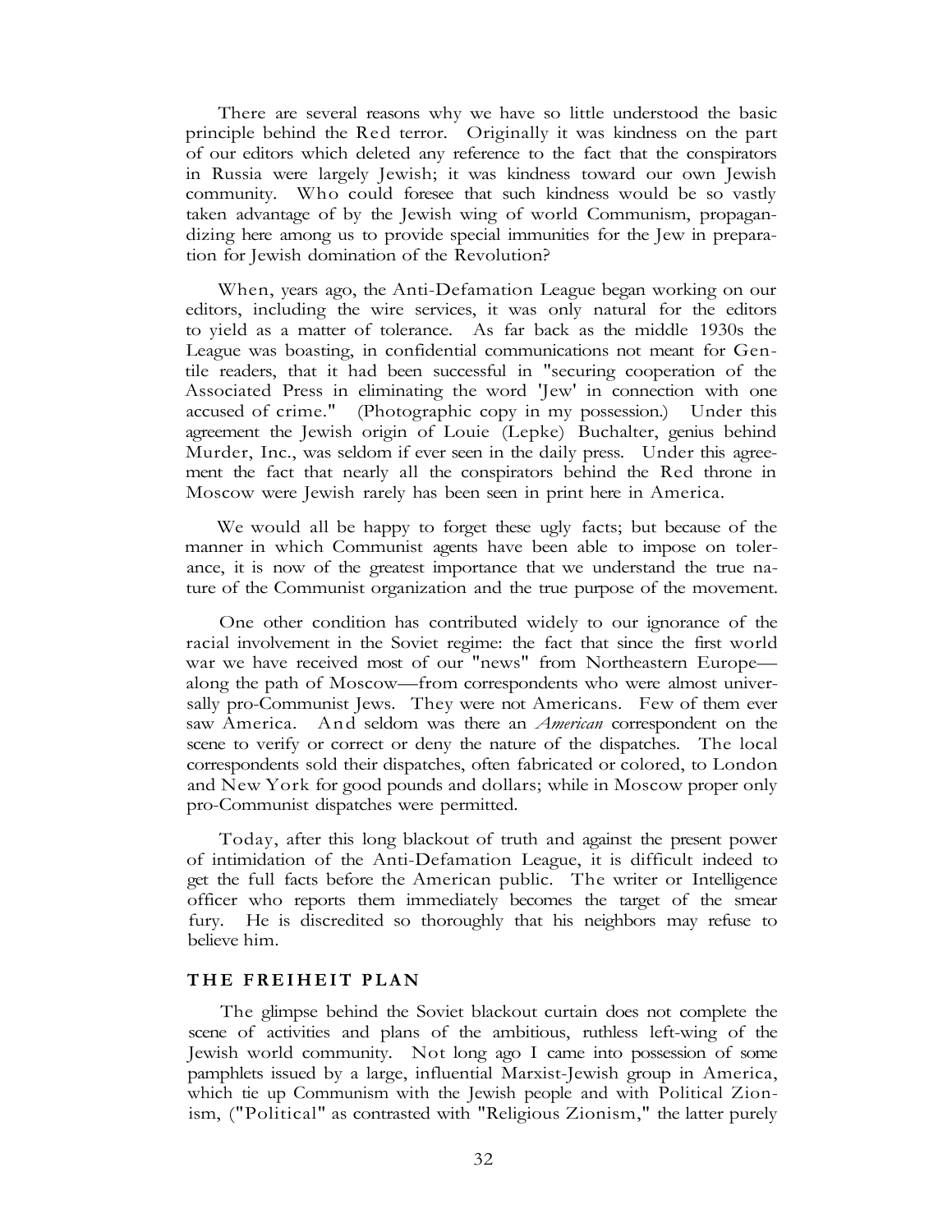a spiritual concept), in a plan for world-wide power. Before the activities of all propagandizing organization and defaming secret police here at home can be fully understood, it is important to understand this world political plan. Communism itself is a world political plan, but the pamphlets bring out rather clearly the belief on the part of the Jewish Marxists that it is they who will dominate the Communist International (their man, Manuilsky, is now its head): and they tempt the rank and file Jew by picturing his race as destined to triumph, assuring him special privilege. They have transferred the "chosen people" theme of the Old Testament from the sphere of religion to the sphere of temporal power. They even proselyte among Jewish religious groups by promising that while all religion is ostensibly to be destroyed by Communism, in fact, the "secret, solitary worship of the Jew", as perfected in slavery 2500 years ago, will survive the time of religious suppression and eventually, after all other religion is killed, Judaism will flourish "without opposition."

Much of this program is contained in a pamphlet entitled, "*The Jewish People Face the Postwar World*." The pamphlet was published by the Morning Freiheit Association. 35 E. 12th St., New York 3, N. Y. , and sub-titled "Report to the first yearly conference of the national board of directors of the Morning Freiheit Association, Nov. 10 and 11, 1945." The Morning Freiheit Association publishes *The Morning Freiheit,* an *openly Communistic daily in the Yiddish language,* for which it claims a circulation of approximately 70,000, and reputedly is read by about 300,000 persons. Its readers are principally in New York, but the paper circulates nationally and has distribution offices, supported by branch or affiliated "associations," in several cities.

The first page of the pamphlet—the official report of this large, powerful association—makes its pro-Soviet sentiments clear. Speaking of the "imperialist reaction of American finance capital" of this postwar period, it says: "This imperialist reaction attacks and combats the *democratic*  forces of all countries, particularly the most consistent representative of the people's *democracy*—the Soviet Union."

I have italicized the words *democratic* and *democracy* because to understand this pamphlet, like all Communist dialectic of today, you must use the words in the sense in which Moscow uses them: simply substitute the word *Communism* for *People's democracy* or *democracy.*  Likewise, *Fascist* and *anti-Semitic* in this pamphlet may generally be translated by substituting the word *capitalist* or *anti-Communist*. *Imperialist reaction* refers to the whole upsurge of the spirit of individual freedom and enterprise.

The pamphlet thoroughly aligns itself with the Marxist movement here at home. "Imperialist reaction has begun an offensive against the masses of the American people themselves, against their *economic security* (substitute *government paternalism)* and *democratic rights,* and especially against the American *working class* and the labor movement."

This is Karl Marx himself talking—attacking the enterprise, propertyowning system, championing the Soviet system (wherein the state itself, run by Communists, becomes the exploiter of man's labor).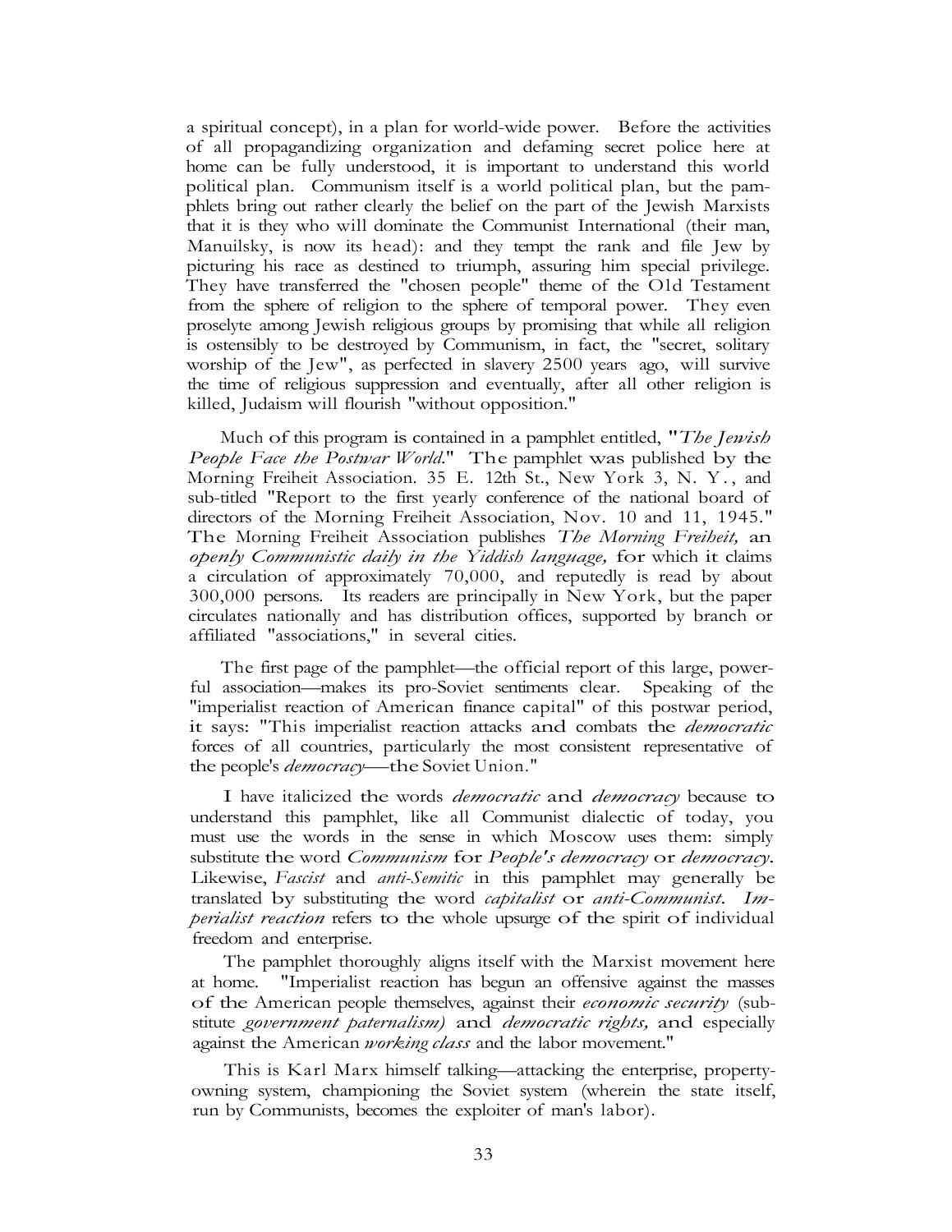The author, Alexander Bittelman—a member of the executive committee of the Communist Party, USA—sounds the alarm of rising anti-Semitism, abuses the "new Dies' committee and its Red-baiting." He then warns of the danger that in the United Nations there "will emerge a world coalition under American imperialist reaction . . . for its drive toward world domination." He then outlines the Association's plan for the Jewish people, to establish what appears to be world power to defeat the "American imperialist . . . world domination" above mentioned.

Before going any further with this article, let me remind you that this Freiheit thing is not my plan; that in telling you about it and warning you against it I am not attacking Jews. I am merely urging all of us to defend ourselves against such bold revolutionary activities as Communists are planning. Does this brand me as anti-Semitic? The Anti-Defamation League will say so, I have no doubt—though at the dubious honor of siding with the Reds.

#### **T H E WORLD REVOLUTIO N**

Outlining the plan for "the Jewish people," first for America, the Association's report says to tightly organize "the forces of the growing labor-democratic-anti-fascist coalition," to "compel the Truman Administration, by criticism and sustained *political struggle,* to carry through in life a policy of *democracy,* economic security and world peace," to force the pro-Capitalist elements among the American Jews to fall into line by conducting "a systematic struggle against the reactionary elements in the American Jewish Committee and in the Jewish Labor Committee which are *obstructing* the struggle for Jewish rights," and *to join hands with "forces of similar coalitions in all parts of the world and in the world as a whole, in which the new 'World Federation of Trade Unions' is destined to play a decisive role. And the ultimate victory belongs precisely to these forces."* 

This is a remarkably plain statement, condensed from these pages of the pamphlet. *This is the World Revolution.* This is the Moscow plan, as explained to American Jewish Communists. On page 5 the report points out that "The American Jewish Congress, with its divisions and affiliates, can become a vital and decisive force in the general labordemocratic-anti-fascist coalition, for the benefit of the American people in general and of the American Jews in particular"—if it rids itself of "reactionary elements."

On page 7 the report endorses the action of the American Communist Party in condemning Earl Browder because he gave up Revolution in favour of "revisionism".

The domestic struggle unfolds in a vitally important detail on page 8: "The *democratic* Jewish forces will have to bring forth especially the fight against anti-Semitism, the *fight for identical legislation in each state to declare and punish anti-Semitism as a criminal offense."* 

On the same page the report speaks of a *"Black Book"* of *"indictment by the Jewish people against fascism"—"which is now being prepared*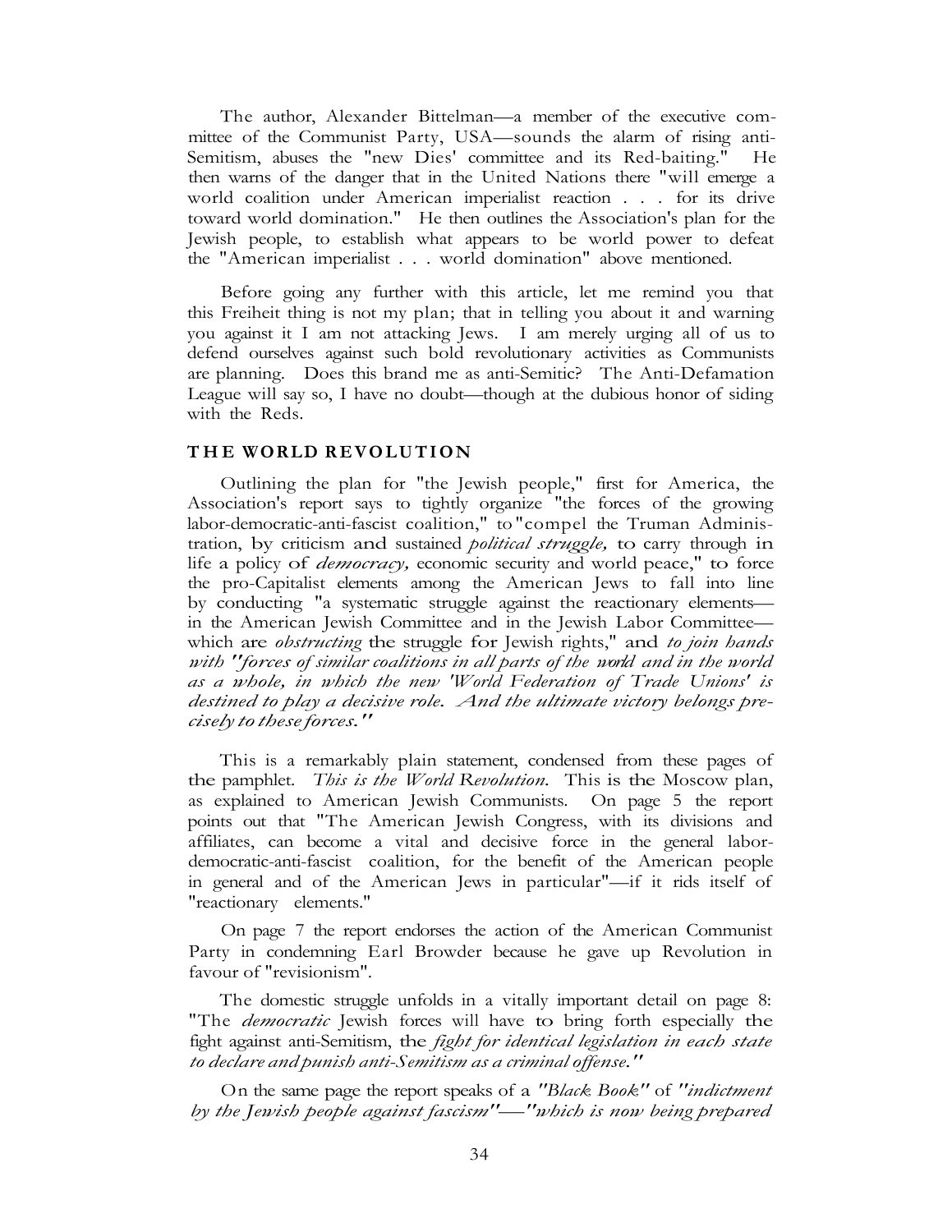*jointly, by the Jews of all countries.*" The names going into this book are of men marked for liquidation.

In subsequent pages the report attacks (with exceptions) assimilation, or intermarriage of Jews with Gentiles, attacks "nationalism" (or loyalty to country, as contrasted with loyalty to a world order), and insists on a separate Jewish life in America "which is *organically* bound up with the further building of the American nation as a whole together with all *progressive* forces of the American peoples." Emphasis is on the word organic, which is used in several places in the report. This apparently refers to the cellular organization of the Communist Party by which one or two persons can control a large number. It lends itself readily to the uses of persons who do not wish to expose their identity or racial origin unnecessarily.

On page 16 we are shocked by the statement that . . . *"Jewish life in America can be built only in both languages—Yiddish and English, and for this reason we have formulated as one of our major tasks the unification of the Yiddish-speaking and English-speaking Jews in one common Jewish anti-fascist unity. We have begun this work in our own Association and in our organ, the Morning Freiheit."* Substitute the word "pro-*Communist"* or *"Communist"* for the word "anti-fascist." and you see a picture of the Jewish Communist movement regimenting its people to further and further separate themselves from Gentile America (except Gentile Communist tools) by learning a language understood only by Jews.

Louis Levine tells us they have succeeded in making Yiddish the language of the court, so to speak, in Russia; only the educated, largely Jewish people speak it there. Now we see the plan for the new court language and super-race in America, if the designs of the Morning Freiheit Association succeed.

A very special plan for Poland (p. 22) calls for "a free, democratic and strong Poland"—but it means, if you understand the dialectic, *free*  from capitalist anti-Communist forces. "The Jews need this kind of Poland. . . . In addition we have a national duty of *squaring our accounts*  with fascism and anti-Semitism in the matter of Poland." Published in December, 1945, this statement foretold the fate of millions of Poles, since Poland is 98 per cent. Christian. This month (January, 1947) has witnessed the "free, democratic election," and now the curtain goes down on pitied Poland.

The Palestine question is understood by very few, if any, Gentiles. It is confused by the fact that several Jewish groups want Palestine under different types of concessions or political conditions—and by the fact that a small, wise group of American Jews don't want to be involved at all in the Palestine or other political issue peculiar to Jews.

The Freiheit Association report makes unmistakably clear what the *Communist* wing of Jewry all over the world wants in Palestine. It is not simply a matter of relief for Jewish refugees, "not a matter of philan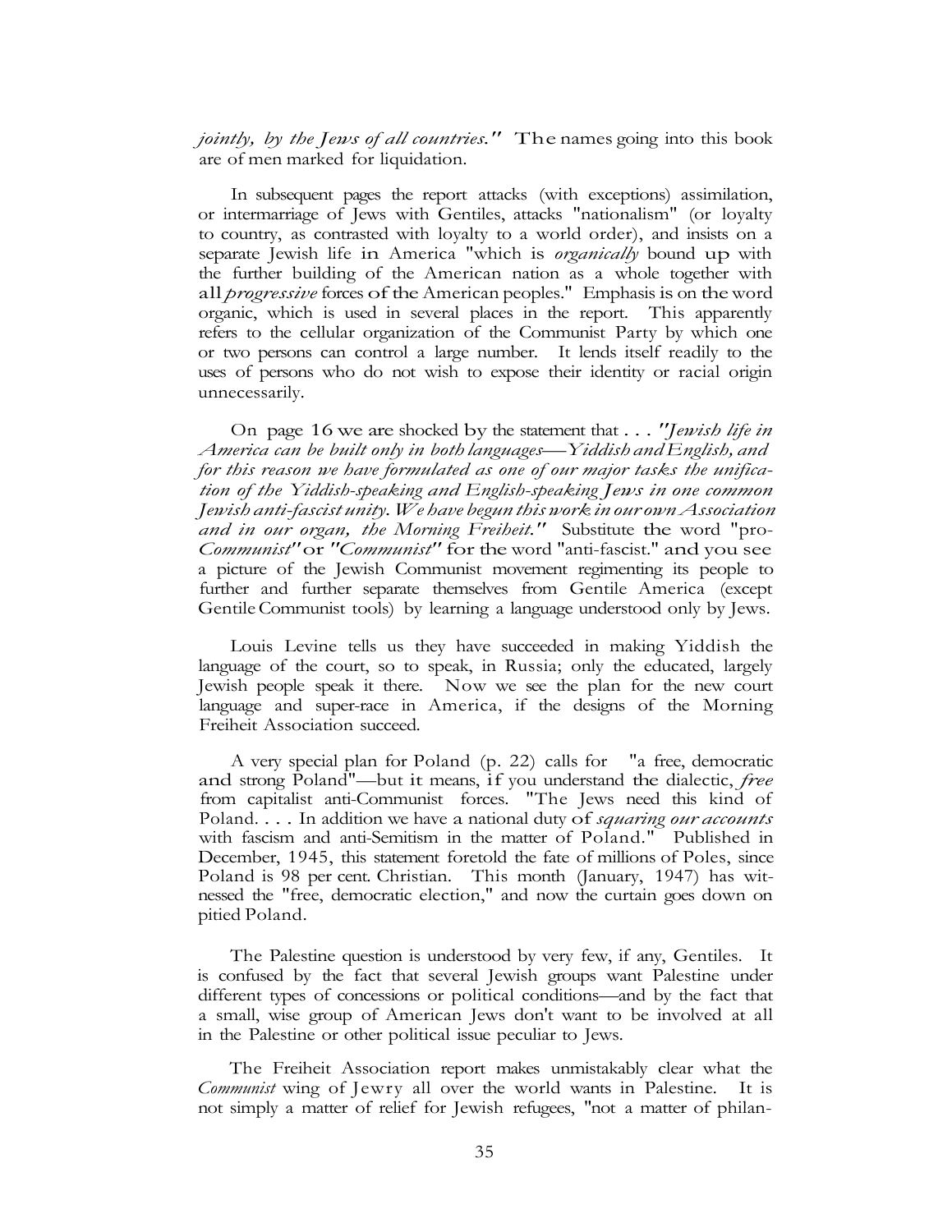thropy, nor is it just an expression of human kindness. . . . It is a sacred national duty, the duty of helping to uproot *fascism* and *anti-Semitism* (i.e., anti-Communism) and to build a free and secure Jewish life." Thus Palestine is to be developed in accordance with the "anti-fascist" or Communist, plan.

The Association does not want Palestine just as a homeland, an exclusively Jewish nation where Jews can live apart from other races. "The specific characteristic of the Jewish people, which is not a single nation, consists precisely in this, that out of it are growing two nationalities, one in Biro-Bidjan, the other in Palestine, and that these two growing Jewish nations are surrounded, so to speak, by Jewish settlements and communities in *all parts of the world. This is how the Jewish people developed historically, and this is how we must continue the struggle for the culture and well-being of the Jewish people."* 

Thus, the report insists that its people think not ever of having a separate country of their own, but rather of living always among other peoples. But throughout the pamphlet the *world-wide unity of all Jews of all nations* is demanded—to be had by force, if necessary—in the "coalition" which will exercise power over the principal governments of the world.

In Palestine the Jews must not accept a separate state, according to this Communist voice; rather they must have "a Jewish national homeland in a *free* and *democratic* (Communist) Palestine, *in collaboration with the Arabs."* They want an independent Palestine, but they want it complete with Arabs. There are forty million Arabs in surrounding states. The Freiheit Jews believe they can better accomplish their ends by propagandizing and regimenting these peoples to their will; and their vehicle—as they themselves claim—is Communism. Extremely confident, gambling with the future of their own people, win all or lose all, these world conspirators doubtless believe they can convert all the Moslem world to Communism—under their leadership, of course, if they are the missionaries and thus add another vast empire to the Marxist world. *They frankly state that the Soviet Union will be their pattern for "complete and final solution of the Jewish question."* 

Another pamphlet, "*Crisis in Palestine*," by Moses Miller, former president of the Communist Jewish People's Committee, parallels the Freiheit plan. Especially it calls for ousting of British and American "imperialism" in Palestine and turning Palestine, as an independent Araband-Jewish state, *to the United Nations*—*because the Soviet Union, the only country which has openly and forthrightly condemned the terror in Palestine,"* would then have a major voice in ruling Palestine. (The terror referred to does not mean the terrorism of the Jewish underground, which these pamphlets heroize in the boldest spirit of nationalism; it is rather an accusation that the British law enforcement agencies are terrorists and Nazis.)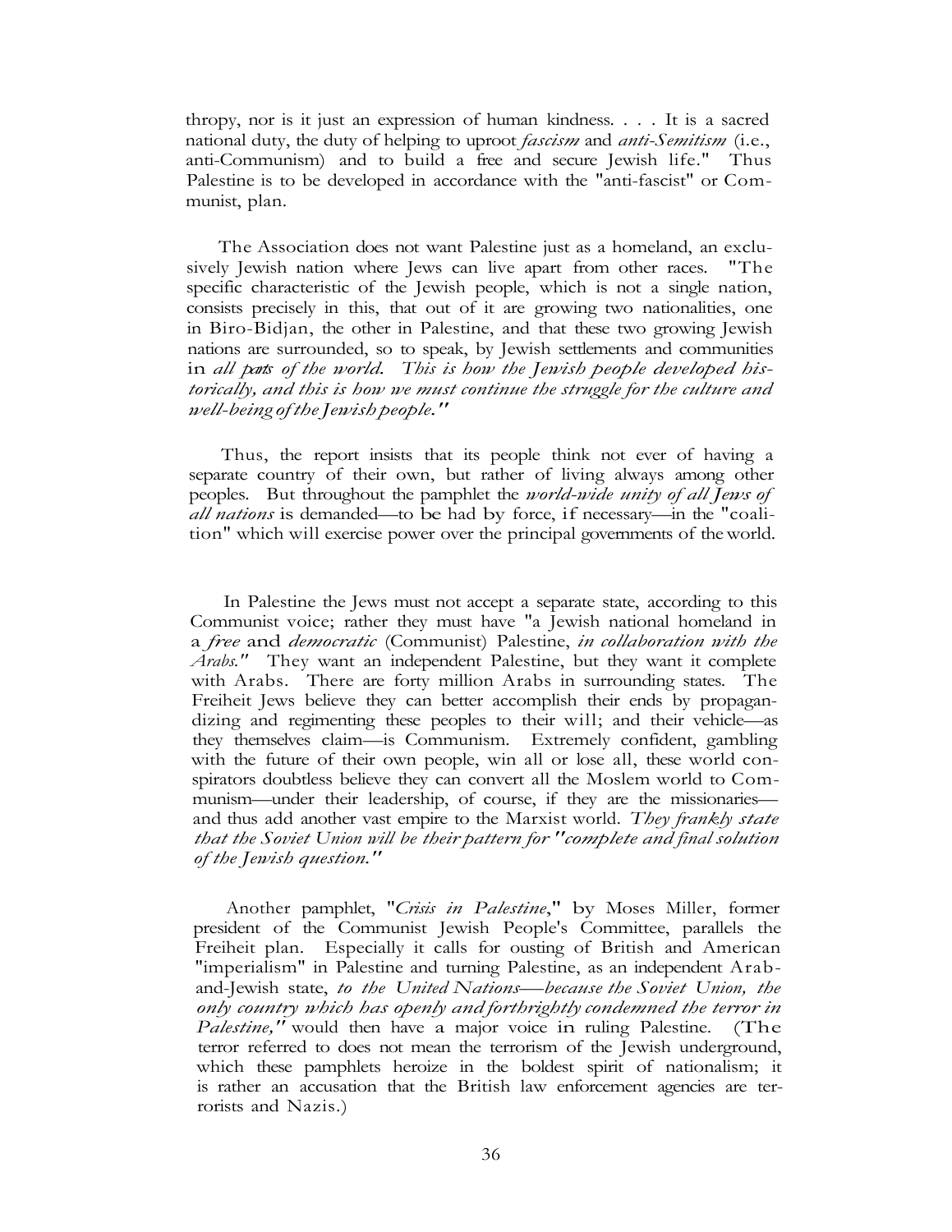#### **TO COMMUNIZE THE MOSLEM WORLD?**

As to the intent of the Jewish Communists to Communize the Arabs of Palestine, Miller speaks of "a consistent and persistent campaign for the unity of the Arab and Jewish peoples." (p. 31). In this pamphlet, as in the Freiheit plan and in all Communist literature and the Red press, it is clear that the principal weapon to be used is hatred—spreading hatred of the English and the Americans among the Arabs. Perhaps this would indicate a course for us to follow in the matter of keeping our nose out of other people's business.

The report adopted by the vastly powerful Morning Freiheit Association envisions a world power machine which would dominate and subordinate this nation. It would create a special privileged race replenished from generation to generation in Palestine and Biro-Bidjan, where Jewish culture would be rigidly cherished; and it scorns the government and the social and economic systems of the United States. All who subscribe to the Freiheit plan are guilty of disloyalty to this country by any reasonable standards of Military Intelligence—and we might be alarmed if we could see a list of famous people who may privately favor the plan as indicated by occasional statements in their advice to their fellow Jews, or their subrosa association with Red fronts.

Dr. David Goldstein. Jewish Catholic, stated Feb. 2, 1947, that Palestine's Jews are ruled by "socialists." Other pro-American Jews insist that Communism and Zionism now are a "double-headed drive" for world-wide Jewish political power.

The intimidation of Jewish people by Zionists and Communists to force submission to the plan was given recently by a prominent Canadian *Orthodox* Jew. Dr. I. M. Rabinowitch, as the reason so few loyal Jews were speaking up against the disgrace of disloyalty to the Crown. Explaining that Religious Zionism was only a spiritual concept and repudiating Political Zionism, and saying that the strictly Orthodox Jew wanted it known that he was loyal to his country and to no other country, Dr. Rabinowitch, in an address before the Canadian Club of Montreal, carried in full in the December, 1946, issue of *Destiny,* said the silence "may be ascribed to three reasons: confusion, intimidation and disgust. The confusion is not difficult to understand. *Intimidation, I refused to believe for some time. I now know it to be a fact. In Palestine . . . there is now the Hagana movement which reminds one of Hitler's youth Movement. . . . Outside of Palestine the intimidation is not so complete, but it is by no means negligible."* 

We have seen the plan. We have seen that there are "reactionary elements" in American Jewry who have not been "sold" or coerced to abandon Americanism and join the selfish movement. We have seen that many of the Orthodox Jews are terrorized in soul if not in body at the spectacle unfolding before their eyes.

But in the first paragraph of this month's (January, 1947) issue of *The National Jewish Monthly,* the official publication of the B'nai B'rith, we learn that support for the United Jewish Appeal, largely for Palestine,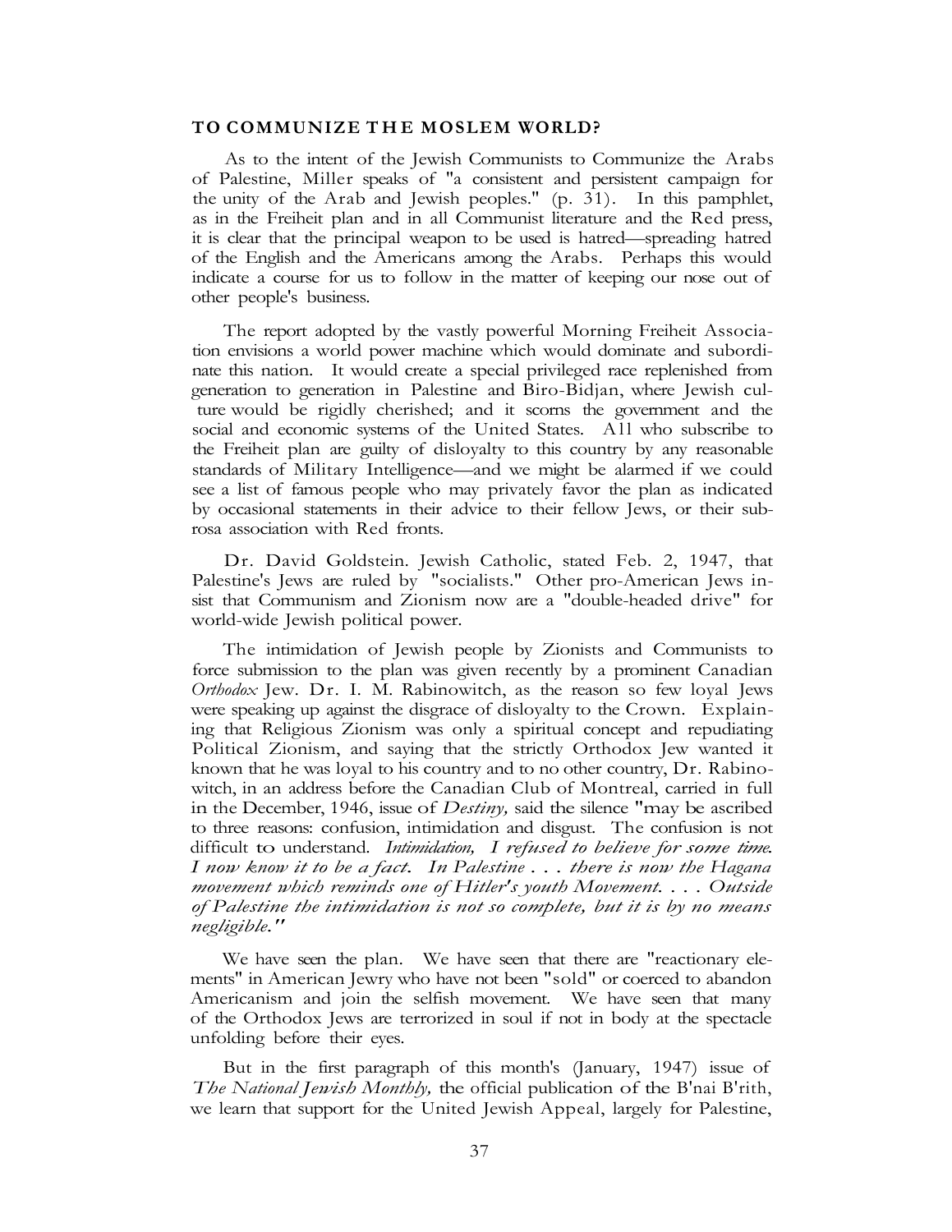is such that *a goal of* \$215,000,000 *has been set for contributions for the year* 1947, \$170,000,000 *of this to be raised in the United States, the balance in other Western Hemisphere nations.* I repeat: Two Hundred Fifteen Million dollars.

Yet this vast sum indicates "less the extent of Jewish need than the growing awareness of that need."

Is this just for relief? If so, we will all contribute. But the picture is so confused, so appalling we do not understand it. Why are the American people not better informed on the great movements stalking the world today? Why has our government allowed conspiracies to so confuse us that often we cannot choose intelligently? Given proper information we might understand whether to join in with the United Jewish Appeal or to insist that such vast sums going out of our country into the hands of other people be handled exclusively by a government relief committee composed of men whose philosophy and political connections are well known.

The Associated Press has just published a breakdown of the \$170,- 000,000 to be raised in the U. S. Quoting Henry Morgenthau, Jr., one of the fund raisers, "More than one-half" of it is to be used for Jewish relief in Europe." Another 40 per cent will go to the United Palestine relief in *constructive activities* in that land, *and the balance for aid of Jewish immigrants who come to this country."* 

That which goes to Jewish relief surely nobody will begrudge. But what use is to be made of the \$68,000,000 for "constructive activities" in Palestine? Will any of this vast sum go to support the Freiheit plan? Will it get into the hands of the Palestine Communist Party or its infiltrating agents? Will any of these millions find their way into propaganda among the Arabs to make them hate America?

After the pogroms of Europe under the Nazis you would think these radical Jews would be willing to let their people alone in America, a country where they have enjoyed excellent community relationships; but on the other hand they appear to have gone insane over the triumph of their relatives in the Soviet Union. They ignore the fact that it cost the blood of millions of Gentiles and many Jews to accomplish the Marxist triumph there, and the further, appalling fact that *a counter-revolution is almost sure to come in time, perhaps wiping out all their brutally gotten gains.* 

#### **WHICH WAY?**

All but two of the great nations of Christendom of thirty years ago now are gone or whittled down to impotency or lie sick from internal disorders and lack of united courage and spiritual strength. For this wrecking of the greatest civilization of the ages we can thank the Marxist movement. Now the two remaining great peoples, themselves suffering from an indigestible lump of Marxism in their stomachs, are being subjected to the merciless scourge of propaganda which seeks to throw one against the other,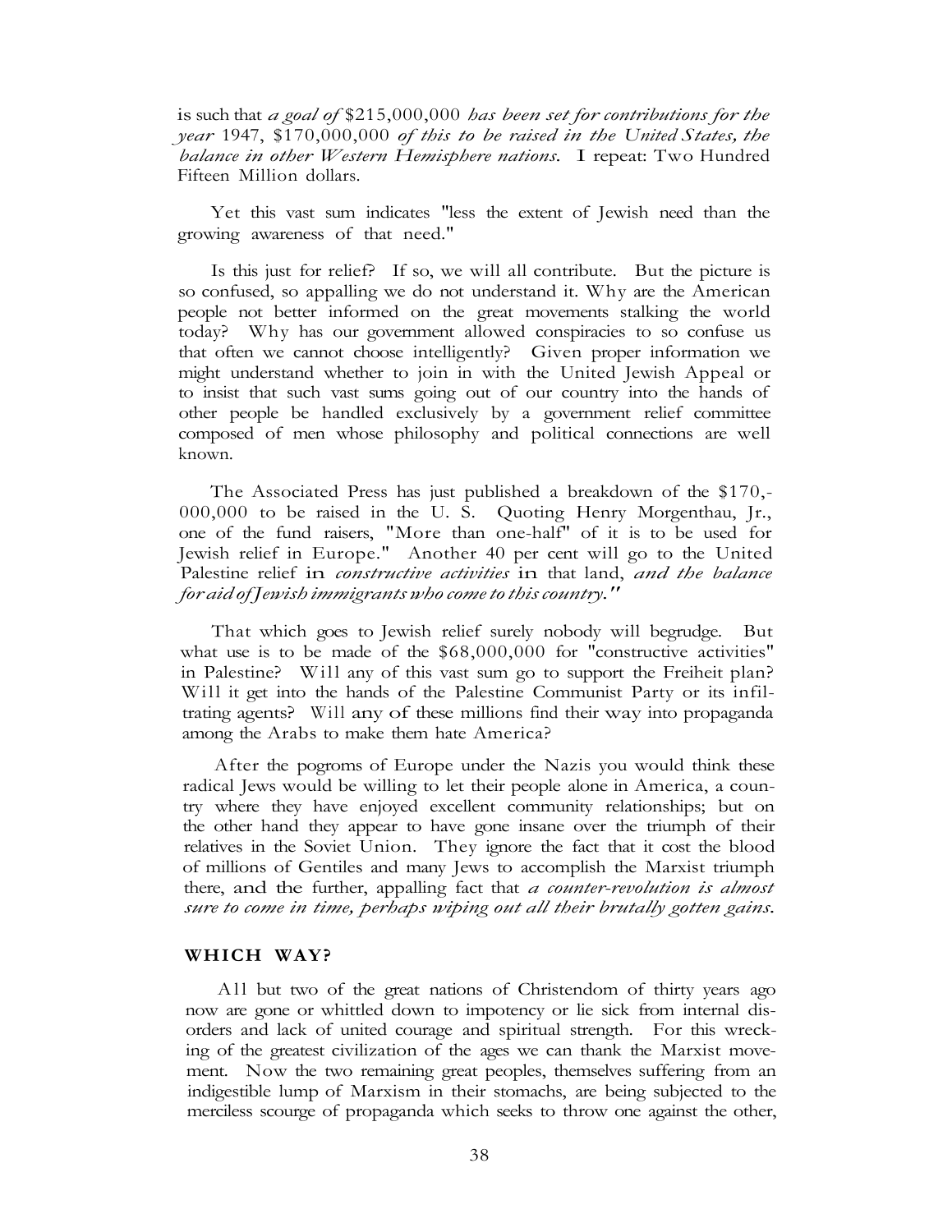in order to leave Stalin free to move and mate and slay at will on the world's chess board—the Dardanelles, the Suez, the Mediterranean, perhaps China, perhaps our neighbors in Central and South America, where the Revolution has risen swiftly in the past year.

A recent dispatch pictures the pitiful plight of one of the great Christian nations of a third of a century ago. It is sent by Manchester Boddy, publisher of the Los Angeles *Daily News*. who often, before going to Europe, had been accused of leaning toward the Left: "What I found in the Hof area adds evidence to the uncomfortable feeling that the German nation—that is, the collective *people* of Germany—are disappearing as an entity like a block of disintegrating ice in a relentless sea."

Pity the world caught in the cosmic ray of hatred and Master Race paranoia!

To separate us from Britain and lay both nations open to the fate of Germany—or Russia—the Red propagandists are representing Britain to us as Nazi-like persecutors of Jewish refugees in Palestine. We are supposed now to begin hating Britons as we hated the Nazis. Ben Hecht's play, *A Flag is Born,* is so extreme in spreading this disease of hate that the British have protested its showing. There is talk that Hollywood is to release one or more pictures on the same theme. Reds control nearly all the writing for Hollywood films. Hollywood has measureless influence over American audiences. If you doubt that it can incite us to war, remember the hysterical hatred of the Nazis which swept the country as film after film was released dramatizing Nazis' brutality. If you doubt that Hollywood is largely biased in favor of Red Fascism, just try to remember a single film picturing the current threatening dictator as a Hitler. On the Red Square in Moscow they "Heil" and goose-step with no less vicious intent than the Nazis under Hitler, but our film producers don't dramatize it.

The real danger is here at home. Several millions of our people have been so confused and misguided I am afraid they would side with the Soviets in case of a Revolution here which appeared likely to succeed. This condition would have been intolerable enough in the days when wars and revolutions were fought man to man. Today it is immeasurably more dangerous, with the minority much in control of propaganda machines with which to fire the public mind and. at the timely moment, create hysteria and confusion. Anti-Communists have great difficulty in getting in a word over the ether telling us about the Communist menace and the Fifth Column: the FCC has stood like a watchdog favoring the Left for several years. Privately financed pressure groups, the Gestapos, in turn stand watching the FCC as well as the radio outlets, as well as the movie production studios and the press, ready to defame and intimidate any opposition to Communism which threatens to become influential.

Sitting on this atomic-bomb dump we continue to think in terms of the last war—a war in which soldiers did the fighting. Our next war is more likely to be fought by civilians, at least unless we can do something about our massive Fifth Column. By organized sabotage our major cities all could be laid low in a few hours by super-explosives smuggled across our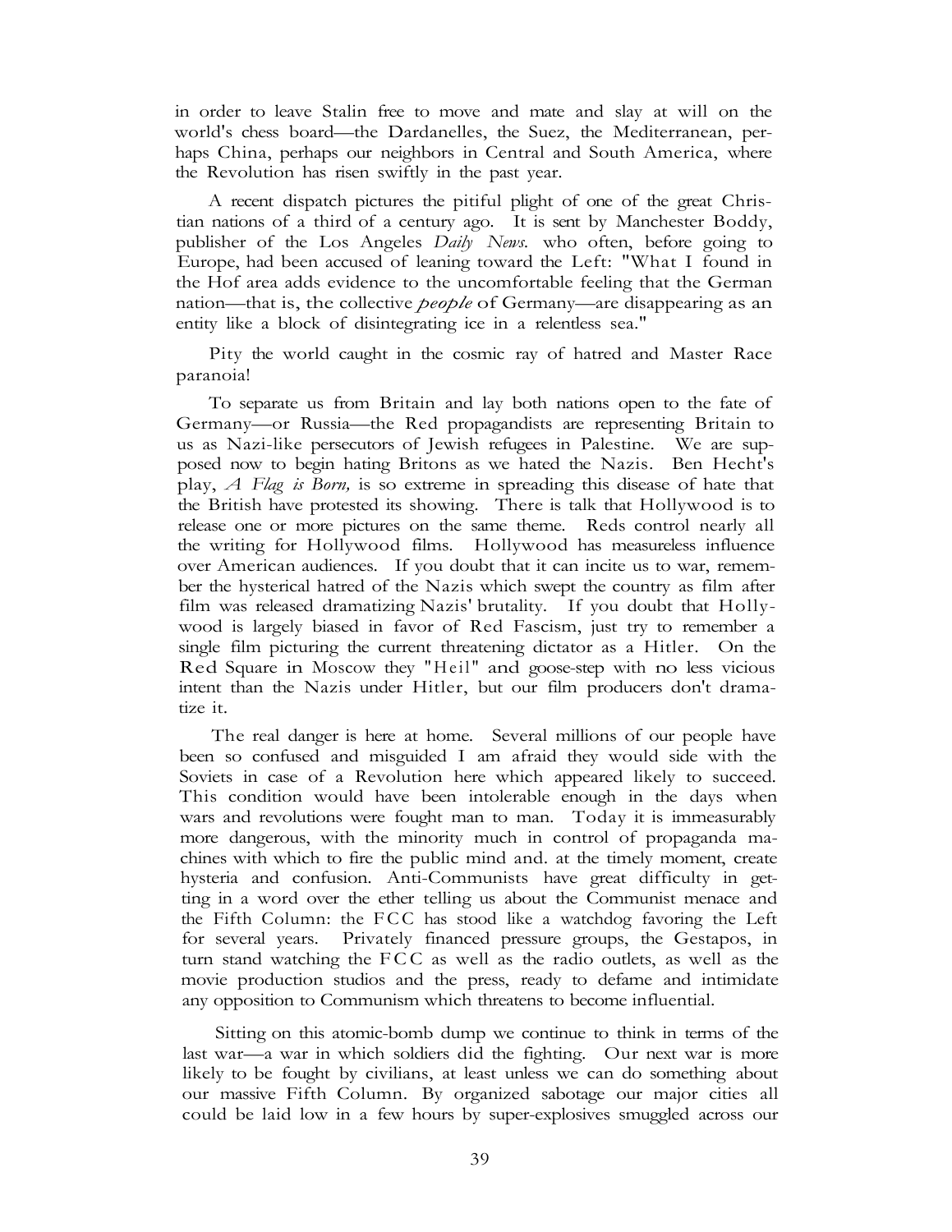borders or out of our atomic stores, planted and timed to a pre-determined D-Day. By injecting new poisons into water systems, a few squads, infiltrating public utilities as employees, likewise could paralyse the urban population of the country. The Four Horsemen could spread new and deadly disease before they could be apprehended.

For the first time in history there are weapons which make world dictatorship a possibility. Is it by some diabolical plan of Satan that at the same time there is—also for the first time in history—a movement which seriously threatens all governments and all peoples?

At this convergence of military science with political conspiracy we have done a most amazing thing: We have placed the Manhattan Project —meaning our entire atomic fission industry, with its supposed secrets in the hands of a board which is so suspect that Army officers have refused to deliver the secrets to them, short of a direct order from the President.

Here is what the *Los Angeles Examiner* said of three members of the board (January 9, 1947):

"David E. Lilienthal, head of the board, is a long-time ardent New Dealer and a member of at least two Communist-dominated organizations (unless he has resigned very recently), the National Lawyers Guild and the Southern Conference of Human Welfare.

"The FBI and the House Committee on un-American activities hold these groups to be potentially subversive, aligned with the world movement to overthrow this government.

"Associated with Lilienthal on the atomic energy board is Lewis E. Strauss, also a New Dealer, and a member of Kuhn, Loeb & Company, international banking firm. Americans traditionally distrust International bankers, remembering how many of them have figured in world power politics and exploitation.

"A third member of the atomic energy board, William W. Waymack, editor of the Des Moines *Register,* reportedly is listed in the potentially subversive files of the FBI and the House Committee on un-American activities. Waymack is vice-president of the Americans United for World Government, and a member of the pro-Soviet National Committee for Civilian Control of Atomic Energy. He also was a sponsor of a group working for 'medical aid to Soviet Russia' and a speaker before the Communist Russian War Relief—as reported in the pro-Communist magazine, 'Soviet Russia Today'.

"It is to be hoped that the new Congress will act swiftly to have these men replaced by persons who believe unequivocally in America and whom the public and the Army and the Congress can trust."

If you read in the pages of history that a great nation placed a worldconquering secret in the hands of five men, three of whom were known to be friendly to a nation admittedly hostile and long bent on world conquest, what would you think?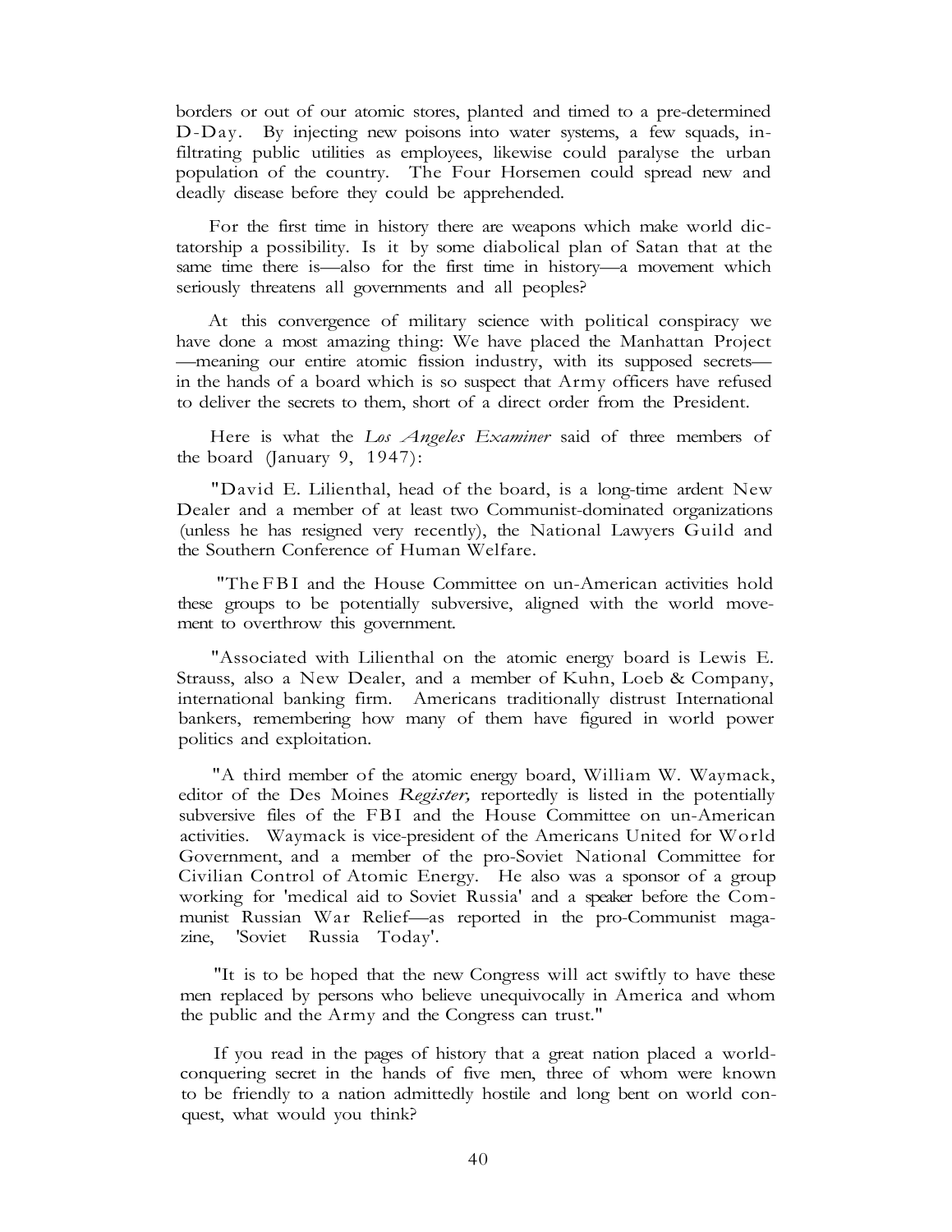The "bee" is on us. We indict ourselves for acts of our government which we tolerate. Then should we say: Never in history were there so many fools in one nation at one time!

#### **WE MUST ACT**

It is the world picture of thirty years of killing and degradation—the picture of Siberian slave camps, of Dachau and Belsen, of Revolution in Spain—much of it due to racial hatred—which comes before us as we witness an Anti-Defamation League movie of exaggerated racism here at home. It is the Freiheit plan for creating a Yiddish speaking Master Race here and all over the world, following the pattern of the Soviet Union, and joining hands with that blood-drenched government, which comes to mind when we hear a "tailored" radio program or a speaker "educating" our children by attacking patriotism and loyalty to western traditions and culture. It is the picture of the curtain now closing on Christian Poland which comes to mind when we see propaganda designed to create a Brahman privileged race in America through the passage of the mis-called Fair Employment Practices measure and laws making anti-Semitism a crime.

The time is late but not too late perhaps for a counter-revolution of truth-telling and for drastic government action to break up the secret defamation leagues, the Communist Party and all other groups which prey on racism and Anglo-Saxon idealism. We must discredit the false leadership which makes use of the Jewish people for selfish ends, and throw our support to the wiser leaders who stand for normal community relationships among all races.

I cannot quit this subject without mentioning a few of the wide range of changes which may be necessary or advisable in preventing catastrophe. First we should recognize the enemy for what he is—*the enemy*. Despite his deception he has made it clear at all times that he is out to destroy us, by force if necessary, and to set up a Communist regime under Moscow domination. We should strike first. To wait for the enemy, internal and external, to strike would be insane, giving him all the advantage. Our economy, under a staggering debt, will not permit us to maintain forever a \$12,000,000,000 annual budget for men and machines of defense, made necessary by the existence of both an internal and an external threat. We need an offensive to prevent the expected offensive.

What kind of offensive would be *American?* 

Externally, we should start rolling back the Red tide all over the fringe states and inside Russia itself by a propaganda offensive of truthtelling, informing the people of the truth about America and about their own vicious leaders and encouraging them to form resistance groups. You may say they are helpless, having no arms: but there usually appears a leader if the tension becomes great enough—one of their powerful Army generals might side with his people against the tight little circle of Destroyers; and guerilla groups always find ways to smuggle in small arms. A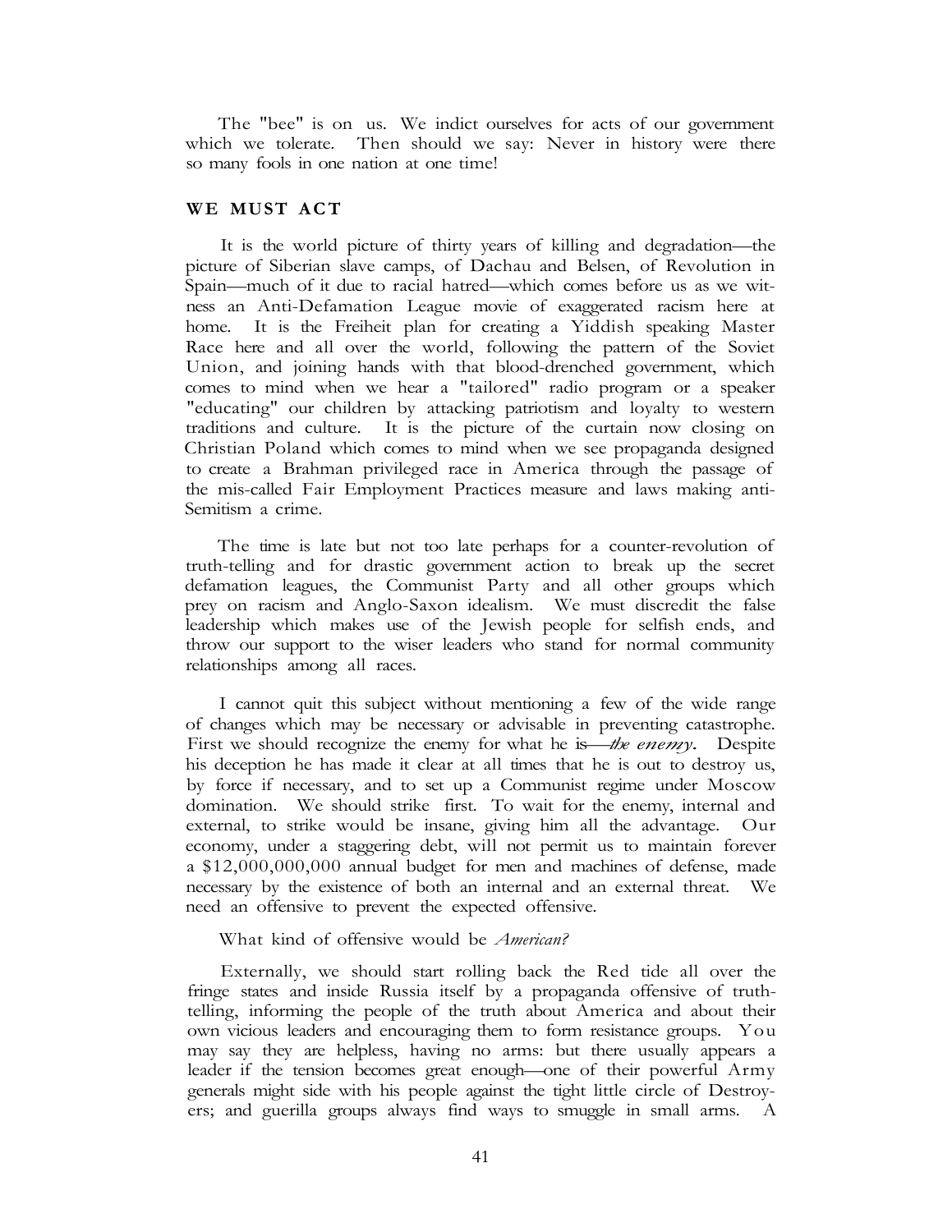few hundred million dollars spent on a propaganda war might help prevent "the next way"—which would cost too many billions of dollars and too much human life to dwell on the subject.

Above all, we must break up the interlocking Red conspiracies here at home and prevent them from re-establishing leadership and spreading propaganda. If drastic measures are required, they still are preferable to the alternative of a modern civil war. Strong aggressive action might bring us many years of peace.

I list here some proposals for consideration:

1. Outlaw Communism as a vehicle of a foreign power aiming at destruction of this government; arrest agents for Communistic activities. Would we recognize Hitler's machine operating in America, or permit Murder. Inc., to organize our youth in every city? It was never intended that the Constitution should extend protection to its enemies; that watchdog over human rights does not (and could not) guarantee freedom and at the same time license to destroy freedom.

2. Since it is the responsibility of the FBI to watch the civilian front, recognize this agency as a fourth military defensive arm and enormously increase its strength to cope with an unwieldy enemy. Give it rein to act—to seize organizations and files and individuals inimical to our form of government (Nazi, Fascist and Communist).

3. Instruct the Attorney General to act vigorously to provide legal machinery so that the work of the FBI may be accomplished—and so that innocent citizens, should they too be falsely accused, may have a speedy hearing. (It must not be supposed that there would be widespread persecution of innocents under such a campaign; courts—like Military Intelligence—would have no time for the innocuous cases; their attention would be required by the flagrant, dangerous cases, with long records of activities.)

4. Clean out the Reds from key positions in the Armed forces and from all government jobs.

5. Change guard at the Federal Communication Commission, substituting persons who cannot be influenced by radical un-American groups. This is of the greatest importance, permitting radio commentators to explain to the people fully every fact and phase of the Red menace. An informed public can whip Communism.

6. Stop the illegal tide of immigration. Despite the secrecy of our Immigration Service and cooperating agencies on this subject—a secrecy utterly without justification and which could be desired only for concealing enormous irregularities—some of our Congressional spokesmen now claim that hundreds of thousands of European immigrants, largely Jewish, are coming across our borders, legally and illegally. From my own studies of immigrants from Eastern Europe during the war, I know that among them are many pro-Communists. (Many of these immigrants,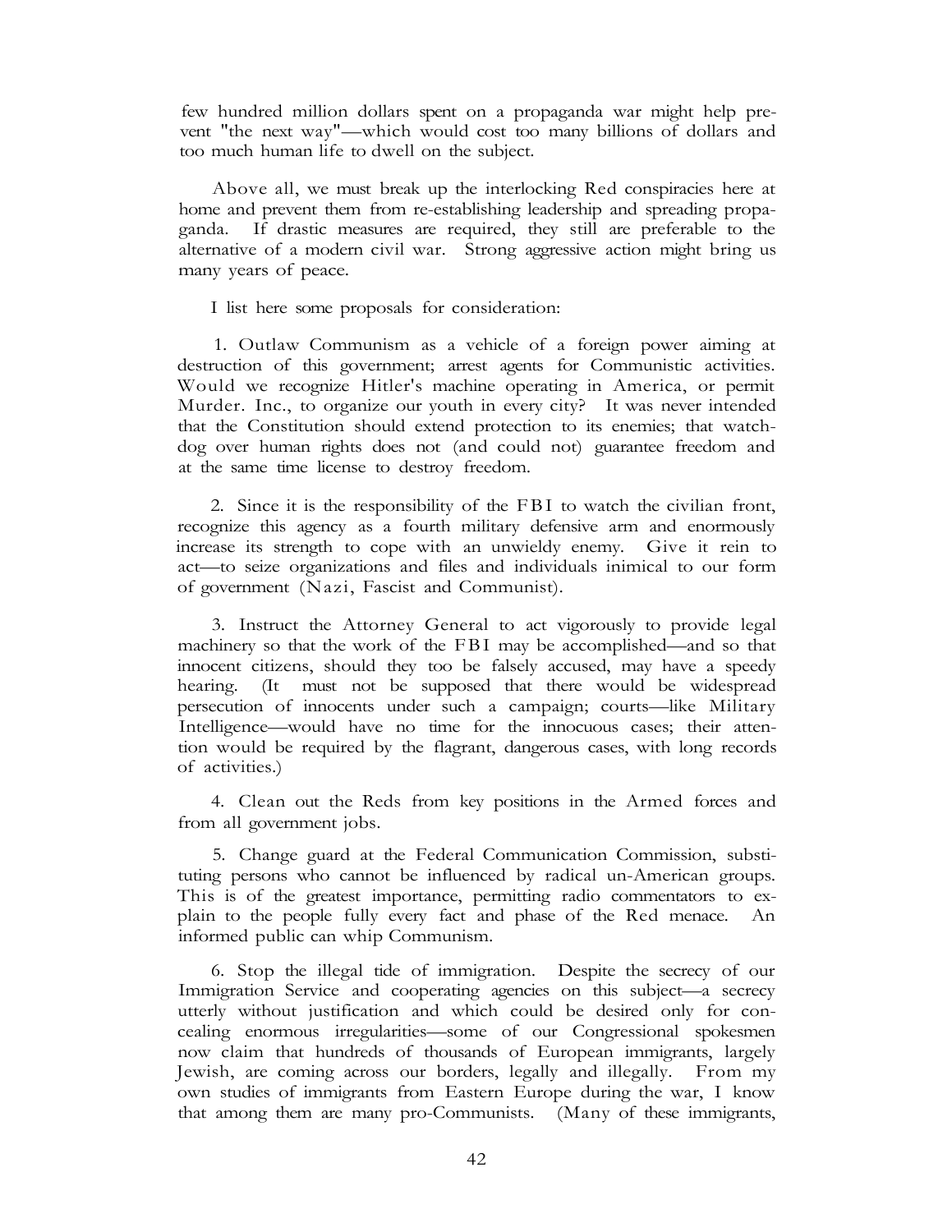drafted into the Army, were granted citizenship after 90 days' service, and the War Department encouraged this process by pressuring Commanding officers and Intelligence officers.) But all Jewish immigrants, Communist and anti-Communist, immediately after arrival are under strong pressure to side with the Marxist groups, and most of them will have to yield.

7. Find an adequate home for the homeless Jews of Europe and for all pro-Communist Jewish aliens in America. It is downright stupid to say that there is no place left on this big earth for them. There are undeveloped fertile stretches of geography in several sectors of the globe. I choose New Guinea, first, because I am convinced that great cities someday will gleam on that fertile subcontinent. With a climate much like that of Miami Beach, with malaria and other tropical diseases now conquerable, this virgin island could support 100,000,000 people. It is now principally occupied by 100,000 natives. By agreement with Australia for the eastern end or with the Netherlands for the western end of the island, we could establish a protectorate and an eight-year settlement program, leading up to independence for a new Jewish nation.

This plan would not please the Communists and Political Zionists; it would make the Freiheit planners and their Moscow mentors burst a blood vessel. Dr. Rabinowitch shamed the Political Zionists for refusing to allow homeless Jews to accept Australia's offer to settle in that country. But must we ask them how to run our domestic and foreign policy? Rather, must we keep on asking them? Such a plan would take the propagandatorn, hungry and homeless Jews of the world out of the hands of such plotters and give them a new life.

8. Bar known pro-Communists from positions where they may fan the flames of Revolution—the press, the radio, movie production studios, above all, labor unions. Doubtless a law outlawing Communist activities would cover this requirement.

9. Break up the labor monopolies (the closed shop and industry-wide bargaining) now, while we are at peace and while the people, including more than half of the industrial workers themselves, are demanding individual freedom and individual responsibility in the field of competition.

Labor unions have reached a position of terrible power, just as Marx predicted they would. Now both Marxist and the non-Marxist union heads are talking about unifying their forces and they are threatening Congress with talk that any weakening of the pro-union laws will drive labor into the Red camp. The union bosses have effective propaganda power with which to drive labor leftward, and many of the propaganda machines are in the hands of leftists.

If we surrender now, the Marxists will consolidate and take over more and more union power, biding their time. Catching us in an economic crisis or threatened with war, they will refuse to let their membership produce the goods needed to save us— unless we completely sell out to them.